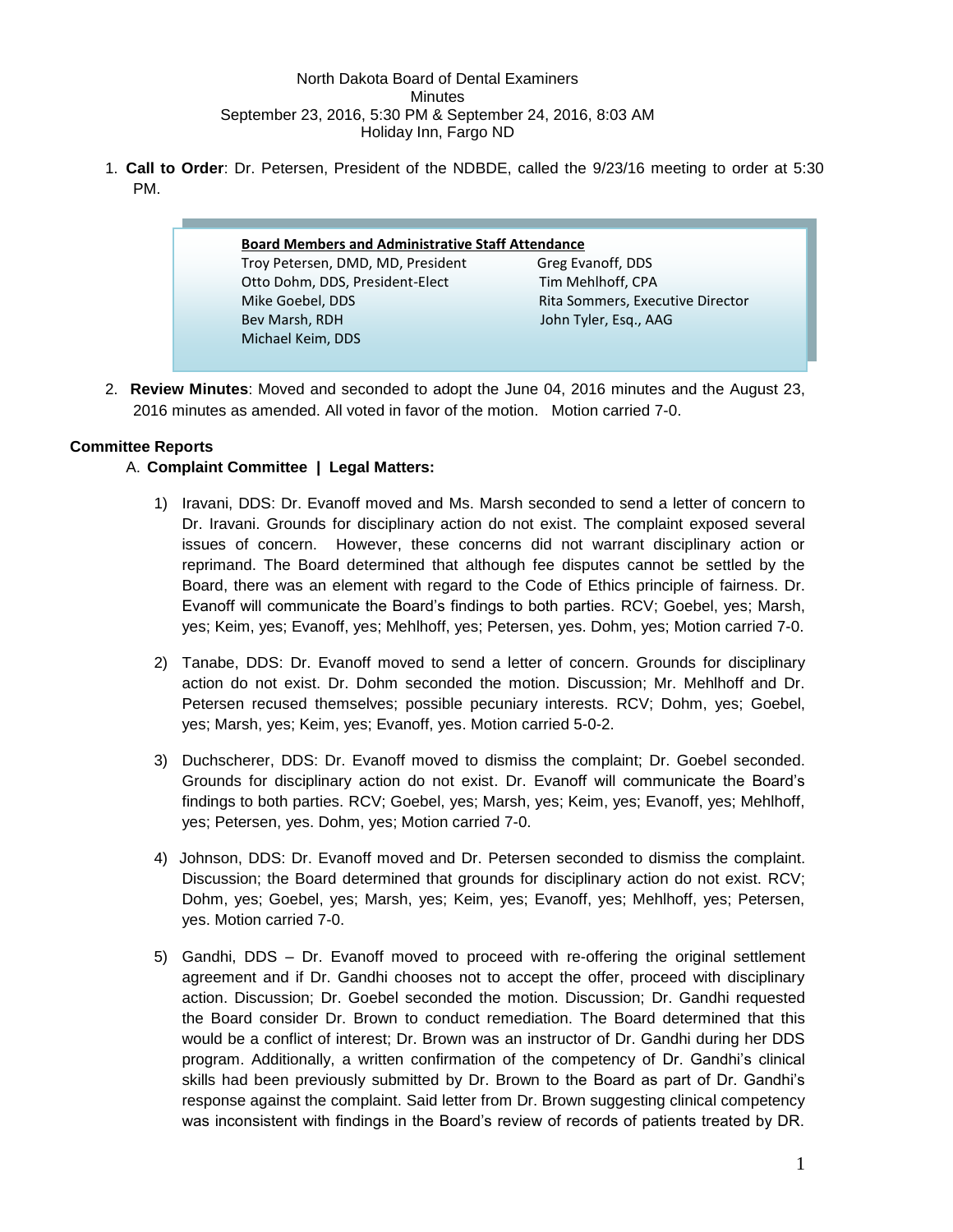Gandhi. The Board requires an objective third party evaluation. D-Prep serves this purpose by providing the evaluation and the remediation if necessary. RCV; Dohm, yes; Goebel, yes; Marsh, yes; Keim, yes; Evanoff, yes; Mehlhoff, yes; Petersen, yes. Motion carried 7-0. Mr Mehlhoff moved and Dr. Dohm seconded a motion to give authority to Mr. Tyler to offer:

 a) Dr. Gandhi must show evidence of moving forward with D-Prep by October 10th by providing proof of evidence of payment to AADB (administers D-Prep) showing that she is in the que for D-Prep, or;

 b) Dr. Gandhi may voluntarily surrender her license until such time that she has completed the D-Prep or another acceptable alternative for clinical remediation, approved by the Board. RCV; Dohm, yes; Goebel, yes; Marsh, yes; Keim, yes; Evanoff, yes; Mehlhoff, yes; Petersen, yes. Motion carried 7-0.

- 6) Hampton, DDS: Moved by Dr. Evanoff and seconded by Dr. Petersen to grant the full license contingent upon acceptance of a settlement agreement to include a letter of reprimand and 10 hours of board approved continuing education with the subject matter of restorative and prosthodontic dentistry within three months. Failure to enter into the agreement would be grounds for the Board to take action against the original conduct. RCV; Dohm, yes; Goebel, yes; Marsh, yes; Keim, yes; Evanoff, yes; Mehlhoff, yes; Petersen, yes. Motion carried 7-0.
- 7) Dube, DDS: Moved by Dr. Evanoff and seconded by Dr. Keim to authorize Mr. Tyler to offer a settlement agreement to include a letter of reprimand and 10 hours of board approved continuing education with the subject matter of restorative and prosthodontic dentistry within three months. Failure to enter into the agreement would be grounds for the Board to take action against the original conduct. RCV; Dohm, yes; Goebel, yes; Marsh, yes; Keim, yes; Evanoff, yes; Mehlhoff, yes; Petersen, yes. Motion carried 7-0.
- 8) O'Connell, DDS: An anonymous complaint alleged use of endo files that were not sterilized and improper use of dental auxiliary. While the Board acknowledges anonymous complaints, it is difficult to verify information without a complainant's name and enough evidence to take action. Moved by Dr. Evanoff to dismiss the complaint and Dr. Petersen seconded. RCV; Dohm, yes; Goebel, yes; Marsh, yes; Keim, yes; Evanoff, yes; Mehlhoff, yes; Petersen, yes. Motion carried 7-0.
- 9) Marketing: Trinity Hospital is collaborating with a marketing firm to offer employees dental insurance at a reduced rate; dentists pay the marketing firm, PERKS, and Trinity Hospital refers the employees to the subscribing dentist. No action.
- 10) B. Bulik, DDS: The ND Board of Pharmacy contacted the Board regarding prescribing practices of Dr. Bulik. The Pharmacy Board is concerned with prescribing outside of the scope of practice. Moved by Dr. Goebel to further investigate concerns with regard to Dr. Bulik's prescribing practices. Dr. Keim seconded the motion. RCV; Dohm, yes; Goebel, yes; Marsh, yes; Keim, yes; Evanoff, yes; Mehlhoff, yes; Petersen, yes. Motion carried 7- 0.
- B. **Anesthesia Committee:** Dr. Petersen reviewed successful site evaluation correspondence from Dr. Weisner and Dr. Bulik. Determinations for the requirements for site evaluation rests with the types of drugs employed by the CRNA. Both dentists utilize the services of a Certified Registered Nurse Anesthetist.
- C. **Continuing Education Committee:** No report.
- D. **Application Review Committee:** No report.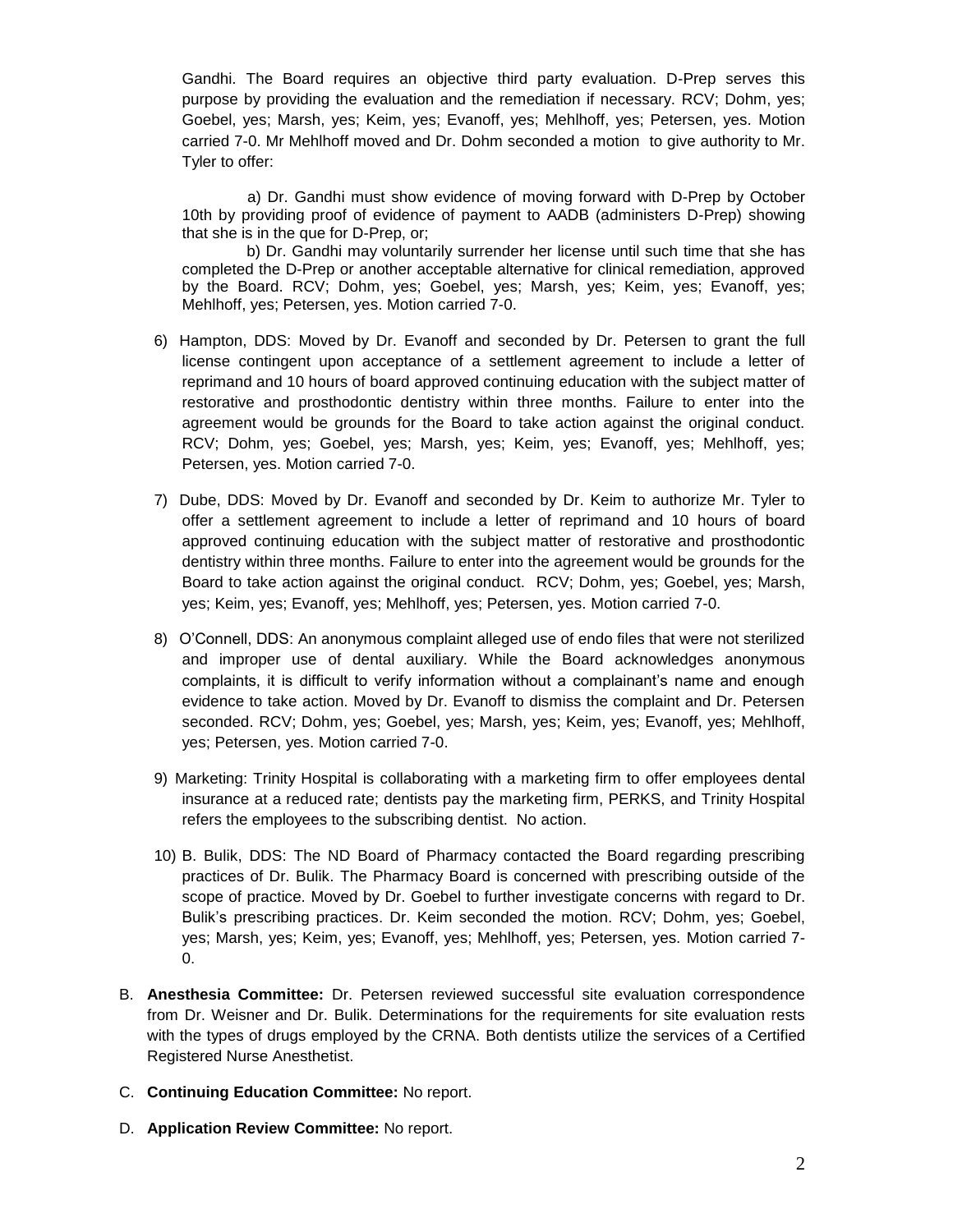- E. **Legislative Committee:** The Board further amended the following sections:
	- $\triangleright$  Dr. Evanoff moved and Dr. Dohm seconded a motion to amend Section 20-03-01-05.1 and 20-04-01-03.1. Duties of the dental hygienist requiring a permit and, Additional expanded duties of registered dental assistants, by adding a section (c.) which was inadvertently left out of both the dental assistant section and the dental hygiene section;

"c. The applicant holds current and valid certification for health care provider basic life support, or advanced cardiac life support or pediatric advanced life support."

RCV; Dohm, yes; Goebel, yes; Marsh, yes; Keim, yes; Evanoff, yes; Mehlhoff, yes; Petersen, yes. Motion carried 7-0.

 $\triangleright$  Dr. Petersen moved to amend 20-02-01-06 subsection 3 (and RDH, RDA CE sections), seconded by Dr. Goebel as follows:

"20-02-01-06 Continuing dental education for dentists.

Each dentist shall provide evidence on forms supplied by the board that the dentist has attended or participated in continuing dental education in accordance with the following conditions:

3. The minimum number of hours required within a two-year cycle for dentists is thirty-two. Of these hours, a dentist may earn no more than sixteen hours from self-study. Self-study is an education process designed to permit a participant to learn a given subject without involvement of a proctor. Cardiopulmonary resuscitation courses must provide hands-on training. All other continuing education requirements may be satisfied from publications and online education. The continuing education must include……"

Discussion; Mr Mehlhoff provided a modified version of the AICPA definition of self-study to suit the Board's intent. RCV; Dohm, yes; Goebel, yes; Marsh, yes; Keim, yes; Evanoff, yes; Mehlhoff, yes; Petersen, yes. Motion carried 7-0.

- $\triangleright$  Dr. Goebel moved to correct typos in the document. Motion seconded by Dr. Petersen. All voted in favor of the administrative amendment.
- $\triangleright$  Ms. Marsh moved to amend Section 20-01-02-10 (29) to include the highlighted language: "Registered dental assistant" means a dental assistant who is a graduate of a dental assistant program accredited by the commission on dental accreditation of the American dental association or a dental assistant program with a substantially equivalent curriculum approved by the board or has been certified by the dental assistant national board, and has applied to the board and paid the registration fee and met any other requirements of section 20-03-01-05"

Dr. Evanoff seconded the motion. RCV; Dohm, yes; Goebel, yes; Marsh, yes; Keim, yes; Evanoff, yes; Mehlhoff, yes; Petersen, yes. Motion carried 7-0.

#### **3. Old Business**

A. Executive Director annual contract review: Dr. Evanoff moved to increase the ED's base salary 5% and increase home office and internet reimbursement. Discussion; the Executive Director's contract, subject to annual review by the Board was revised based on merit and cost of living increases. Members reviewed the job description and terms of the 2015 contract. Dr. Petersen seconded the motion. RCV; Dohm, yes; Goebel, yes; Marsh, yes; Keim, yes; Evanoff, yes; Mehlhoff, yes; Petersen, yes. Motion carried 7-0.

#### **4. New Business**

A. APT communications; Dr. Dohm moved and seconded by Dr. Petersen to send a letter to APT expressing the concern related to phone messages. Discussion; board members do not believe the previous phone issue has been resolved. Members of the Board have received calls from consumers who criticize the Board's office for lack of timely communications. RCV; Dohm, yes; Goebel, yes; Marsh, yes;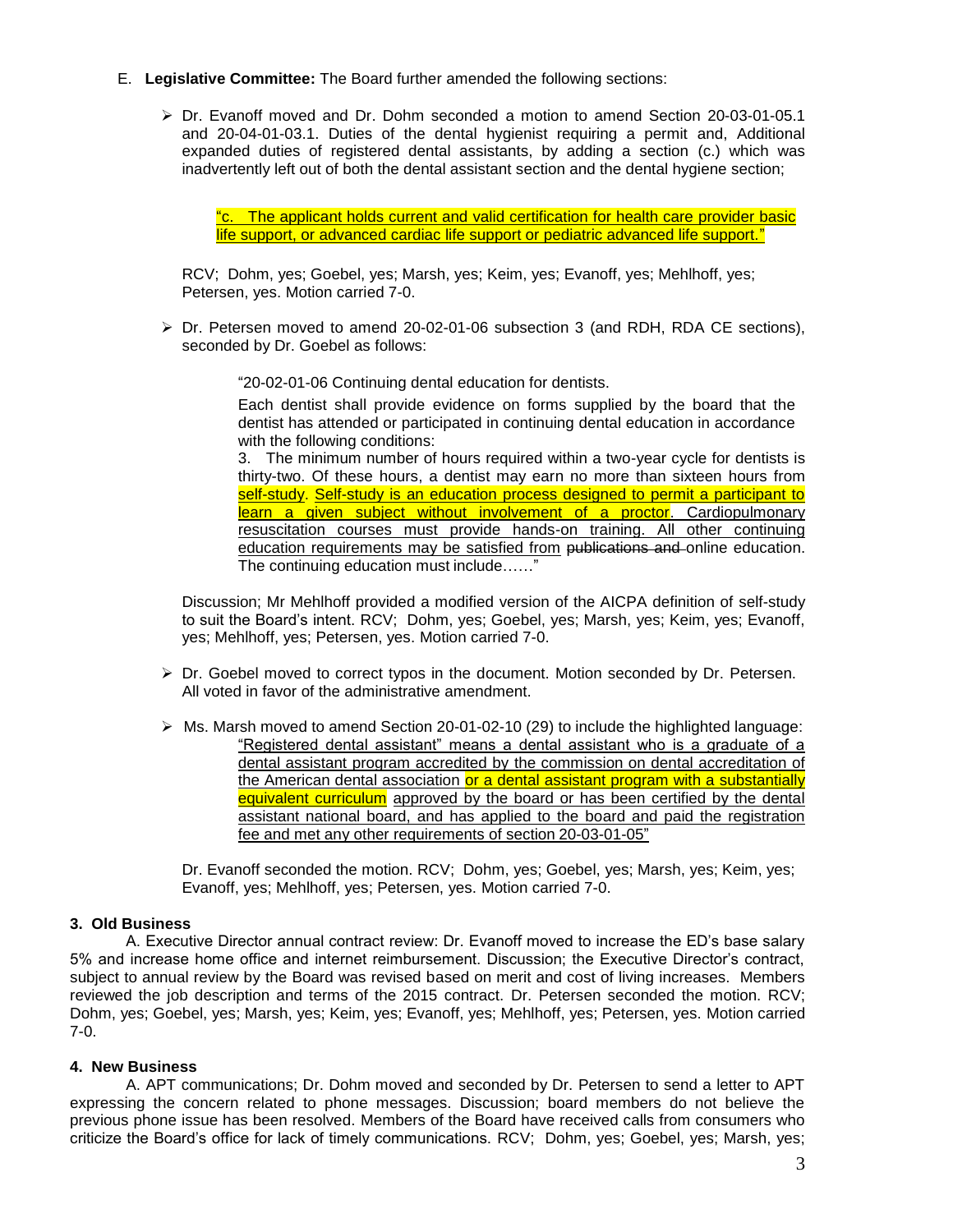Keim, yes; Evanoff, yes; Mehlhoff, yes; Petersen, yes. Motion carried 7-0.

B. In-office-prepayment plan: The Board had a request for guidance or information regarding an prepaid dental plan. Legal counsel advised seek their own legal counsel which would cover their interests and potential liabilities.

Moved and seconded to adjourn and reconvene 9/24/2016 at 8:00 AM. The meeting adjourned at 8:45 PM.

Respectfully Submitted, Rita Sommers, Executive Director, **Less Literature 2016** 

Tim Mehlhoff, CPA, Secretary-Treasurer, \_\_\_\_\_\_\_\_\_\_\_\_\_\_\_\_\_\_\_\_\_\_\_\_\_\_\_\_\_\_\_\_\_\_\_\_\_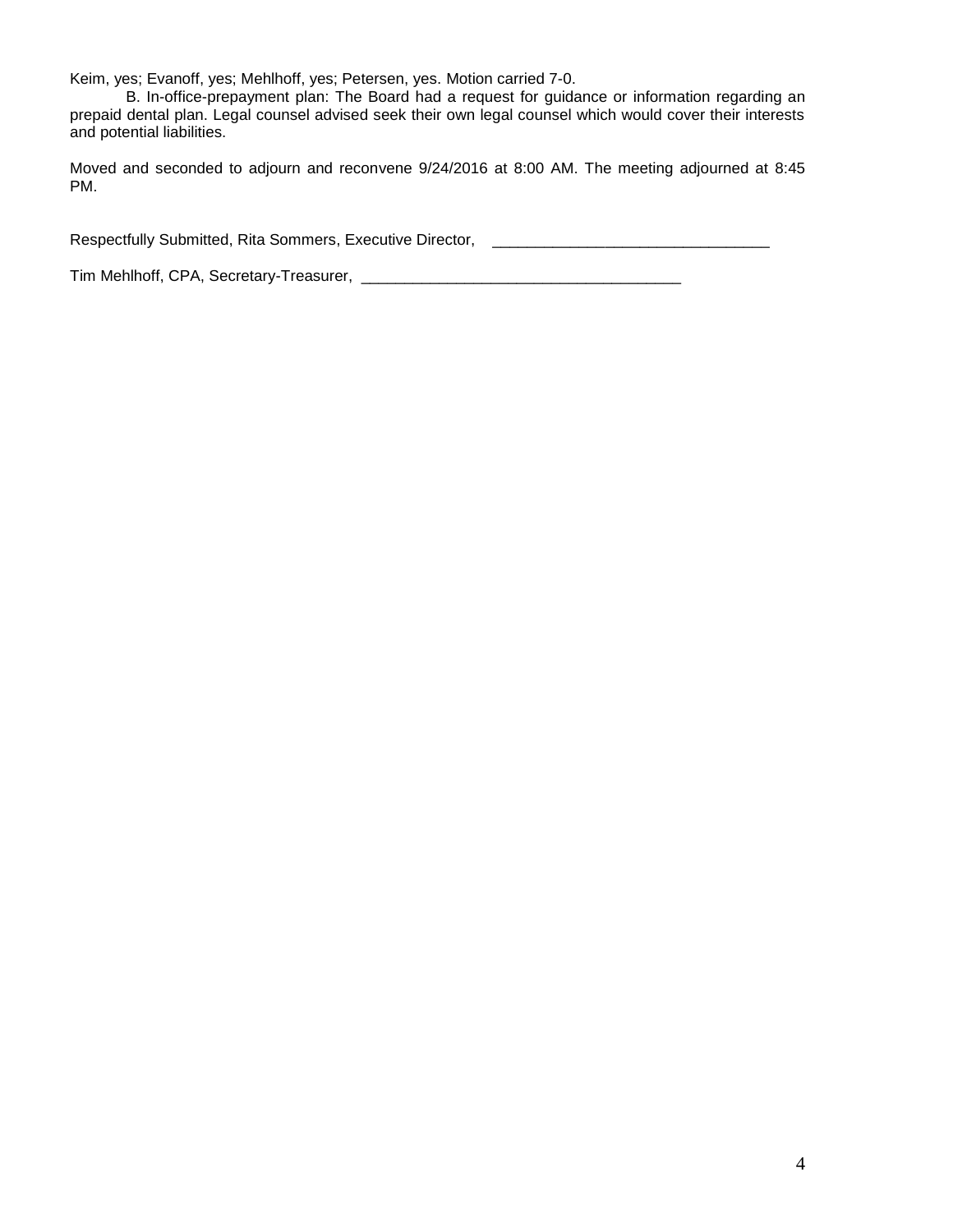#### **September 24, 2016, 8:03 AM Holiday Inn, Fargo ND**

**1. Call to Order**: Dr. Petersen, President of the NDBDE, called the 9/24/16 meeting to order at 8:03 AM.

|                                   | <b>Board Members and Administrative Staff Attendance</b> |  |  |
|-----------------------------------|----------------------------------------------------------|--|--|
| Troy Petersen, DMD, MD, President | Greg Evanoff, DDS                                        |  |  |
| Otto Dohm, DDS, President-Elect   | Tim Mehlhoff, CPA                                        |  |  |
| Mike Goebel, DDS                  | Bev Marsh, RDH                                           |  |  |
| Rita Sommers, Executive Director  | Michael Keim, DDS                                        |  |  |

**2. Treasurer's report**: Moved by Dr. Goebel and seconded by Dr. Petersen to adopt the 2<sup>nd</sup> quarter reports. 6/30/2016. Discussion; Mr.Mehlhoff recommended standardized quarterly reports and answered questions regarding balance sheet, balance sheet w/ previous year comparison profit and loss statement ending 6/30/2016, an update on the license renewal totals and a snap shot of the profit and loss budget performance. RCV; Dohm, yes; Goebel, yes; Marsh, yes; Keim, yes; Evanoff, yes; Mehlhoff, yes; Petersen, yes. Motion carried 7-0.

| 8/31/2016 Balances   |              | Certificates | CC Union                  | \$71,444.27  |
|----------------------|--------------|--------------|---------------------------|--------------|
| Checking             | \$246,967.39 |              | Acct 3120/1               | \$119,145.71 |
| Muni Investor        | \$2,830.94   |              | Bremer (3)                | \$162,373.53 |
| <b>Preferred Bus</b> | \$2,791.04   |              | 1 <sup>st</sup> Community | \$5.00       |
| Total                | \$245,774.23 |              | Total                     | \$352,963.51 |

**3. Review license applications and credentials:** Dr. Keim moved and Ms. Marsh seconded the motion to grant license to the applicants who have completed requirements and grant remaining applicants licensure once background check has been reviewed and other requirements have been satisfied. RCV; Dohm, yes; Goebel, yes; Marsh, yes; Keim, yes; Evanoff, yes; Mehlhoff, yes; Petersen, yes. Motion carried 7-0.

| <b>CANDIDATES</b>              | <b>LICENSE#</b> | <b>SCHOOL/YEAR GRADUATED</b>          |
|--------------------------------|-----------------|---------------------------------------|
| Emily Miller, DMD              | 2305            | Nova Southeastern College of Dent '16 |
| Peter Hayes, DDS               | 2301            | U of Manitoba '83                     |
| David Barclay Dowling          | 2302            | U of TN '71                           |
| Jennifer Nicole Laurence, DDS  | 2303            | U of $TX'16$                          |
| Komal, Sharma, DMD [WITHDRAWN] |                 | Boston U '10                          |
| Joshua Bly Day, DDS            | 2158            | Reinstatement                         |
| Lacey Michelle Merkel, RDH     | 1670            | U of NE $'$ 03                        |
| Shelby Marie Lienemann, RDH    | 1671            | U of NE Medical Center '16            |
| Joseph Marion Allred, DDS      | 2299            |                                       |
| Alan Napoles, DDS              | 2290            | 5/31/2016 - 9/24/2016                 |
| Joseph Marion Allred, DDS      | 2299            | 5/30/2016 -12/31/2016                 |
| <b>TEMP Licenses</b>           |                 |                                       |
| Claude-Jean Langevin, DMD      | T2300           | 8-23-2016 to 1/31/2017                |
| Joseph Marion Allred, DDS      | T2299           | 5/30/2016 -12/31/2016                 |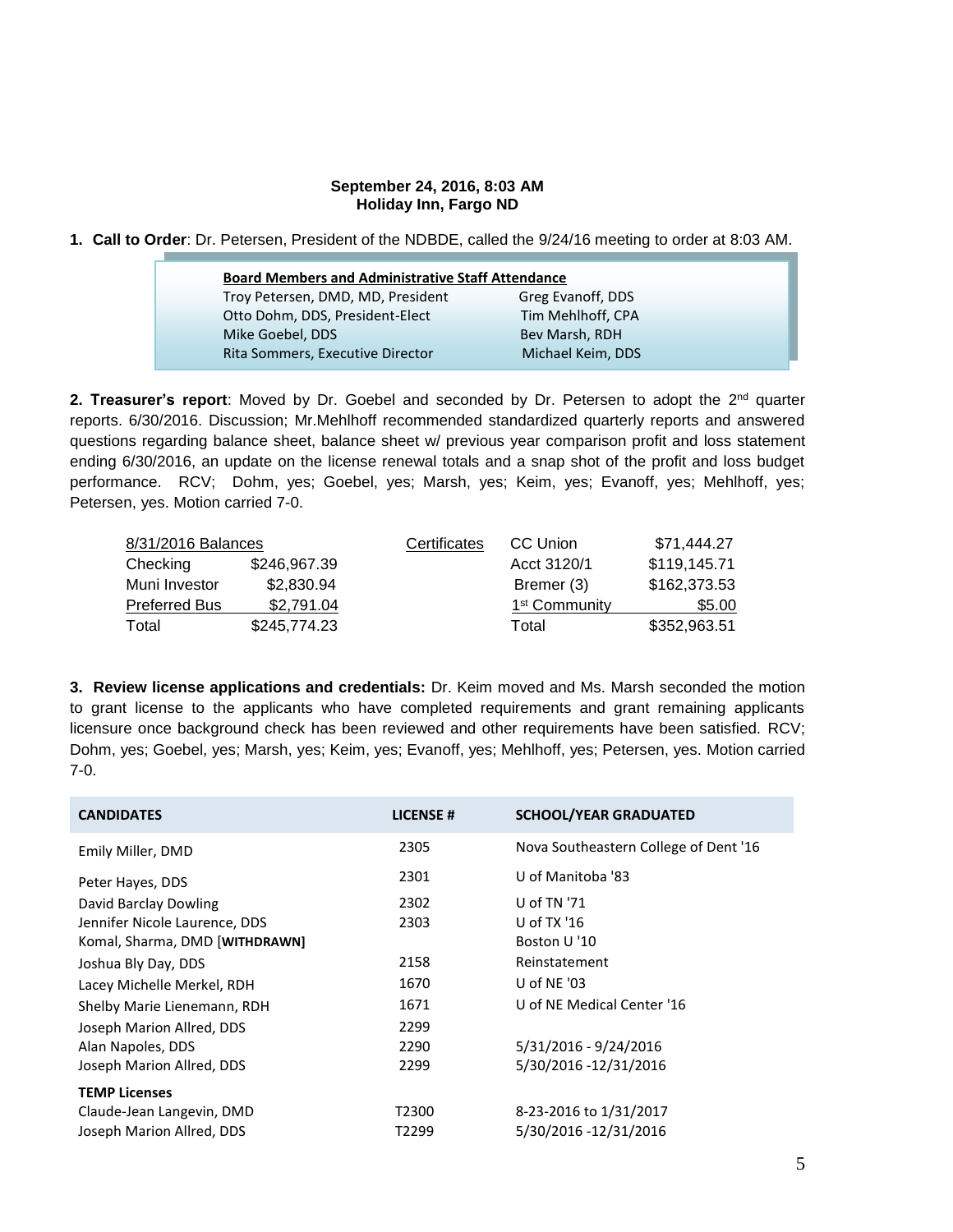## **4. Old Business**

B. JCNDE letter - The Joint Commission on National Dental Examinations provided information concerning efforts to introduce the Integrated National Board Dental Examination (INDBE) and when the implementation would take place. Boards whose laws and rules include language referring to the National Dental Examining Board, shall need to plan to amend legislative action accordingly.

C. ADEX letter – A letter from the President of the American Board of Dental Examiners addressed letters written to state boards by the ADA and ADEA ascertaining that all clinical exams are "conceptually comparable" and therefore state boards should accept them all or would be deemed to be acting arbitrarily. Several factors at play including that the ADA intends to enter the clinical examination arena; ADEA continues to argue in favor of non-patient based exams; a presumption that all exams are alike. The general consensus of the Board was the above factors are based on tainted arguments from organizations with a conflict of interest. Further, determination of clinical boards should remain a states right.

D. NDBDE Newsletter - Ms. Sommers will post the 2016 newsletter to the web.

## **5. New Business:**

A. Board of Pharmacy; registration process – January agenda item.

B. Teledentistry – Kim Yineman presented information on how teledentistry, technology of linking a collaborative dentist to an outreach clinical site through electronic submission of diagnostic information such as photos or x-rays, could improve oral health if applied to the outreach setting or the virtual dental home-setting. Other issues surrounding the ability for practitioners to utilize and become reimbursed for teledentistry/telehealth technology may be legal and regulatory affecting reimbursement of services and whether or not the interaction is "face to face" or "store and forward". Several issues have yet to be worked out. California and Colorado currently use teledentistry. The most predominantly reimbursed form of telehealth is currently live video. The Board reviewed the NDBOMEX proposed rules regarding telemedicine. Ms. Yineman also spoke in favor of auxiliary providing Interim Therapeutic Restorations (ITR). Ms. Yineman will provide more information for the January 2017 meeting and in the meantime provide scanned information to members of the Board regarding the ITR.

C. Sept 21, 2016 Health Services Committee meeting – Ms. Sommers was requested to provided comments to the Health Services Committee. Ms. Sommers shared feedback provided by Committee Chair, Senator Lee.

## **6**. **National, Clinical Board & Other Meetings**:

- A. CRDTS Review resume J. O'Grady January agenda item.
- B. WREB No report.

C. AADB October 18-19, 2016 Annual Meeting will be held in Denver, CO. J. Tyler will be attending the AADB's Attorney Roundtable; Ms. Sommers shall attend the meetings of the AADB and the American Association of Dental Administrators.

## **7. Remuneration**

**8. Date, Venue of Next Meetings:** January 13, 2017, 1:00 PM and January 14, 2017, 8:00 AM, Hampton Inn, Grand Forks

## **9. Adjournment**: 11:15 AM

Respectfully Submitted, Rita Sommers, Executive Director,

Tim Mehlhoff, CPA, Secretary-Treasurer, \_\_\_\_\_\_\_\_\_\_\_\_\_\_\_\_\_\_\_\_\_\_\_\_\_\_\_\_\_\_\_\_\_\_\_\_\_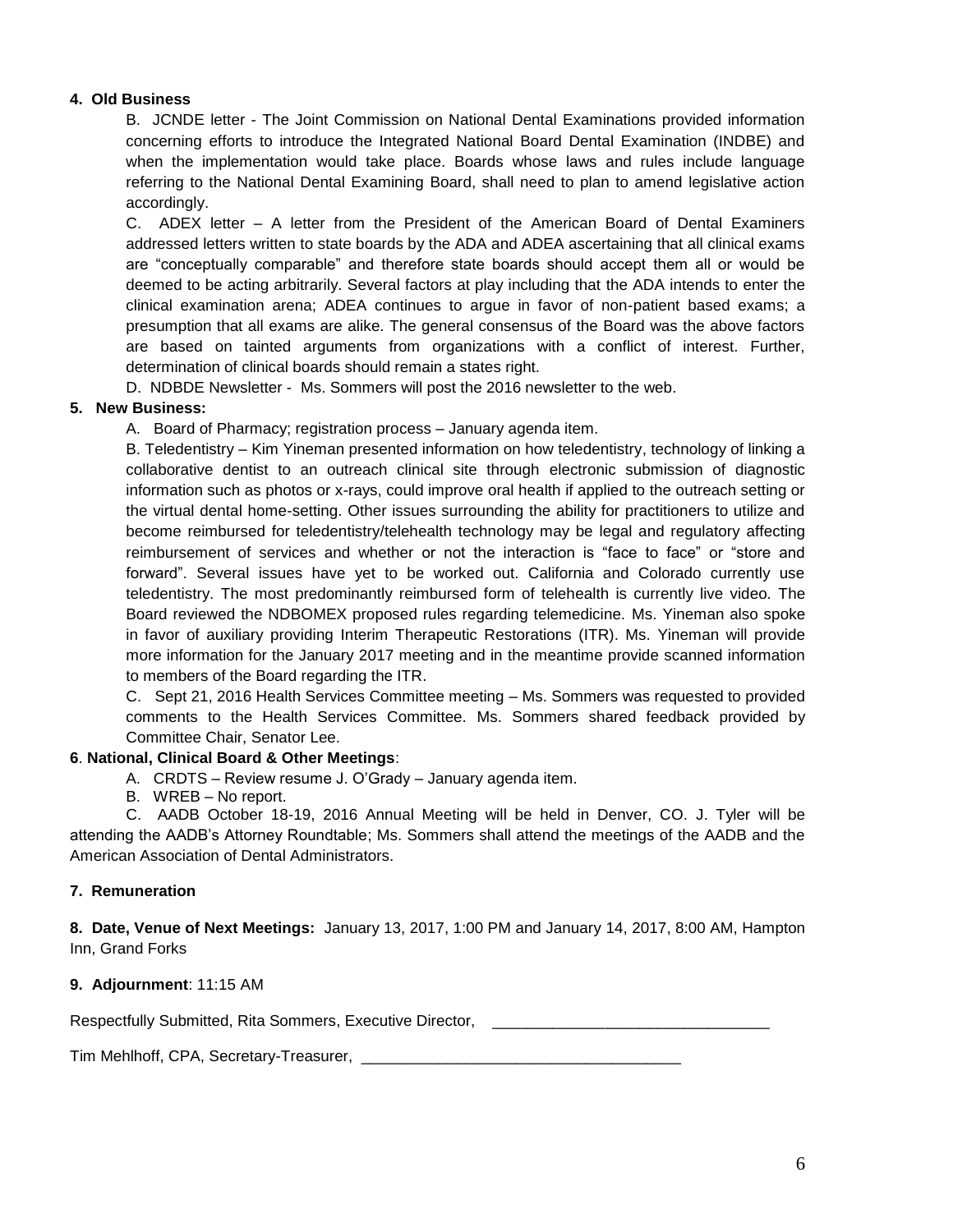# **ARTICLE 20-01 THROUGH 20-05 AS AMENDED AND ADOPTED BY THE NORTH DAKOTA BOARD OF DENTAL EXAMINERS, SEPTEMBER 23, 2016**

**Chapter** 

20-01-01 Organization of Board 20-01-02 Definitions

# **CHAPTER 20-01-01 ORGANIZATION OF BOARD**

Section<br>20-01-01-01 Organization and Functions of Board of Dental Examiners

## **20-01-01-01. Organization and functions of board of dental examiners.**

- 1. **History and functions.** In 1895 a five-member board of dental examiners was created to examine dentists as to their qualifications and to license and register qualified dentists.
- 2. **Board membership.** The board consists of seven members appointed by the governor. Five members must be licensed dentists, one member must be a licensed hygienist, and one member must be a consumer. Members of the board serve five-year terms. No member may serve more than ten years or two 5-year terms of office.
- 3. **Board members.** Members of the board are elected by the board to fill the individual positions of president, president-elect, and secretary- treasurer. The position of executive director has been created to assist the secretary-treasurer.
- 4. **Per diem.** Each member of the board shall receive as compensation for each day actually engaged in the duties of the office per diem in the amount of two hundred dollars.
- 5. **Inquiries.** Inquiries regarding the board may be addressed to the executive director of the board:

Rita M. Sommers, RDH, MBA North Dakota Board of Dental Examiners Box 7246 Bismarck, ND 58507-7246 [www.nddentalboard.org](http://www.nddentalboard.org/) 701-258-8600

**History:** Amended effective October 1, 1988; November 1, 1988; July 1, 1993; May 1, 1996; June 1, 2002; July 1, 2004; April 1, 2006; January 1, 2011. **General Authority:** NDCC 28-32-02, 43-28-06 **Law Implemented:** NDCC 28-32-02, 43-28-05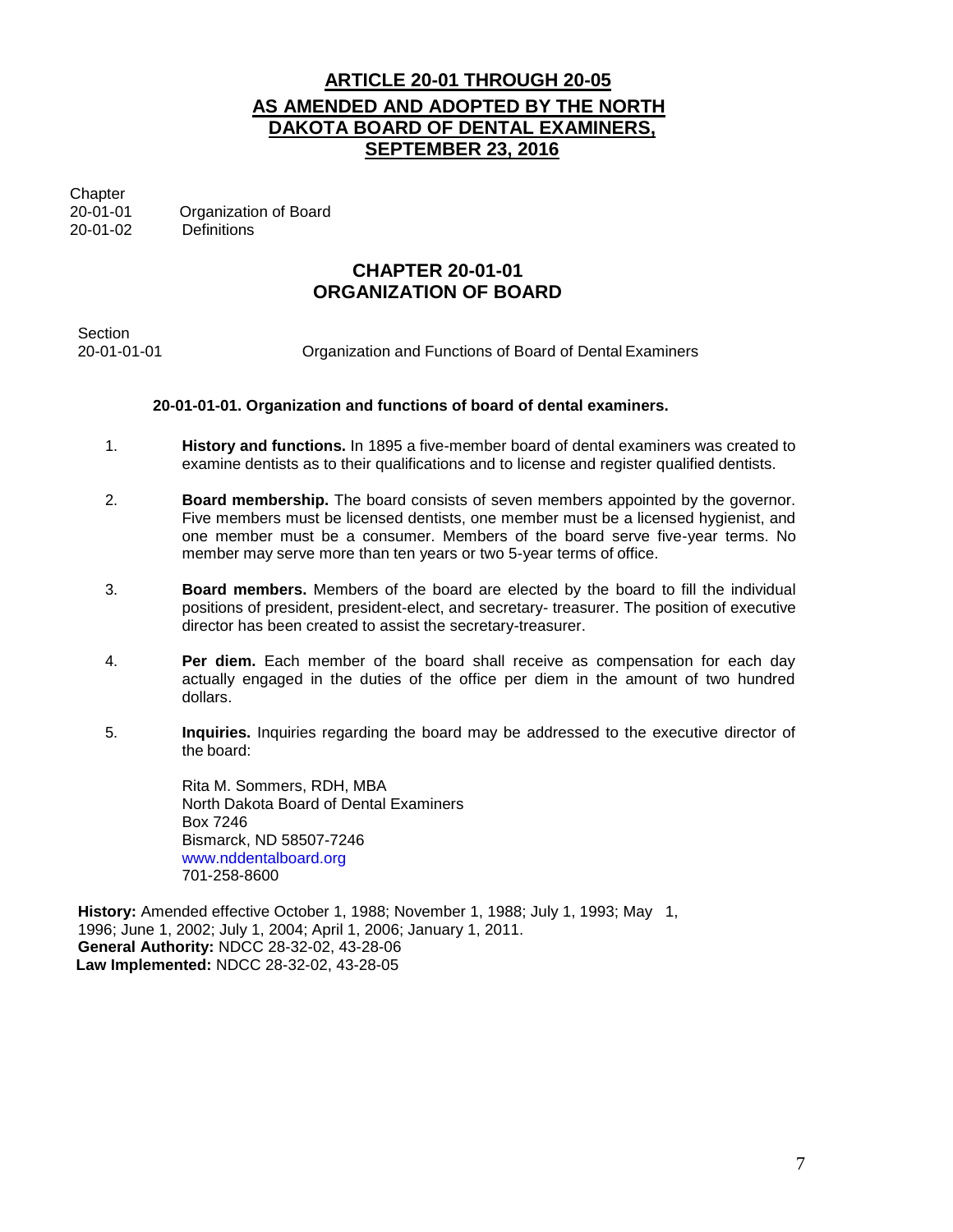#### **CHAPTER 20-01-02 DEFINITIONS**

**20-01-02-01. Definitions.** Unless specifically stated otherwise, the following definitions are applicable throughout this title:

- 1. "Advertising" means any public communication, made in any form or manner, about a licensee's professional service or qualifications, for the purpose of soliciting business.
- 2. "Anxiolysis" means diminution or elimination of anxiety.
- 3. "Basic full upper and lower denture" means replacement of all natural dentition with artificial teeth. This replacement includes satisfactory tissue adaptation, satisfactory function, and satisfactory aesthetics. Materials used in these replacements must be nonirritating in character and meet all the standards set by the national institute of health and the bureau of standards and testing agencies of the American dental association for materials to be used in or in contact with the human body.
- 4. "Board certified" means the dentist has been certified in a specialty area in which there is a certifying body approved by the commission on dental accreditation of the American dental association.
- 5. "Board eligible" means the dentist has successfully completed a duly accredited training program or in the case of a dentist in practice at the time of the adoption of these rules has experience equivalent to such a training program in an area of dental practice in which there is a certifying body approved by the commission on dental accreditation of the American dental association.
- 6. "Bona fide specialties" means the specialties of dental public health, endodontics, oral and maxillofacial pathology, oral and maxillofacial radiology, oral and maxillofacial surgery, orthodontics and dentofacial orthopedics, pediatric dentistry, periodontics, and prosthodontics.
- 7. "Cardiopulmonary resuscitation course" means the American heart association's health care provider course, the American red cross professional rescuer course, or an equivalent course.
- 8. "Certified dental assistant" means a dental assistant who meets the education or experience prerequisites, or both, established by the dental assisting national board and passes the dental assisting national board's certified dental assistant examination (including radiation health and safety, infection control, and general chairside components), is currently cardiopulmonary resuscitation-certified, and continues to maintain the credential by meeting the dental assisting national board requirements. A certified dental assistant must be registered by the board as a qualified dental assistant or registered dental assistant to provide any expanded duties.
- 9. "Code of ethics" means the January 2009 version of the American dental association's principles of ethics and code of professional conduct.
- 10. "Combination inhalation enteral conscious sedation" (combined conscious sedation) means conscious sedation using inhalation and enteral agents. When the intent is anxiolysis only, and the appropriate dosage of agents is administered, then the definition of enteral or combined inhalation-enteral conscious sedation (combined conscious sedation), or both, does not apply. Nitrous oxide/oxygen when used in combination or with sedative agents may produce anxiolysis, conscious or deep sedation, or general anesthesia.
- 11. "Complete evaluation" means an examination, review of medical and dental history, the formulation of a diagnosis, and the establishment of a written treatment plan, documented in a written record to be maintained in the dentist's office or other treatment facility or institution.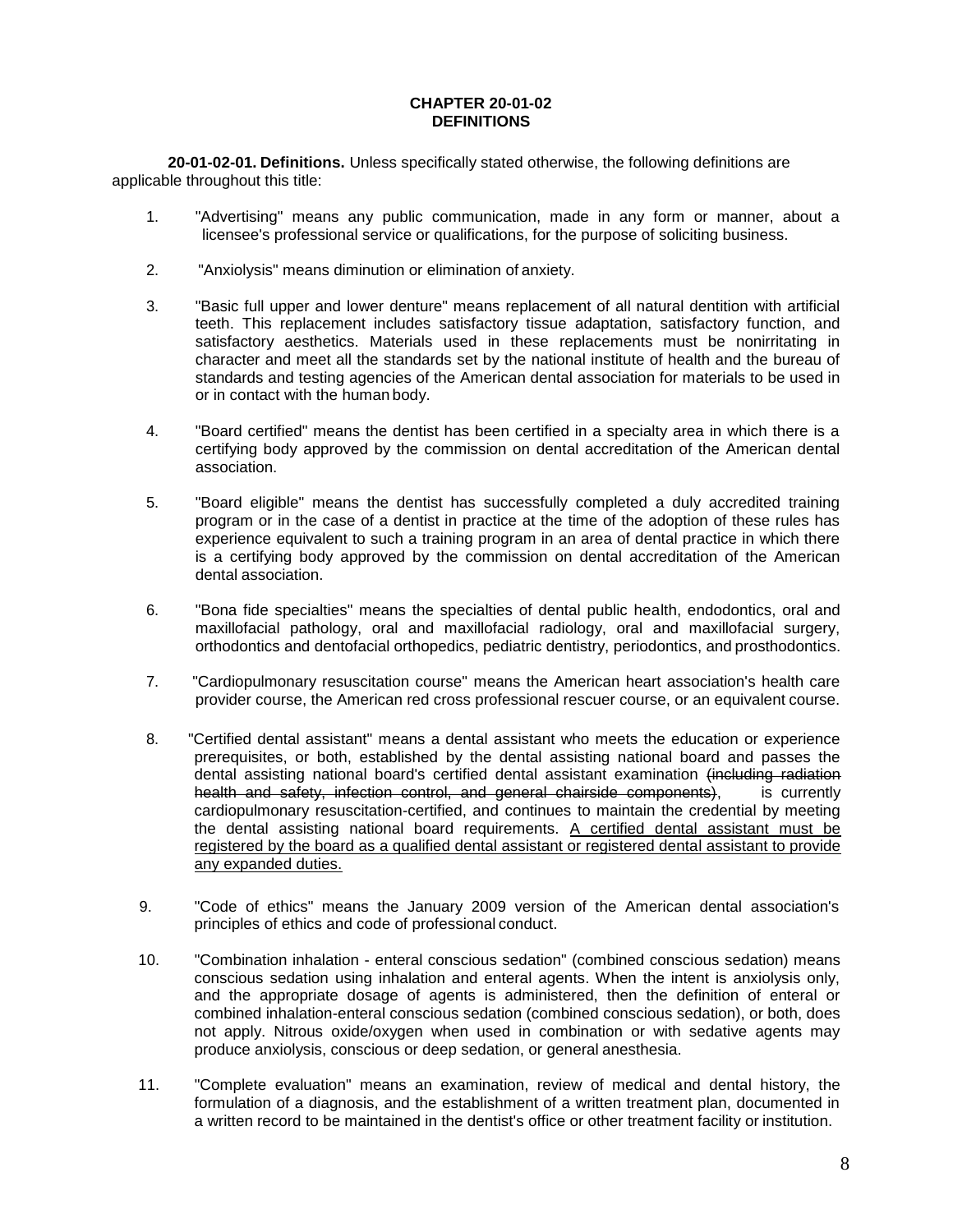- 12. "Conscious sedation" means depressed level of consciousness that retains the patient's ability to independently and continuously maintain an airway and respond appropriately to physical stimulation or verbal command and that is produced by a pharmacological or nonpharmacological method or a combination thereof. The drugs or technique, or both, should carry a margin of safety wide enough to render unintended loss of consciousness unlikely. Patients whose only response is reflex withdrawal from repeated painful stimuli would not be considered to be in a state of conscious sedation.
- 13. "Contiguous supervision" means that the supervising oral and maxillofacial surgeon dentist whose patient is being treated and has personally authorized the procedures to be performed. The supervising oral surgeon dentist is continuously onsite and physically present in the treatment facility while the procedures are performed by the dental anesthesia auxiliary and capable of responding immediately in the event of an emergency. The term does not require a supervising dentist to be physically present in the operatory.
- 14. "Coronal polishing" is the mechanical polishing of clinical crowns using a rubber cup or brush only and not to include any instrumentation.
- 15. "Deep sedation" is an induced state of depressed consciousness accompanied by partial loss of protective reflexes, including the inability to continually maintain an airway independently or to respond purposefully to physical stimulation or verbal command, and is produced by pharmacological or nonpharmacological method, or combination thereof.
- 16. Dental technician" means any individual who offers or undertakes to perform the fabrication or repair of corrective or prosthetic dental devices according to the written instructions of a licensed dentist. A certified dental technician is an individual who is specifically qualified through education and experience and who has successfully completed the written and practical certification examinations administered by the national board for certification, and who further maintains certification through compliance with continuing education requirements as stipulated by the national board for certification.
- 16. "Direct supervision" means the dentist is in the dental office or treatment facility, personally diagnoses the condition to be treated, personally authorizes the procedures and remains in the dental office or treatment facility while the procedures are being performed by the dental hygienist or dental assistant, and before dismissal of the patient, evaluates the performance of the dental hygienist or dental assistant.
- 18.17. "Direct visual supervision" means supervision by an oral and maxillofacial surgeon a dentist by verbal command and under direct line of sight.
- 19.18. "Evaluation" means the act or process by a dentist of assessing and determining the significance, quality or work of something such as the patient's oral health status, the progress of dental therapy, or the performance of the dental hygienist or dental assistant.
- 20.19. "General anesthesia" means an induced state of unconciousness unconsciousness accompanied by a partial or complete loss of protective reflexes, including the inability to continually maintain an airway independently and respond purposefully to physical stimulation or verbal command, and is produced by a pharmacological or nonpharmacological method, or a combination thereof.
- 21.20. "General supervision" means the dentist has authorized the procedures and they are carried out in accordance with the dentist's diagnosis, if necessary, and treatment plan. The dentist is not required to be in the treatment facility. Limitations are contained in North Dakota Century Code section 43-20-03.
- 22.21. "Inactive status" means the licensee shall not engage in the practice of dentistry or dental hygiene in the state of North Dakota. The license that is placed on inactive status remains on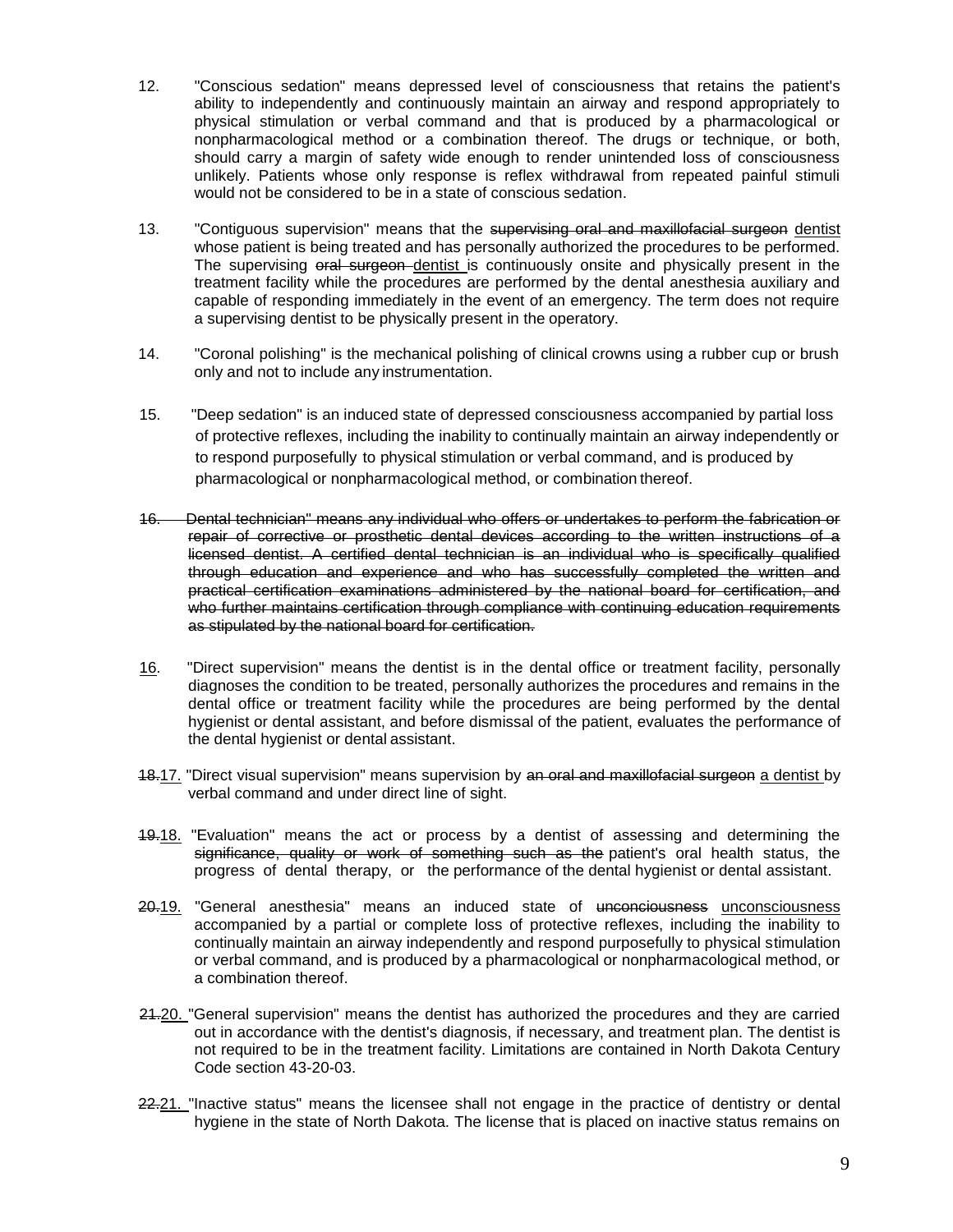that status until such time as the license is reinstated.

- 23.22. "Indirect supervision" means that a dentist is in the dental office or treatment facility, has personally diagnosed the condition to be treated, authorizes the procedures, and remains in the dental office or treatment facility while the procedures are being performed by the dental hygienist or dental assistant.
- 24.23. "Local anesthesia" means the elimination of sensations in one part of the body by regional injection of drugs without causing the loss of consciousness.
- 25.24. "Oral assessment" means the evaluation of data pertaining to the patient's condition to help identify dental problems leading to a professional treatment plan. The final diagnosis of disease or treatment plan is the sole responsibility of the supervising or collaborative dentist.
- 26.25. "Oral hygiene treatment planning" is a component of a comprehensive treatment plan developed by the hygienist or dentist to provide the hygienist a framework for addressing the preventative, educational, and clinical treatment needs of the patient.
- 27.26. "Patient of record" means a patient who has undergone a complete dental evaluation performed by a licensed dentist.
- 28.27. "Primary practice site" means the office location that is to be considered the main location of the dental practice. This office location would be listed first on the biennial registration.
- 28. "Qualified dental assistant" means a dental assistant who has been employed and trained as a dental assistant and has received at least six hundred fifty hours of on-the-job training, has completed a board-approved infection control seminar and passed the x-ray and infection control portions of the dental assisting national board examination, and has applied to the board and paid the certificate fee and met any other requirements of section 20-03-01-05.
- 29. "Registered dental assistant" means a dental assistant who is a graduate of a dental assistant program accredited by the commission on dental accreditation of the American dental association or a substantially equivalent curriculum approved by the board or has been certified by the dental assistant national board, and has applied to the board and paid the registration fee and met any other requirements of section 20-03-01-05.
- 30. "Satellite office" means an office, building, or location used at any time by a dentist for the practice of dentistry other than the office listed on the dentist's biennial registration certificate.

**History:** Effective September 1, 1980; amended effective February 1, 1992; October 1, 1993; May 1, 1996; August 1, 1998; April 1, 2000; June 1, 2002; July 1, 2004; April 1, 2006; October 1, 2007; January 1, 2011; April 1, 2015; . **General Authority:** NDCC 43-20-10; 43-28-06 **Law Implemented:** NDCC 43-20, 43-28

## **ARTICLE 20-02 DENTISTS**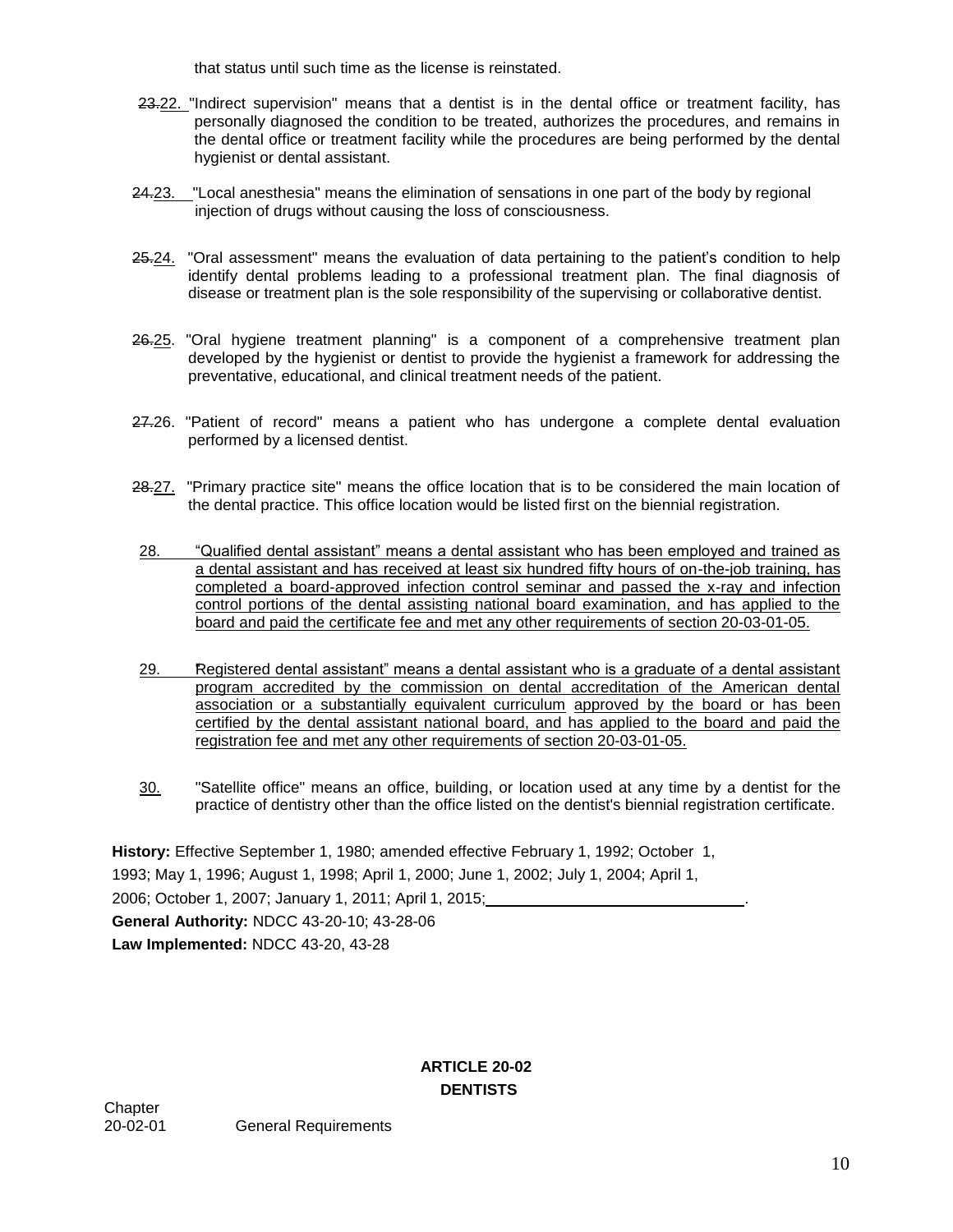### **CHAPTER 20-02-01 GENERAL REQUIREMENTS**

| Section             |                                                                         |
|---------------------|-------------------------------------------------------------------------|
| 20-02-01-01         | Advertising                                                             |
| 20-02-01-02         | <b>Office Emergency</b>                                                 |
| $20 - 02 - 01 - 03$ | Nitrous Oxide                                                           |
| 20-02-01-03.1       | Additional Requirements for Licensure by Examination                    |
| 20-02-01-03.2       | Additional Requirements for Licensure by Credential Review              |
| 20-02-01-03.3       | <b>Additional Requirements for Applications</b>                         |
| 20-02-01-03.4       | <b>Clinical Competency Examination Retakes</b>                          |
| 20-02-01-04         | <b>Temporary License to Practice Dentistry</b>                          |
| 20-02-01-04.1       | Restricted License to Practice Dentistry [Repealed]                     |
| 20-02-01-04.2       | <b>Volunteer License to Practice Dentistry</b>                          |
| 20-02-01-04.3       | Inactive Status - License Reinstatement                                 |
| 20-02-01-05         | Permit for Anesthesia Use                                               |
| 20-02-01-06         | <b>Continuing Dental Education for Dentists</b>                         |
| 20-02-01-07         | Removable Dental Prostheses Owner Identification                        |
| 20-02-01-08         | Discontinuance of Practice - Retirement - Discontinuance of Treatment   |
| 20-02-01-09         | Retention of Records                                                    |
| 20-02-01-10         | Authorization of Laboratory Services                                    |
| 20-02-01-11         | Permit for the Use of Dermal Fillers and Botulinum Toxin for Dental Use |
|                     |                                                                         |

### **20-02-01-01. Advertising.**

- 1. Advertising by dentists is permitted to disseminate information for the purpose of providing the public a sufficient basis upon which to make an informed selection of dentists. In the interest of protecting the public health, safety, and welfare, advertising which is false, deceptive, or misleading is prohibited.
- 2. All advertising must contain the legal name of the dentist, or a reasonable variation thereof. In the case of a partnership or corporation, the name used in the advertisement may be the true name of the partnership or corporation. The advertisement must also contain the location, or locations, of the dentist, partnership, or corporation.
- 3. A dentist engaged in general practice who wishes to announce the services available in the dentist's practice is permitted to announce the availability of those services as long as the dentist avoids using language that expresses or implies that the dentist is a specialist. If a dentist, other than a specialist, wishes to advertise a limitation of practice, such advertisement must state that the limited practice is being conducted by a general dentist. A dentist who is a specialist may announce the dentist's bona fide specialty provided that the dentist has successfully completed an educational program accredited by the commission on accreditation of dental and dental auxiliary educational programs, two or more years in length, as specified by the commission on dental accreditation of the American dental association or be a diplomate of a nationally recognized certifying board. Such a dentist may announce that the dentist's practice is limited to the special area of dental practice in which the dentist has or wishes to announce.
- 4. A dentist who advertises on radio or television must retain a recorded copy of such advertising for a period of one year following the termination of the use of such advertising, and is responsible to make recorded copies of such advertising available to the North Dakota state board of dental examiners within thirty days following a request from the board for such copies.
- 5. No dentist may advertise the dentist, the dentist's staff, the dentist's services, or the dentist's method or methods of delivery of dental services to be superior to those of any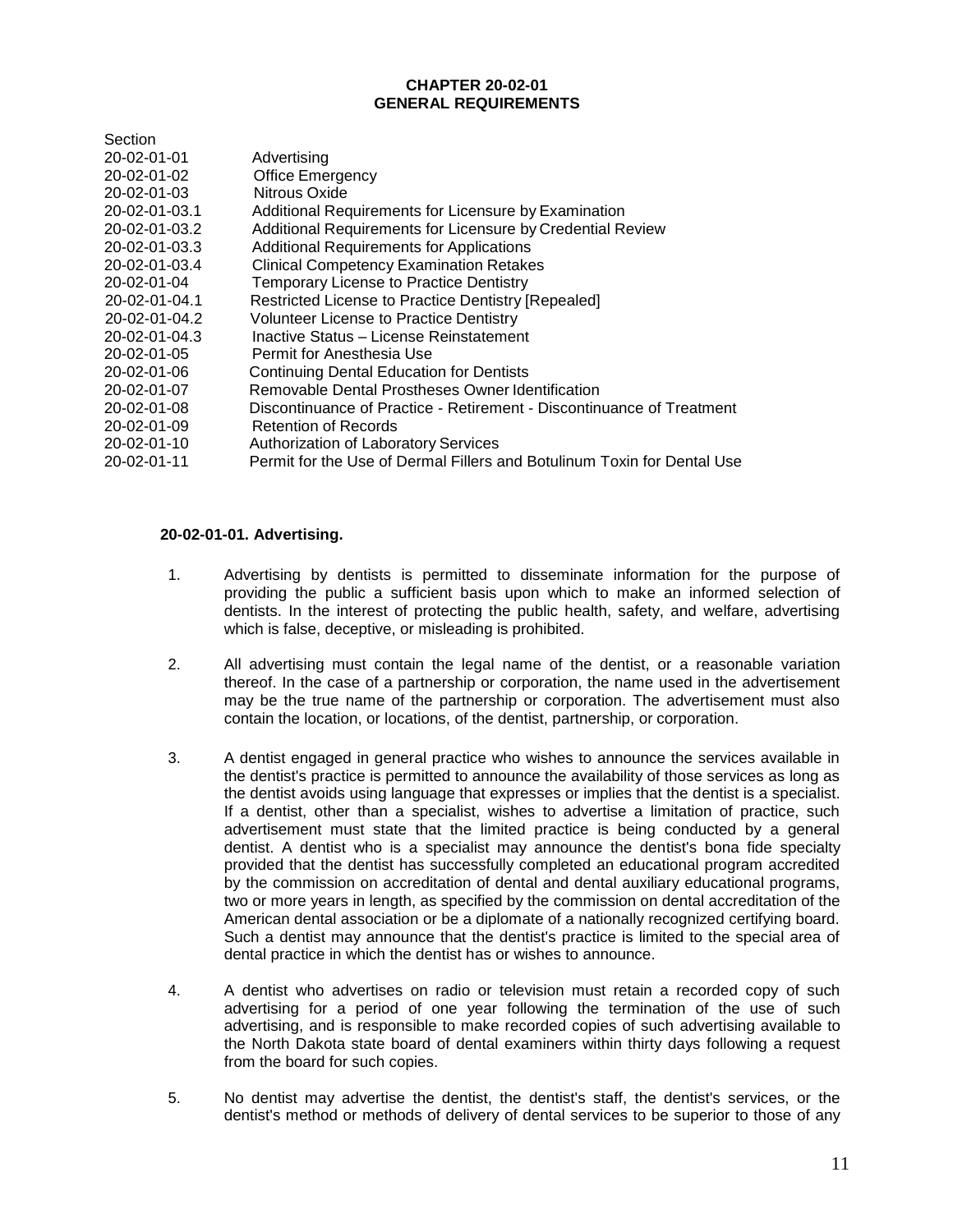other licensed dentist, unless such claim or claims can be substantiated by the advertiser, upon whom rests the burden of proof.

6. No advertising by a dentist may contain representations or other information contrary to the provisions of North Dakota Century Code section 43-28-18 or North Dakota Administrative Code title 20.

**History:** Effective September 1, 1980; amended effective February 1, 1992; October 1, 1993; April 1, 2015. **General Authority:** NDCC 43-28-06 **Law Implemented:** NDCC 43-28-06

**20-02-01-02. Office emergency.** Every dentist, dental hygienist, dental assistant, qualified dental assistant, or registered dental assistant practicing in North Dakota must have a current certificate of proficiency in cardiopulmonary resuscitation.

**History:** Effective February 1, 1992; amended effective October 1, 1993; May 1, 1996; August 1, 1998; January 1, 2011. **General Authority:** NDCC 43-20-10, 43-28-06 **Law Implemented:** NDCC 43-20-01.2, 43-20-01.3, 43-20-10, 43-20-13.2, 43-28-06, 43-28-10.1, 43-28-15

**20-02-01-03. Nitrous oxide.** A duly licensed dentist may use nitrous oxide for treating patients only when the following conditions are met:

- 1. Documentation has been provided by the dentist to the board that verifies completion of fourteen hours of instruction or continuing professional education dealing specifically with the use of nitrous oxide. In the absence of documentation of classroom training, the dentist must provide proof acceptable to the board that demonstrates three years of practical experience in the use of nitrous oxide.
- 2. A dentist who induces a patient into a state of psychosedation or relative analgesia using nitrous oxide shall ensure that the patient will be continually and personally monitored by a dentist. A dentist may delegate the monitoring tasks to a licensed dental hygienist or a registered dental assistant utilizing indirect supervision only after the patient has been stabilized at the desired level of conscious sedation or relative analgesia by the action of the dentist. The licensed dental hygienist or registered dental assistant who is assigned the monitoring task shall remain in the treatment room with the patient at all times. A dental hygienist or a dental assistant may not initiate the administration of nitrous oxide to a patient. A dental hygienist or a registered dental assistant may terminate or reduce the amount of nitrous oxide previously administered by the dentist.
- 3. The dentist must provide and document training for the dental hygienist or registered dental assistant in the proper and safe operation of the analgesia machine being used prior to the registered dental hygienist or registered dental assistant monitoring the patient. Training shall include emergency procedures to be employed if required.

**History:** Effective February 1, 1992; amended effective May 1, 1996; April 1, 2000; October 1, 2007; January 1, 2011; April 1, 2015. **General Authority:** NDCC 43-20-10, 43-28-06 **Law Implemented:** NDCC 43-20-03, 43-20-10, 43-20-12, 43-20-13, 43-28-06

**20-02-01-03.1. Additional requirements for licensure by examination.** The board may grant a license to practice dentistry to an applicant who has met the requirements of North Dakota Century Code section 43-28-10.1 and all the following requirements: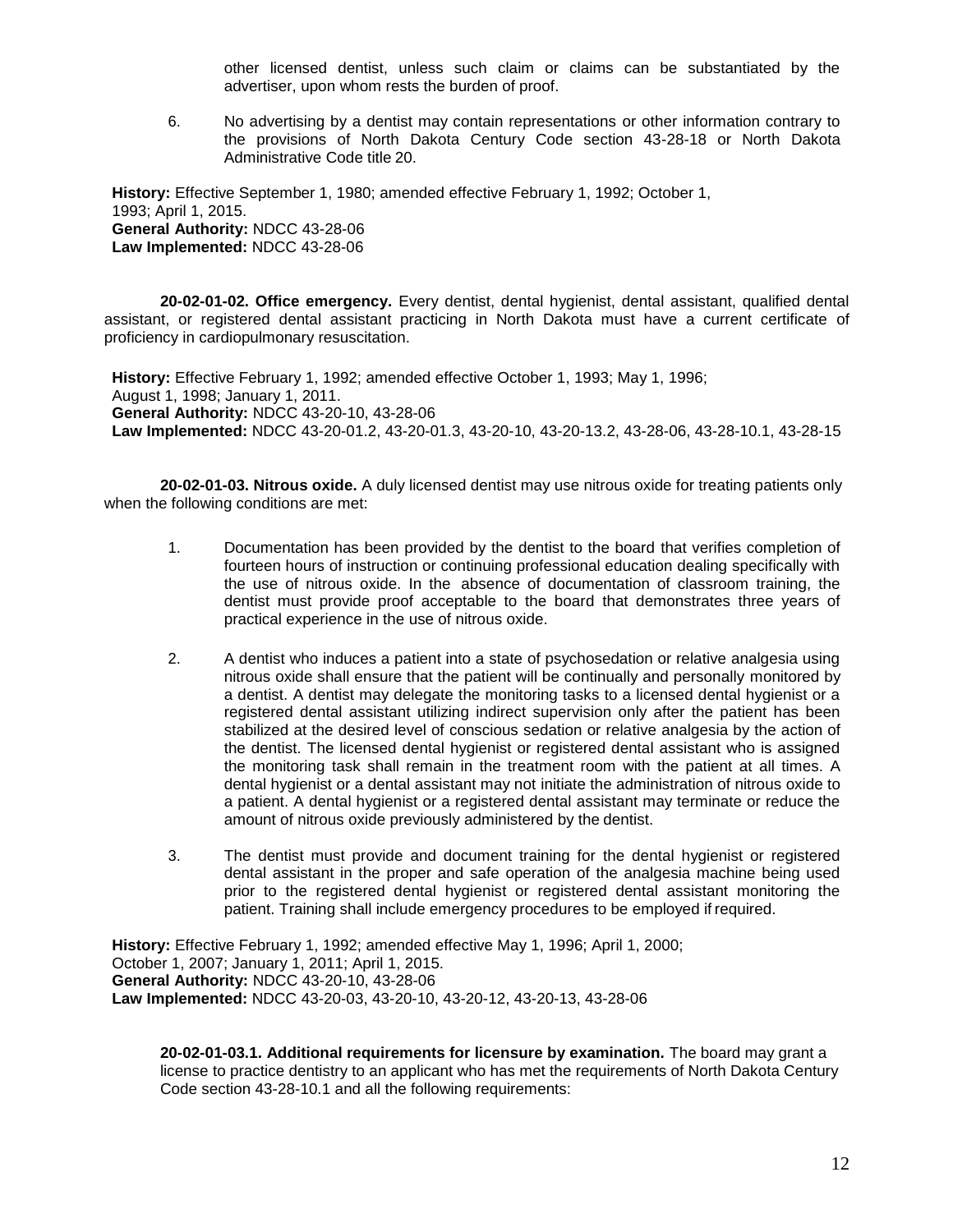- 1. The applicant has passed the examination administered by the joint commission on national dental examinations or the national dental examining board of Canada within five years of application.
- 2. The applicant has passed, within five years of application, a clinical competency examination approved by the board. Required component components shall include a patient-based periodontal component, a patient-based restorative component, and an endodontic component, administered by one or more of the following.
	- a. Central regional dental testing service.
	- b. Council of interstate testing agencies.
	- Northeast regional examining board.

d. Southern regional testing agency.

- e. Western regional examining board.
- 3. The applicant has successfully completed a cardiopulmonary resuscitation course within two years of application.
- 4. The applicant has the physical health and visual acuity to enable the applicant to meet the minimum standards of professional competence.

**History:** Effective January 1, 2011; amended effective April 1, 2015;

. **General Authority:** NDCC 43-28-06 **Law Implemented:** NDCC 43-28-10.1

 **20-02-01-03.2. Additional requirements for licensure by credential review.** The board may grant a license to practice dentistry to an applicant who has met the requirements of North Dakota Century Code section 43-28-15 and all the following requirements:

- 1. The applicant has successfully completed a cardiopulmonary resuscitation course within two years of application.
- 2. The applicant has the physical health and visual acuity to enable the applicant to meet the minimum standards of professional competence.
- 3. The applicant has completed thirty-two hours of continuing education in accordance with section 20-02-01-06 within two years of application.

**History:** Effective January 1, 2011. **General Authority:** NDCC 43-28-06 **Law Implemented:** NDCC 43-28-15

 **20-02-01-03.3. Additional requirements for applications.** Applications must be completed within six months of filing. The board may require an interview with the applicant. In addition to the application requirements of North Dakota Century Code sections 43-28-11 and 43-28-17, the board may require an application to include:

- 1. Proof of identity, including any name change.
- 2. An official transcript sent by an accredited dental school directly to the board.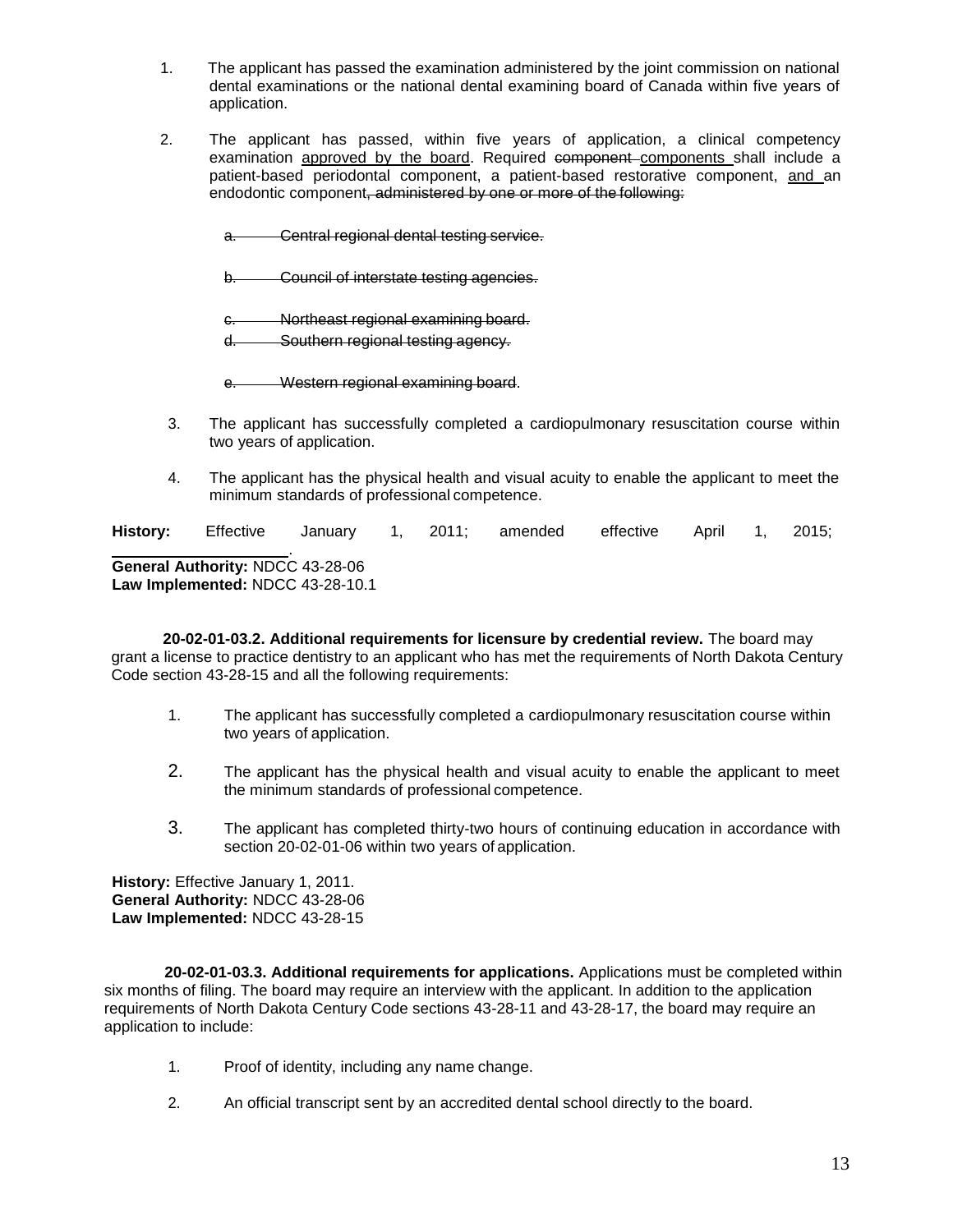- 3. Evidence demonstrating the applicant passed the examination administered by the joint commission on national dental examinations within five years of application.
- 4. Evidence demonstrating the applicant passed a clinical competency examination, approved by the board, within five years of application.
- 5. Anything necessary for a criminal history record check pursuant to North Dakota Century Code section 43-28-11.2.
- 6. A certification, from the licensing board of every jurisdiction in which the applicant is licensed, that the applicant is licensed in good standing.
- 7. Certification that the applicant has completed a cardiopulmonary resuscitation course within two years of application.
- 8. Verification of physical health and visual acuity.
- 9. For applications for licensure by credential review, the law and rules stating the requirements for licensure, when the applicant was licensed, of the jurisdiction in which the applicant is licensed.
- 10. For applications for licensure by credential review and reinstatement from inactive status, proof of completion of thirty-two hours of continuing education in accordance with section 20-02-01-06 within two years of application.
- 11. Any information required by the application forms prescribed by theboard.

**History:** Effective January 1, 2011; amended effective April 1, 2015. **General Authority:** NDCC 43-28-06 **Law Implemented:** NDCC 43-28-10.1, 43-28-11, 43-28-11.2, 43-28-15, 43-28-17

 **20-02-01-03.4. Clinical competency examination retakes.** If an applicant taking the clinical competency examination in the integrated format is unsuccessful after having exhausted all allowable retake opportunities for the failed parts, one failure is recorded. The applicant must then retake all five parts of the examination in the traditional format. If the applicant is unsuccessful in one or more parts, a second failure is recorded. If the failed parts are retaken and failed again, a third failure will be recorded. A dental applicant may take a clinical examination three times before remedial training is required. After failing the examination for a third time, and prior to the fourth attempt of the examination, an applicant shall:

- 1. Submit to the board a detailed plan for remedial training by an accredited dental school. The board must approve the proposed remedialtraining.
- 2. Submit proof to the board of passing the remedial training within twenty-four months of its approval by the board.

The board may grant or deny a fourth attempt of the clinical examination. A fourth attempt must occur within twelve months of the date of the board's decision. If an applicant fails any part of the examination after remedial training, the board must approve additional retakes.

**History:** Effective January 1, 2011. **General Authority:** NDCC 43-28-06 **Law Implemented:** NDCC 43-28-06, 43-28-10.1, 43-28-17

 **20-02-01-04. Temporary license to practice dentistry.** The board may grant a nonrenewable temporary license to practice dentistry in the state of North Dakota for a period not to exceed one year. Between meetings of the board, the executive director of the board may review the temporary license application and grant a provisional license if all requirements are met.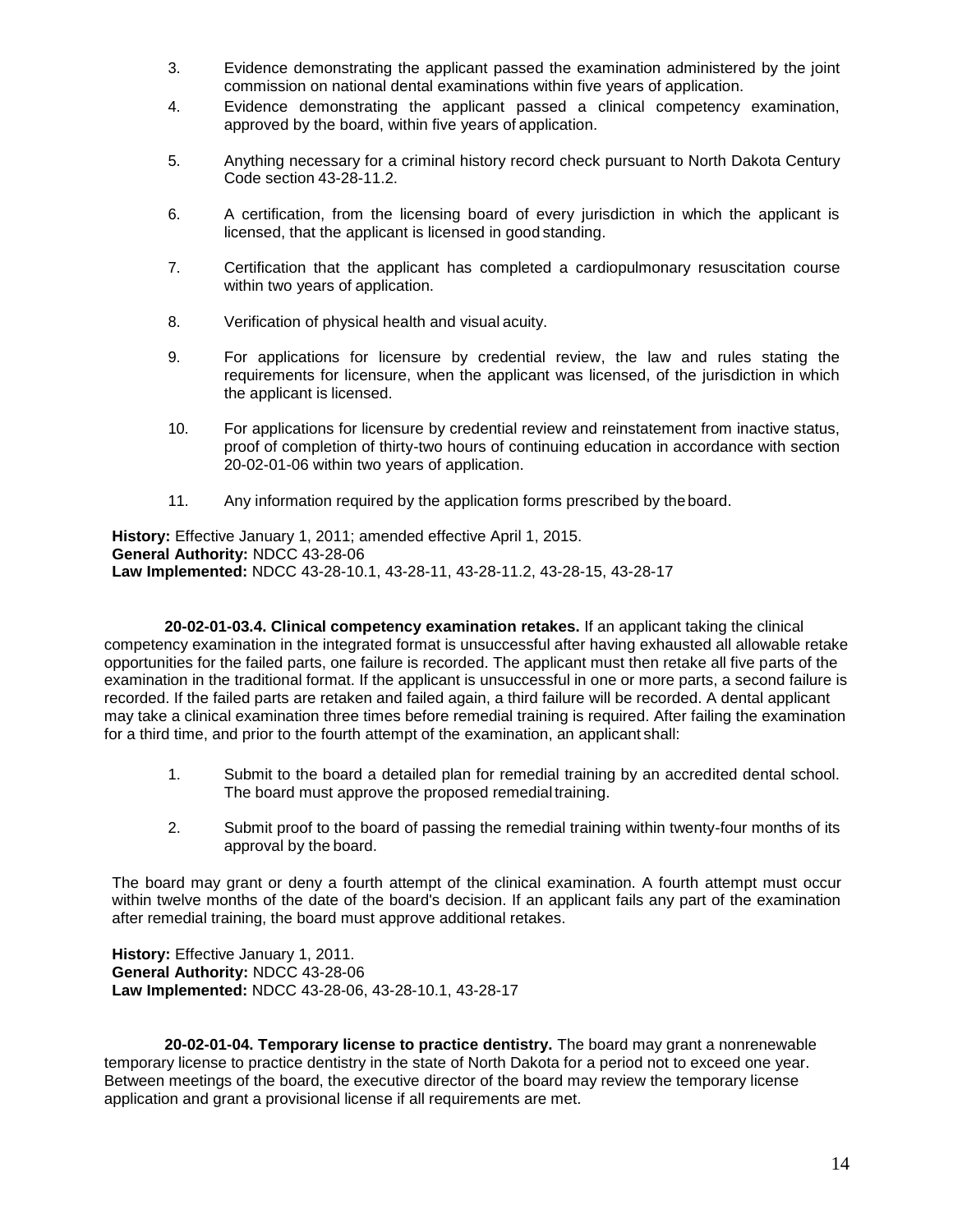- 1. A temporary license to practice dentistry in North Dakota may be granted to a dentist when the dentist:
	- a. Has applied to the board as prescribed in North Dakota Century Code section 43- 28-11.
	- b. Has paid the nonrefundable application and license fee that may be prescribed by the board.
	- c. Holds an active dental license in another jurisdiction, has been a full-time student or resident of a dental program accredited by the American dental association's commission on dental accreditation within the last six months and provides evidence of a diploma from a program accredited by the commission on dental accreditation of the American dental association and meets any other requirements to receive a license to practice dentistry under section 20-02-01- 03.1, and 20-02-01-03.2, or has held a North Dakota dental license within the previous five years.
	- d. Has provided a statement from the licensing authority of all the states in which the dentist is licensed that the dentist's license is unencumbered, unrestricted, and that the dentist's professional record is free of blemish for professional misconduct, substandard care, or violations of the state's practice act.
	- e. Has certified that no disciplinary actions are pending in other states or jurisdictions.
	- f. Has authorized the board to seek information concerning the dentist's professional and personal background and agrees to hold harmless those individuals who may provide such information to the board.
	- g. The applicant has completed thirty-two hours of continuing education in accordance with section 20-02-01-06.
	- h. The board shall require a criminal background check if the licensee anticipates practicing for a period greater than 10 days.
- 2. The board may apply such restrictions as it deems appropriate to limit the scope of the practice of dentistry under the authority of the temporary license.
- 3. The board may restrict the licensee to engage in dental practice, as may be limited above, only at certain and specifically defined practice locations.
- 4. The board may require the North Dakota jurisprudence examination.

**History:** Effective February 1, 1992; amended effective October 1, 2007; January 1, 2011; April 1, 2015; . **General Authority:** NDCC 43-28-06 **Law Implemented:** NDCC 43-28-06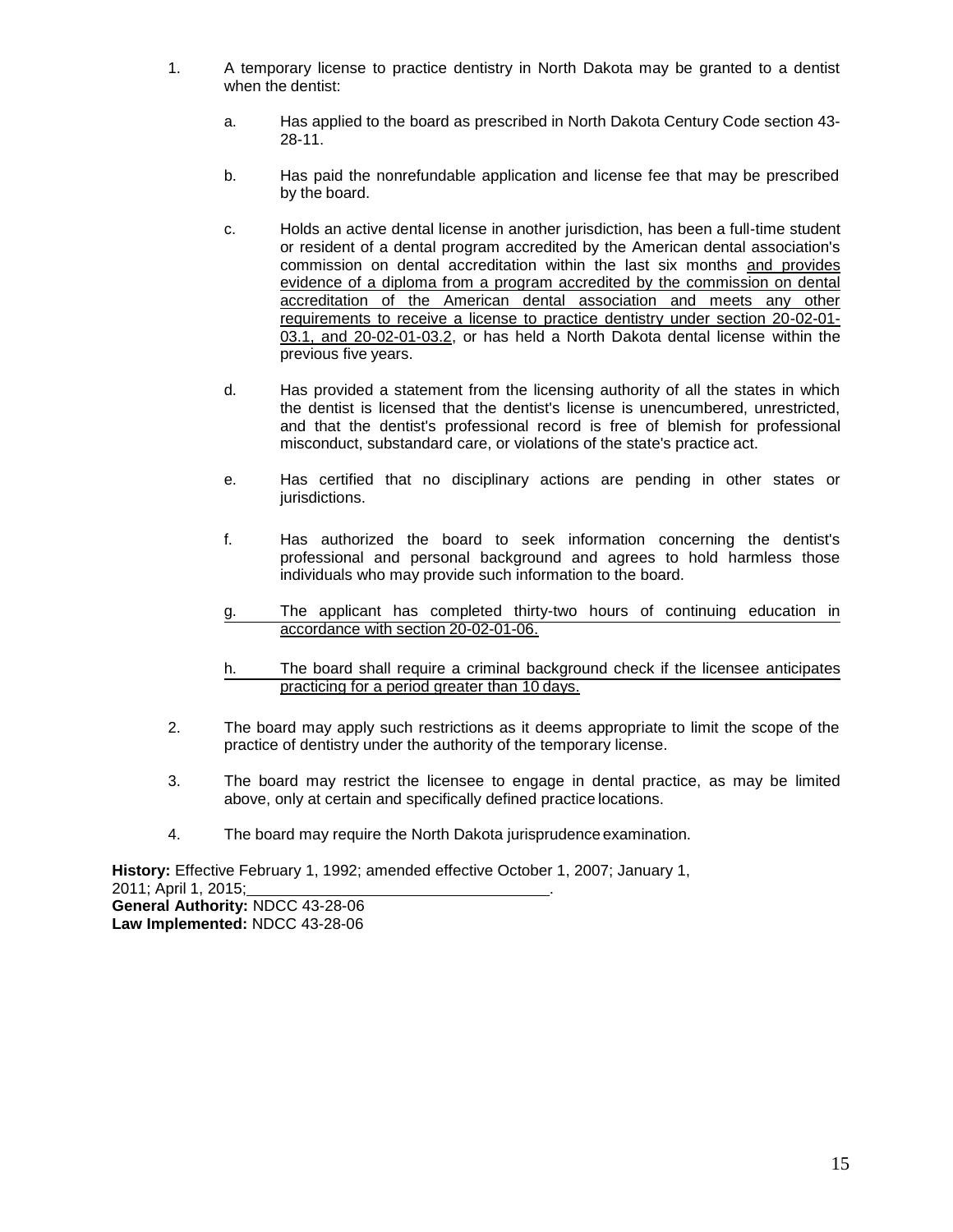### **20-02-01-04.1. Restricted license to practice dentistry.** Repealed effective October 1, 2007.

 **20-02-01-04.2. Volunteer license to practice dentistry.** A patient who is seen by a dentist who holds a volunteer license to practice dentistry shall not be considered a patient of record of the volunteer dentist. The dentist is not obligated to treat the patient outside of the volunteer practice setting. Between meetings of the board, the executive director of the board may review the volunteer license application and grant a provisional license if all the requirements are met. A volunteer license to practice dentistry in North Dakota, renewable annually by application to the board, may be granted when the following conditions are met:

- 1. The applicant was formerly licensed and actively practicing in the state of North Dakota or another jurisdiction for at least three of the five years immediately preceding application, where the requirements are at least substantially equivalent to those of this state; or
	- a. The applicant is the resident of a board-approved speciality specialty program; or
	- b. The board determines that the applicant is qualified and satisfies the criteria specified under North Dakota Century Code section 43- 28-10.1.
- 2. The applicant agrees to provide primary health services without remuneration in a boardapproved setting.
- 3. The applicant holds a current cardiopulmonary resuscitation course certification.
- 4. The applicant has completed continuing education requirements of the board.
- 5. The applicant has made application for a volunteer dental license in a manner prescribed by the board.
- 6. The board may collect from the applicant the nonrefundable application and license fee prescribed by the board.
- 7. The board may apply such restrictions as it deems appropriate to limit the scope of the practice of dentistry under the authority of the volunteer license.

**History:** Effective April 1, 2000; amended effective January 1, 2011; April 1, 2015. **General Authority:** NDCC 43-28-06 **Law Implemented:** NDCC 43-28-06

 **20-02-01-04.3. Inactive status - License reinstatement.** A dentist may, upon payment of the fee determined by the board, place the dentist's license on inactive status. A dentist on inactive status shall be excused from the payment of renewal fees, except inactive status renewal fees, and continuing education. A dentist on inactive status shall not practice in North Dakota. To reinstate a license on inactive status, the dentist shall apply on the form a as prescribed by the board, pay a reinstatement fee, and meet all of the following requirements:

- 1. The applicant has passed a clinical competency examination administered by a regional dental testing service, approved by the board in section 20- 02-01-03.1, within five years application. The board may, within the board's discretion, waive this requirement.
- 2. The applicant passes a written examination on the laws and rules governing the practice of dentistry in this state administered by the board at a meeting.
- 3. The applicant has completed thirty-two hours of continuing education in accordance with section 20-02-01-06 within two years of application.
- 4. The applicant has successfully completed a cardiopulmonary resuscitation course within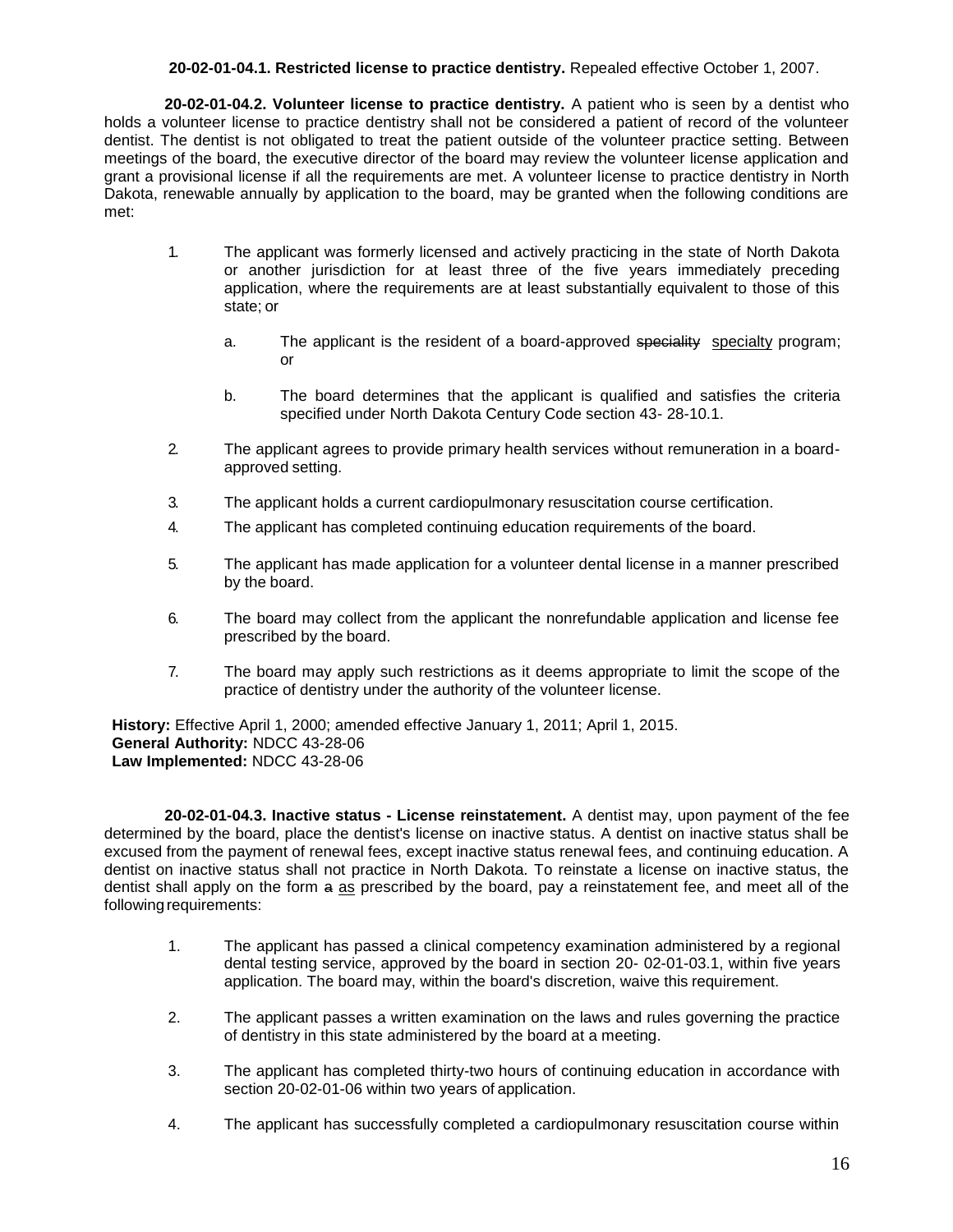two years of application.

5. Grounds for denial of the application under North Dakota Century Code section 43-28-18 do not exist.

**History:** Effective April 1, 2006; amended effective January 1, 2011. **General Authority:** NDCC 43-28-06 **Law Implemented:** NDCC 43-28-17

#### **20-02-01-05. Permit for anesthesia use.**

- 1. The rules in this chapter are adopted for the purpose of defining standards for the administration of anesthesia by dentists or a dentist who collaborates with a qualified and licensed anesthesia or sedation provider. The standards specified in this chapter shall apply equally to general anesthesia, deep sedation, moderate (conscious) sedation, or a combination of any of these with inhalation, but do not apply to sedation administered through inhalation alone. A dentist licensed under North Dakota Century Code chapter 43-28 and practicing in North Dakota may not use any form of sedation if the intent is beyond anxiolysis on any patient unless such dentist has a permit, currently in effect, issued by the board, and renewable biennially thereafter, authorizing the use of such general anesthesia, deep sedation, moderate (conscious) sedation, or minimal sedation when used in combination with inhalation.
- 2. An applicant may not be issued a permit initially as required in subsection 1 unless:
	- a. The board of dental examiners approves the applicant's facility and any other facility, clinic, or mobile dental clinic where anesthesia services are provided after an inspection conducted by an individual or individuals designated by the dental examiners;
	- b. The board of dental examiners is satisfied that the applicant is in compliance with the American dental association's most recent policy statement: the use of sedation and general anesthesia by dentists;
	- c. The initial application includes payment of a fee in the amount determined by the dental examiners; and
	- d. If the application appears to be in order, the board may issue a temporary permit prior to the site evaluation. The temporary permit may be revoked if the applicant fails the site inspection or if the applicant fails to cooperate with the timely scheduling of the site inspection.
- 3. The board of dental examiners may renew such permit biennially, provided:
	- a. Requirements of the permit application have been met;
	- b. Application for renewal and renewal fee is received by the dental examiners before the date of expiration of such permit. If the renewal application and renewal fee have not been received by the expiration of the permit, late fees as determined by the board shall apply; and
	- c. An onsite evaluation of the dentist's facility may be conducted by an individual designated by the board of dental examiners, and the board of dental examiners must approve the results of each such evaluation. Each facility where anesthesia is administered must be evaluated.
	- 4. The A North Dakota licensed anesthesia or sedation provider authorized by the board shall reevaluate the credentials, facilities, equipment, personnel, and procedures of a permitholder within every five years following a successful initial application or renewal.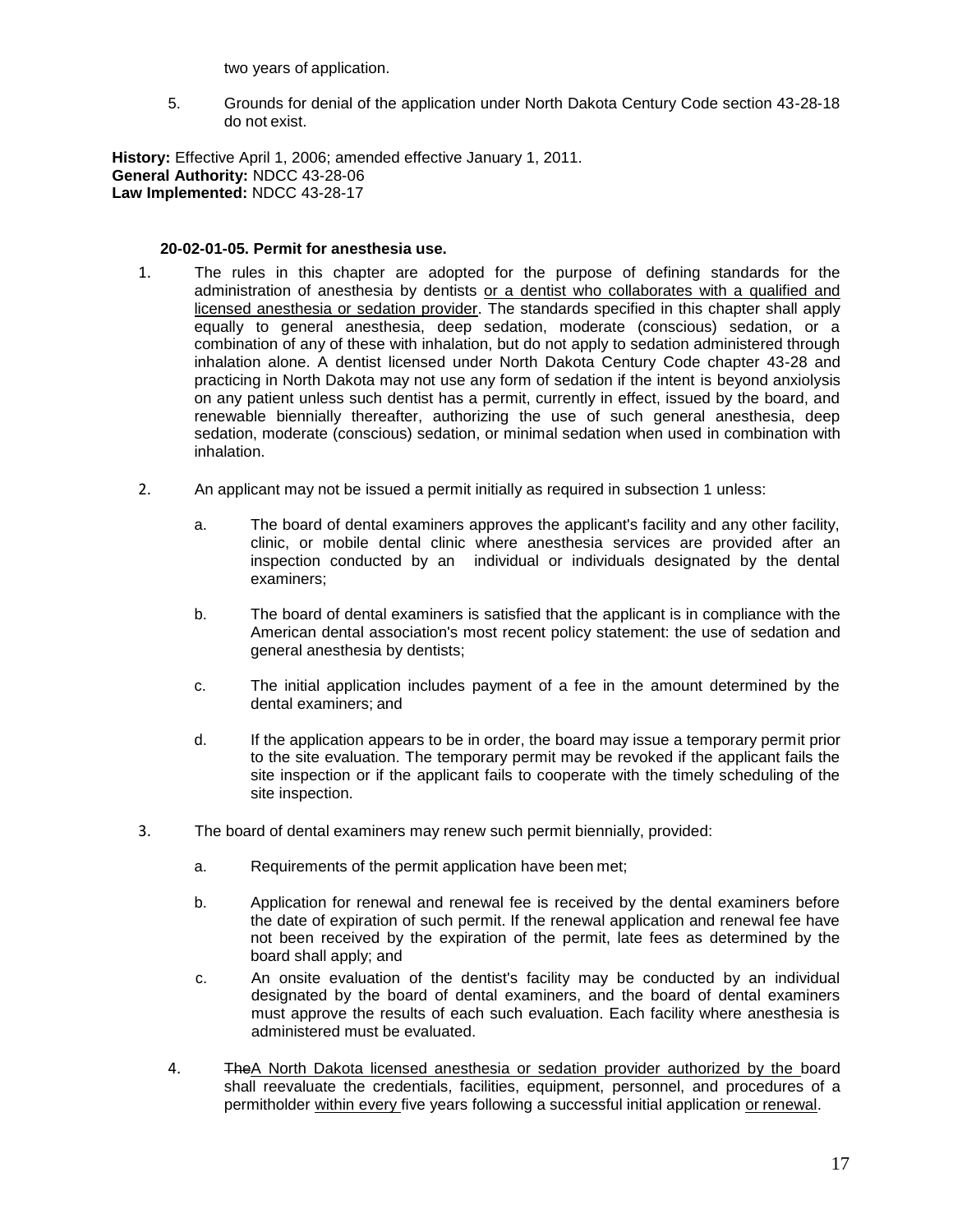**History:** Effective October 1, 1993; amended effective May 1, 1996; June 1, 2002; July 1, 2004; April 1,2006; October 1, 2007; January 1, 2011; April 1, 2015;

**General Authority:** NDCC 43-28-06 **Law Implemented:** NDCC 43-28-06

.

 **20-02-01-06. Continuing dental education for dentists.** Each dentist shall provide evidence on forms supplied by the board that the dentist has attended or participated in continuing dental education in accordance with the following conditions:

- 1. Continuing education activities include publications, seminars, symposiums, lectures, college courses, and online education.
- 2. The continuing dental education hours will accumulate on the basis of one hour of credit for each hour spent in education. Subject matter directly related to clinical dentistry will be accepted by the board without limit.
- 3. The minimum number of hours required within a two-year cycle for dentists is thirty-two. Of these hours, a dentist may earn no more than sixteen hours from self-study. Self-study is an educational process designed to permit a participant to learn a given subject without involvement of a proctor. Cardiopulmonary resuscitation courses must provide hands-on training. All other continuing education requirements may be satisfied from publications and online education. The continuing education must include:
	- a. Two hours of ethics or jurisprudence. Passing the laws and rules examination is the equivalent of two hours of ethics or jurisprudence.
	- b. Two hours of infection control.
	- c. A cardiopulmonary resuscitation course.
	- d. For anesthesia permitholders, four hours related to sedation or anesthesia.
- 4. Mere registration at a dental convention without specific attendance at continuing education presentations will not be creditable toward the continuing dental education requirement.
- 5. All dentists must hold a current cardiopulmonary resuscitation certificate. Anesthesia permitholders are required to maintain current advanced cardiac life support certification or pediatric advanced life support as specified by permit.
- 6. The board may audit the continuing education credits of a dentist. Each licensee shall maintain certificates or records of continuing education activities from the previous renewal cycle. Upon receiving notice of an audit from the board, a licensee shall provide satisfactory documentation of attendance at, or participation in the continuing education activities listed on the licensee's continuing education form. Failure to comply with the audit is grounds for nonrenewal of or disciplinary action against the license.
- 7. A dentist who maintains a license on inactive status is not subject to continuing education requirements.

**History:** Effective October 1, 1993; amended effective May 1, 1996; August 1, 1998; June 1, 2002; April 1, 2006; October 1, 2007; January 1, 2011; April 1, 2015. **General Authority:** NDCC 43-28-06 **Law Implemented:** NDCC 43-28-06, 43-28-16.2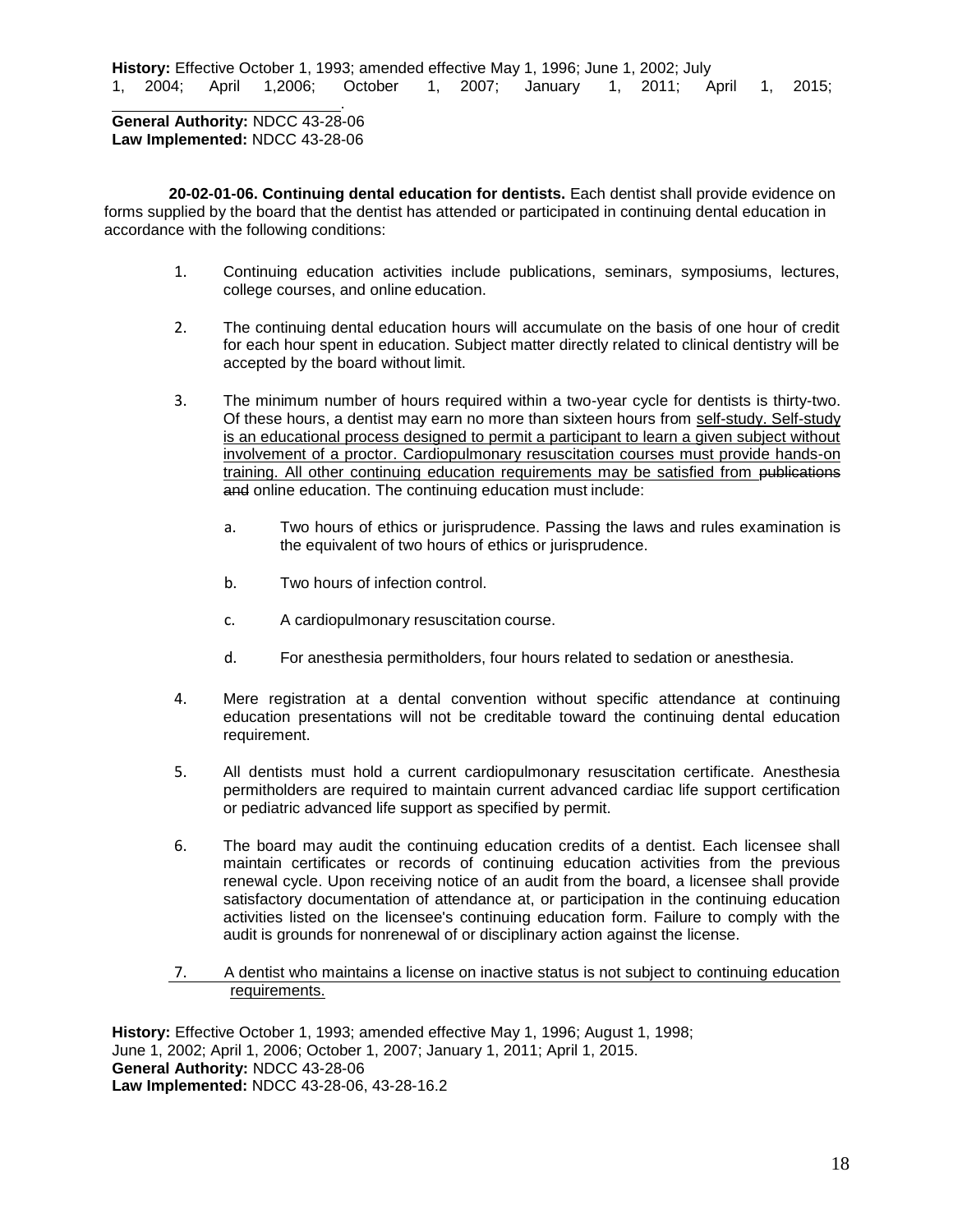### **20-02-01-07. Removable dental prostheses owner identification.**

- 1. Every complete upper and lower denture or removable dental prosthesis fabricated by a dentist or fabricated pursuant to the dentist's work order must be marked with the name of the patient for whom the prosthesis is intended. The markings must be done during the fabrication process and must be permanent, and cosmetically acceptable. The exact location of the markings and methods used to apply or implant them shall be determined by the dentist or dental laboratory fabricating the prosthesis. If in the professional judgment of the dentist or dental laboratory this identification is not practical, identification must be provided as follows:
	- a. The initials of the patient may be used if the entire name is not practical.
	- b. The identification marks may be omitted in their entirety if no form of identification is practical or clinically safe.
- 2. Failure of any dentist to comply with this section shall be deemed to be a violation of the rules of the board and the dentist may be liable to penalty as permitted under statute.

**History:** Effective October 1, 1993; amended effective April 1, 2006.

**General Authority:** NDCC 43-28-06 **Law Implemented:** NDCC 43-28-06

**20-02-01-08. Discontinuance of practice - Retirement - Discontinuance of treatment.** These rules are adopted for the purpose of avoiding practice abandonment. A licensed dentist shall maintain patient records in a manner consistent with the protection of the welfare of the patient. Upon request of the patient or patient's legal guardian, the dentist shall furnish the dental records or copies of the records, including dental radiographs or copies of the radiographs. The dentist may charge a nominal fee for duplication of records as provided by North Dakota Century Code section 23-12-14, but may not refuse to transfer records for nonpayment of any fees.

- 1. A licensee, upon retirement, or upon discontinuation of the practice of dentistry, or upon moving from a community, shall notify all active patients in writing and by publication once a week for three consecutive weeks in a newspaper of general circulation in the community that the licensee intends to discontinue the practice of dentistry. The licensee shall make reasonable arrangements with active patients for the transfer of patient records, or copies thereof, to the succeeding licensee. In the event of a transfer of patient records to another licensee assuming the practice, written notice must be furnished to all patients as hereinbefore specified. "Active patient" is defined as a person whom the licensee has examined, treated, cared for, or otherwise consulted with during the twoyear period prior to the discontinuation of the practice of dentistry by the licensee. In the event of a nontransfer of records, a licensee shall have the ongoing obligation of not less than two years to afford the licensee's prior patients access to those records not previously provided to the patient.
- 2. In the event of termination of a dentist-patient relationship by a licensee, notice of the termination must be provided to the patient. A dentist-patient relationship exists if a dentist has provided treatment to a patient on at least one occasion within the preceding year. The dentist who is the owner or custodian of the patient's dental records shall mail notice of the termination of the dentist's relationship to the patient, which shall provide the following:
	- a. The date that the termination becomes effective, and the date on which the dentist and patient relationship may resume, if applicable;
	- b. A location at which the patient may receive emergency dental care for at least thirty days following the termination of the dentist and patient relationship;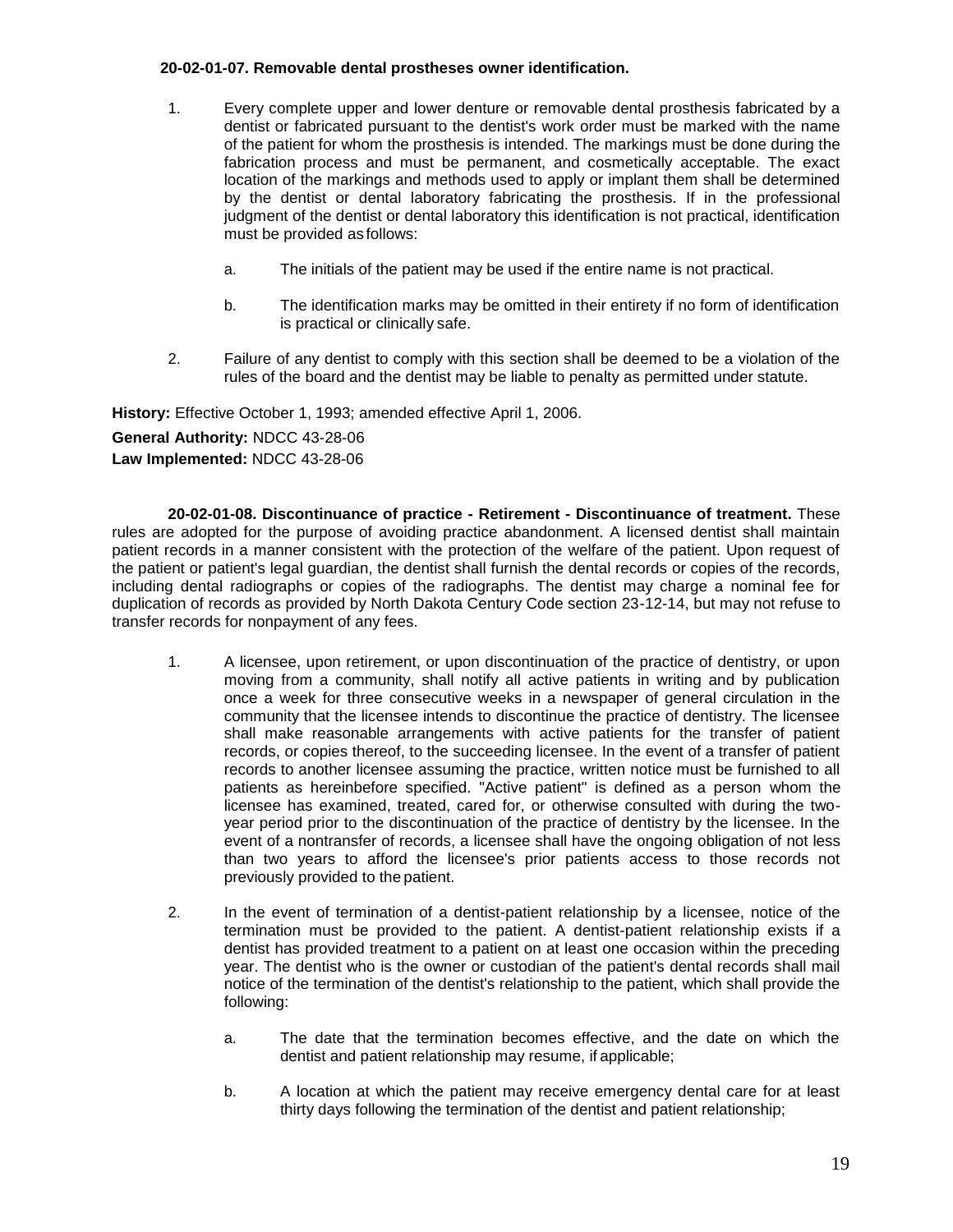- c. A statement of further dental treatment required, if any; and
- d. The dentist shall respond to a written request to examine or copy a patient's record within ten working days after receipt. A dentist shall comply with North Dakota Century Code section 23-12-14 for all patient record requests.
- 3. If a licensee dies or becomes unable to practice dentistry due to disability, for the purpose of selling or otherwise disposing of the deceased or disabled licensee's dental practice, a person who is not licensed to practice dentistry but who is the personal representative of the estate of a deceased dentist or the personal representative of a disabled dentist may contract with a dentist to manage the dental practice for a period not to exceed twentyfour months.
- 4. If a dentist agrees to provide dental care without remuneration to underserved patients in the absence of a public health setting, the patient may not be considered a patient of record of the dentist providing the donated dental service.

**History:** Effective April 1, 2006; amended effective April 1, 2015. **General Authority:** NDCC 43-28-06 **Law Implemented:** NDCC 43-28-06

**20-02-01-09. Retention of records.** A dentist shall retain a patient's dental record for a minimum of six years after the patient's last examination, prescription, or treatment. Records for minors shall be retained for a minimum of either one year after the patient reaches the age of eighteen or six years after the patient's last examination, prescription, or treatment, whichever is longer. Proper safeguards shall be maintained to ensure safety of records from destructive elements. The requirements of this rule apply to electronic records as well as to records kept by any other means.

**History:** Effective April 1, 2006; amended effective January 1, 2011. **General Authority:** NDCC 43-28-06 **Law Implemented:** NDCC 43-28-06

**20-02-01-10. Authorization of laboratory services.** A dentist using the services of any person, not licensed to practice dentistry in this state, to construct, alter, repair, or duplicate any orthodontic or prosthetic device, must furnish the unlicensed person a written prescription which shall include all of the following:

- 1. The name and address of the unlicensed person.
- 2. The patient's name or patient number.
- 3. The date on which the prescription was written.
- 4. The description of the work to be done, with a diagram, if necessary.
- 5. A specification of the materials to be used if necessary.
- 6. The signature of the dentist and the number of the dentist's North Dakota license.

The dentist shall retain a duplicate copy of the prescription for inspection by the board or the board's agent for two years.

**History:** Effective January 1, 2011. **General Authority:** NDCC 43-28-06 **Law Implemented:** NDCC 43-28-02, 43-28-06, 43-28-18, 43-28-25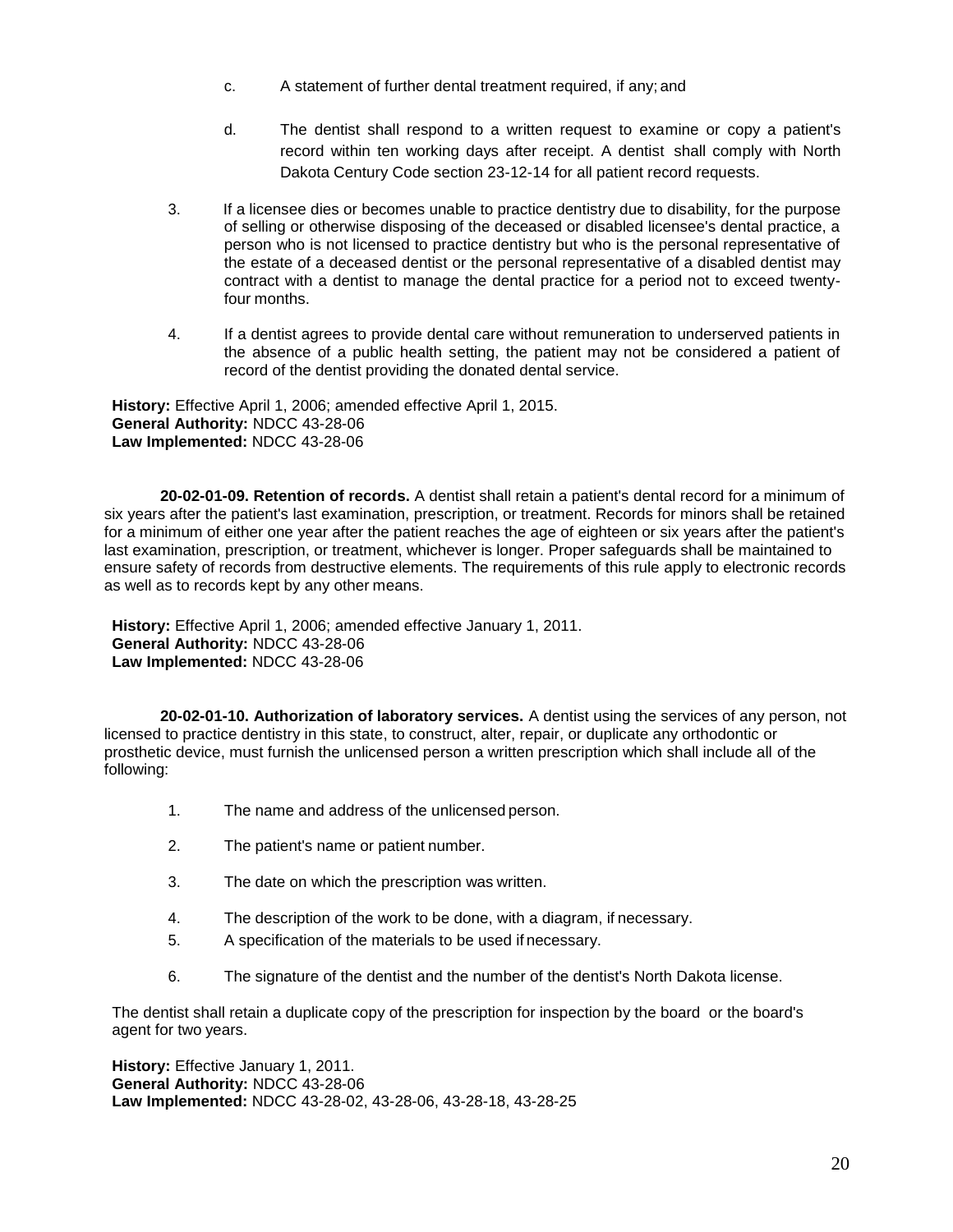### **20-02-01-11. Permit for the use of dermal fillers and botulinum toxin for dental use.**

- 1. The rules in this chapter are adopted for the purpose of defining standards for the administration of dermal fillers and botulinum toxin by a dentist if the use is limited to the practice of dentistry as defined in North Dakota Century Code 43-28-01(7). Notwithstanding a dentist who specializes in oral and maxillofacial surgery, the board may issue a permit to a dentist who applies on forms prescribed by the board and pays the initial fee or biennial renewal fee as required by section 20-05-01-01(1) to administer botulinum toxin or dermal fillers for the purpose of functional, therapeutic, and aesthetic dental treatment purposes under the following conditions:
	- a. The dentist provides evidence that demonstrates:
		- (1) The applicant has completed a course and received satisfactory training in a residency or other educational program accredited by the commission on dental accreditation of the American dental association; or
		- (2) The applicant has successfully completed a board-approved continuing education course of instruction within the previous three months of application which includes neurophysiology, including facial tissues, parasympathetic, sympathetic, and peripheral nervous systems relative to the peri-oral tissue, and facial architecture, and:
			- (a) Patient assessment and consultation for botox and dermal fillers;
			- (b) Indications and contraindications for techniques;
			- (c) Proper preparation and delivery techniques for desired outcomes;
			- (d) Enhancing and finishing esthetic dentistry cases with dermal fillers;
			- (e) Botulinum neurotoxin treatment of temporomandibular joint syndrome and bruxism;
			- (f) Knowledge of adverse reactions and management and treatment of possible complications;
			- (g) Patient evaluation for best esthetic and therapeutic outcomes;
			- (h) Integrating botulinum neurotoxin and dermal filler therapy into dental therapeutic and esthetic treatment plans; and
			- (i) Live patient hands-on training, including diagnosis, treatment planning, and proper dosing and delivery of botox and dermal fillers.

History: Effective April 1, 2015; amended effective **General Authority:** NDCC 43-28-06 **Law Implemented:** NDCC 43-28-02

**20-02-01-12**. **Dental Prescribers and Use of the Prescription Drug Monitoring Program.** Subject to the exceptions described in North Dakota Administrative Code section 20-02-01-13, prior to the initial prescribing of any controlled substance, including samples, a dentist authorized by the drug enforcement administration to prescribe, administer, sign for, dispense, or procure pharmaceuticals shall authorize an employee to review or personally request and review the prescription drug monitoring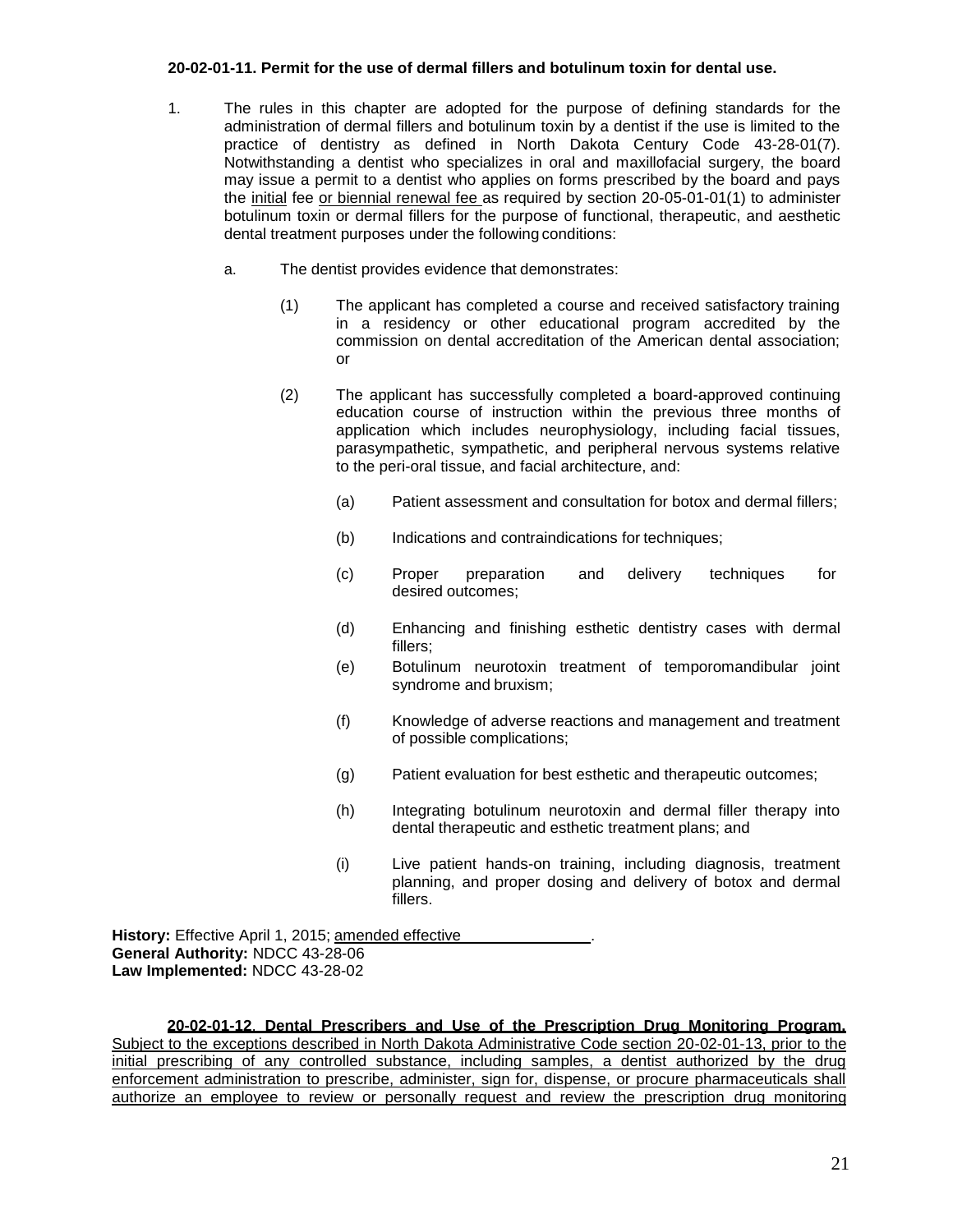- 1. Assess a patient's drug monitoring program data every twelve months during the patient's treatment with a controlled substance.
- 2. Review the patient's prescription drug monitoring program data if the patient requests early refills or demonstrates a pattern of taking more than the prescribed dosage.
- 3. Review the patient's prescription drug monitoring program data if there is a suspicion of or a known drug overuse, diversion or abuse by the patient.
- 4. Document the assessment of the patient's prescription drug monitoring program data.
- 5. Discuss the risks and benefits of the use of controlled substances with the patient, the patient's parent if the patient is an unemancipated minor child, or the patient's legal guardian or health care surrogate, including the risk of tolerance and drug dependence.
- 6. Request and review prescription drug monitoring program data on the patient if the practitioner becomes aware that a patient is receiving controlled substances from multiple prescribers.
- 7. Request and review the patient's prescription drug monitoring program data if the prescriber has a reasonable belief that the patient may be seeking the controlled substance, in whole or in part, for any reason other than the treatment of an existing medical condition.

**History:** Effective **2016**. **General Authority:** NDCC 19-03.5-09; 43-28-01(7); 43-28-06 **Law Implemented:** NDCC 19-03.5-09; 43-28-06

**20-02-01-13**. **Exceptions to the review requirement.** A practitioner shall not be required to review a patient's prescription drug monitoring program data if any of the following apply:

- 1. The controlled substance is prescribed or dispensed for a patient who is currently receiving hospice care.
- $2.$  The controlled substance is prescribed or dispensed to a patient of record as a nonrefillable prescription as part of treatment for a surgical procedure.
- 3. The dentist prescribes a controlled substance after the performance of oral surgery and no more than a 72 hour supply of the controlled substance is prescribed.
- 4. The dentist prescribes pre-appointment medication for the treatment of procedure anxiety.
- 5. The dentist obtains a report through a board-approved risk assessment tool for health care providers that accesses patient prescription information from prescription drug monitoring program databases, analyzes the data, and provides a risk based score that includes prescription drug monitoring program data.

**History:** Effective **2016**.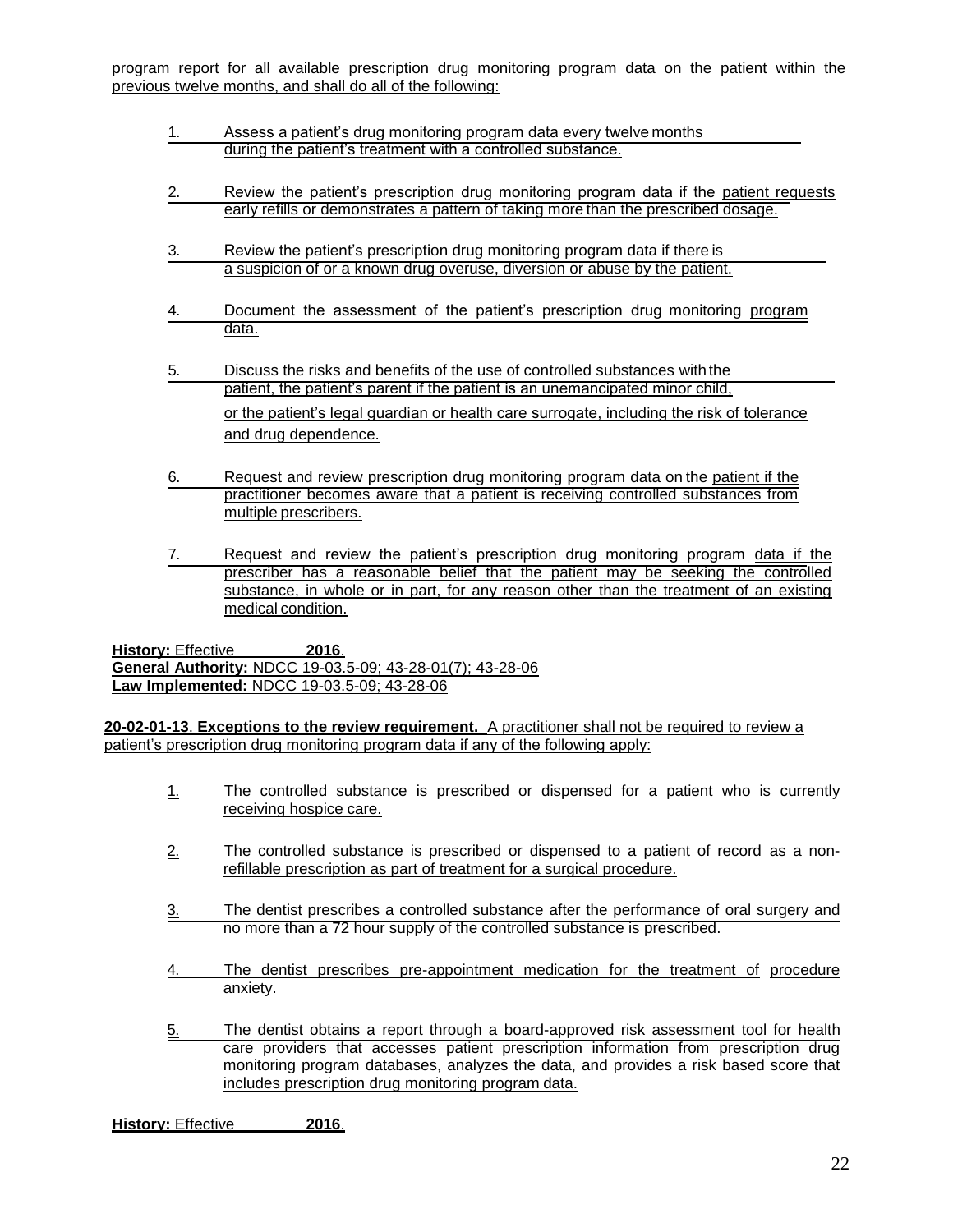## **ARTICLE 20-03**

## **DENTAL ASSISTANTS**

**Chapter** 20-03-01 Duties

#### **CHAPTER 20-03-01 DUTIES**

**Section** 

| -------       |                                                                                |
|---------------|--------------------------------------------------------------------------------|
| 20-03-01-01   | <b>Duties</b>                                                                  |
| 20-03-01-01.1 | <b>Expanded Duties of Registered Dental Assistants</b>                         |
| 20-03-01-02   | <b>Prohibited Services</b>                                                     |
| 20-03-01-03   | Annual Registration of Dental Assistants Performing Expanded Duties [Repealed] |
| 20-03-01-04   | Criteria for Dental Assistants Placing Sealants [Repealed]                     |
| 20-03-01-05   | Registration of Registered and Qualified Dental Assistants                     |
| 20-03-01-05.1 | Additional Expanded Duties of Registered Dental Assistants                     |
| 20-03-01-06   | Continuing Dental Education for Qualified and Registered Dental Assistants     |
|               |                                                                                |

**20-03-01-01. Duties.** A dental assistant may perform the duties listed in subsections 1 through 5 under direct, indirect, or general supervision of a dentist as follows:

- 1. A dental assistant who is not registered with the board employed by a dentist may perform the following duties under direct supervision:
	- a. Take and record pulse, blood pressure, and temperature.
	- b. Take and record preliminary dental and medical history for the interpretation by the dentist.
	- c. Apply topical medications and drugs to oral tissues, including topical anesthetic, but not including desensitizing or caustic agents or anticariogenic agents.
	- d. Receive removable dental prosthesis for cleaning or repair.
	- e. Take impressions for study casts.
	- f. Hold impression trays in the mouth (e.g., reversible hydrocolloids, rubber base).
- 2. A qualified dental assistant may perform the duties set forth in subsection 1 and take dental radiographs under the direct supervision of a dentist.
- 3. A registered dental assistant may perform the duties set forth in subsection 2 and the following duties under the direct supervision of a dentist:
	- a. Place and remove arch wires or appliances that have been activated by a dentist.
	- b. Acid etch enamel surfaces prior to direct bonding of orthodontic brackets or composite restorations.
	- c. Place orthodontic brackets using an indirect bonding technique by seating the transfer tray loaded with brackets previously positioned in the dental laboratory by a licensed dentist.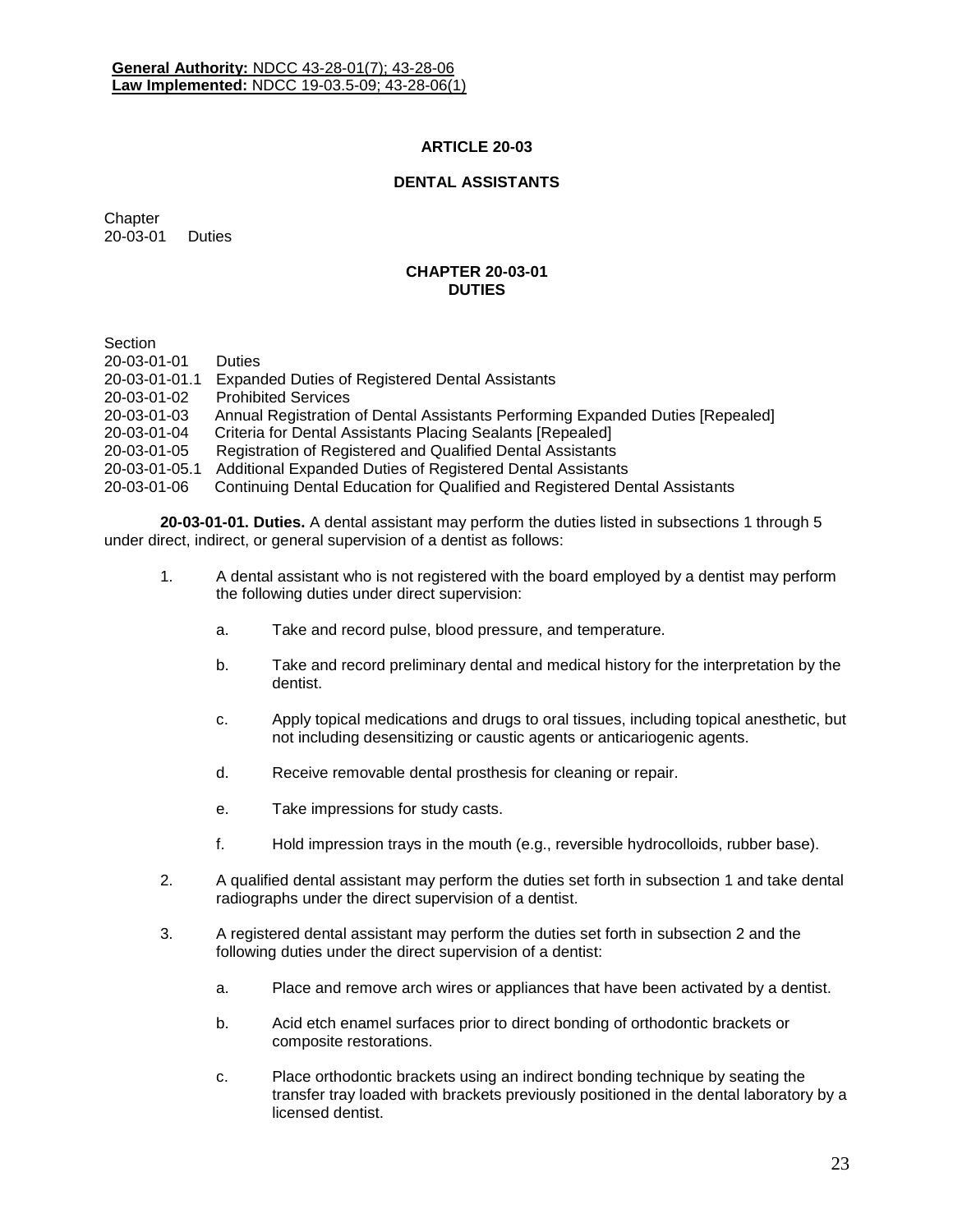- d. Take face bow transfers.
- e. Place and remove matrix bands and wedges.
- f. Adjust permanent crowns outside of the mouth.
- g. Orally transmit a prescription that has been authorized by the supervising dentist.
- h. Administer emergency medications to a patient in order to assist the dentist in an emergency.
- 4. A registered dental assistant may perform the following duties under the direct or indirect supervision of a dentist:
	- a. Apply anticariogenic agents topically.
	- b. Apply desensitizing solutions to the external surfaces of the teeth.
	- c. Dry root canal with paper points.
	- d. Place and remove rubber dams.
	- e. Take occlusal bite registration for study casts.
	- f. Place retraction cord in the gingival sulcus of a prepared tooth prior to the dentist taking an impression of the tooth.
	- g. Remove excesscement from inlays, crowns, bridges, and orthodontic appliances with hand instruments only.
	- h. Performnonsurgical clinical and laboratory diagnosis tests, including pulp testing, for interpretation by the dentist.
	- i. Place and remove periodontal dressings, dry socket medications, and packing.
	- j. Monitor a patient who has been inducted by a dentist into nitrous oxide relative analgesia.
	- k. Take impressions for fixed or removable orthodontic appliances, athletic mouth guards, bleaching trays, bite splints, flippers, and removable prosthetic repairs.
	- l. Preselect and prefit orthodontic bands.
	- m. Place, tie, and remove ligature wires and elastic ties, and place orthodontic separators.

n. Take dental radiographs.

- 5. A registered dental assistant may perform the following duties under the direct, indirect, or general supervision of a dentist:
	- a. Take and record pulse, blood pressure, and temperature.
	- b. Take and record preliminary dental and medical history for the interpretation by the dentist.
	- c. Apply topical medications and drugs to oral tissues, including topical anesthetic, but not including desensitizing or caustic agents or anticariogenic agents.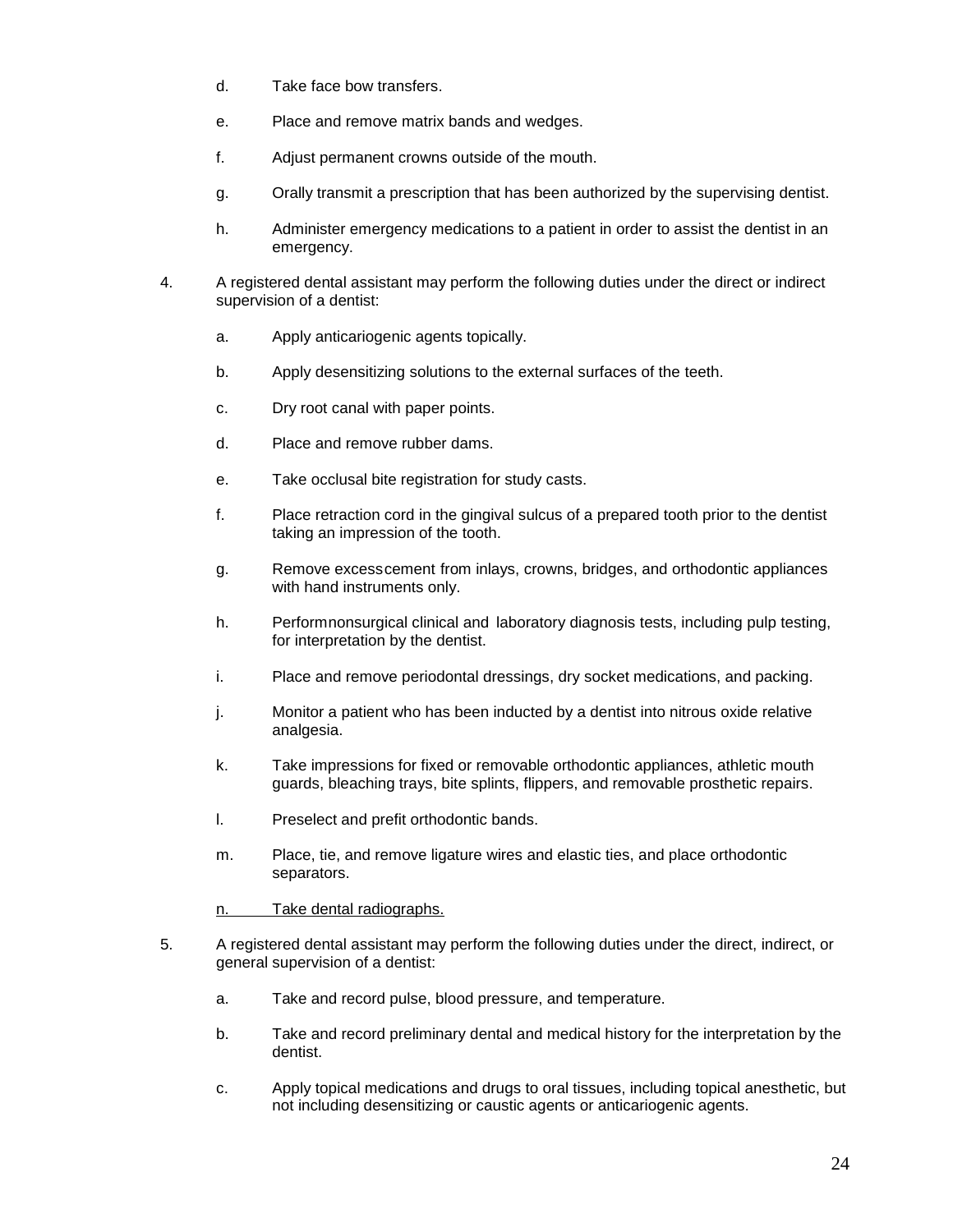- d. Receive removable dental prosthesis for cleaning or repair.
- e. Take impressions or occlusal bite registrations for study casts.
- f. Fabricate, adjust, place, recement, or remove a temporary crown, bridge, or onlay or temporary restorative material. This applies only to dentitions actively under treatment for which a permanent restoration is being fabricated.
- g. Remove sutures.
- h. Cut and remove arch wires or replace loose bands, loose brackets, or other orthodontic appliances for palliative treatment.
- i. Provide oral hygiene education and instruction.
- j. Provide an oral assessment for interpretation by the dentist.
- k. Repack dry socket medication and packing for palliative treatment.
- l. Apply pit and fissure sealants if the registered dental assistant has provided documentation of a board-approved sealant course. Adjust sealants with slowspeed handpiece.
- m. Polish the coronal surfaces of the teeth with a rubber cup or brush.
- n. Polish restorations with a slow-speed handpiece.

History: Effective September 1, 1980; amended effective February 1, 1992; October 1, 1993; May 1, 1996; August 1, 1998; April 1, 2000; June 1, 2002; July 1, 2004; April 1, 2006; January 1, 2011; April 1, 2015. General Authority: NDCC 43-20-10 Law Implemented: NDCC 43-20-01.1, 43-20-08, 43-20-10, 43-20-13

**20-03-01-01.1. Expanded duties of registered dental assistants**. A registered dental assistant shall apply for a permit to perform the following duties:

- 1. A registered dental assistant under the direct supervision of a dentist may perform the following restorative functions:
	- a. Place, carve, and adjust class I, II and class V supragingival amalgam or glass ionomer restorations with hand instruments or a slow-speed handpiece;
	- b. Adapt and cement stainless steel crowns; and
	- c. Place, contour, and adjust class I, II and class V supragingival composite restorations where the margins are entirely within the enamel with hand instruments or a slow-speed handpiece.
- 2. A registered dental assistant authorized by permit and under the contiguous supervision of an oral and maxillofacial surgeon a dentist authorized by permit to provide parenteral sedation may provide anesthesia duties as follows:
	- a. Initiate and discontinue an intravenous line for a patient being prepared to receive intravenous medications, sedation or general anesthesia; and
	- b. Adjust the rate of intravenous fluids infusion only to maintain or keep the line patent or open.
	- c. Prepare anesthesia equipment and perform patient monitoring.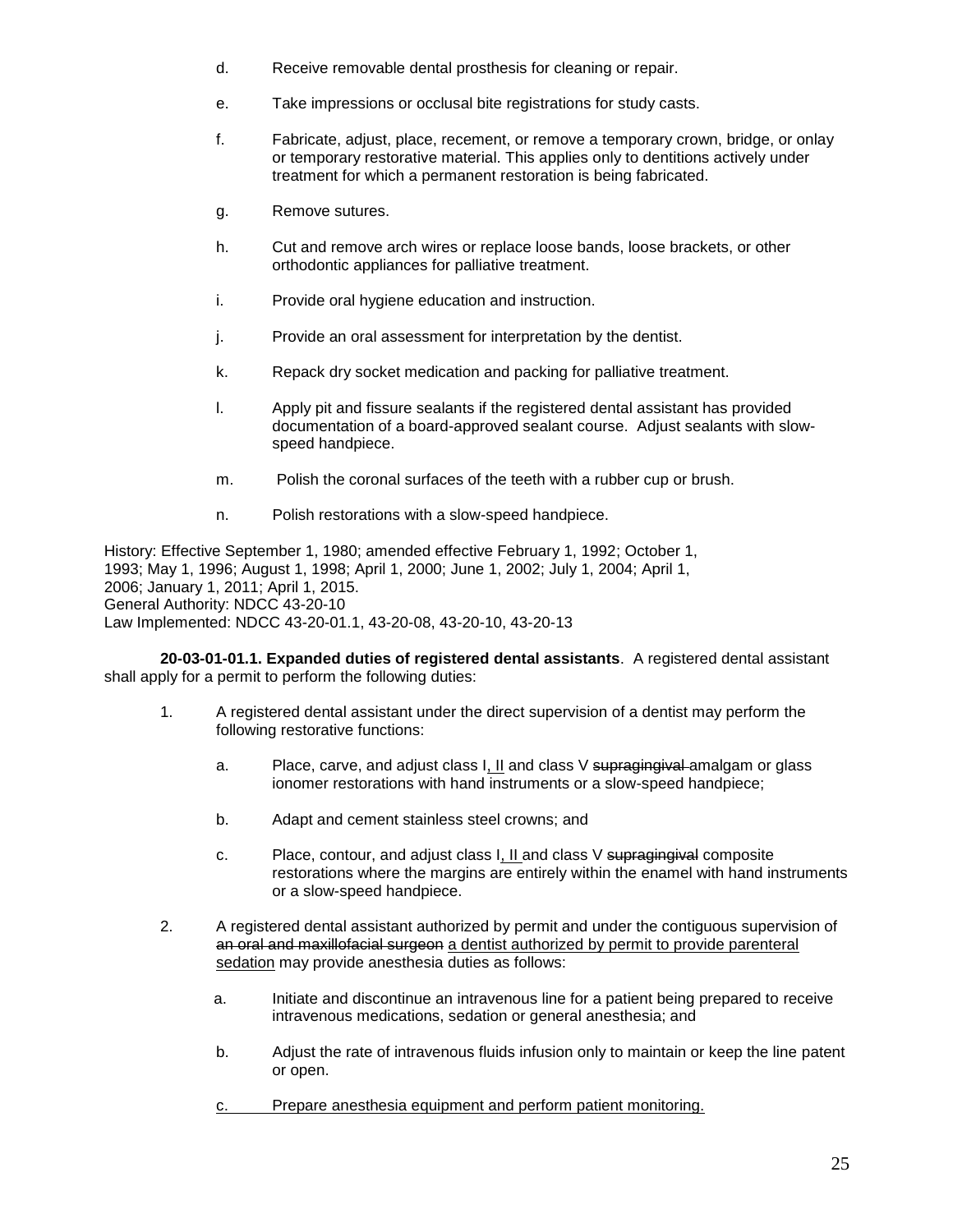d. Assist with emergency treatment and protocols.

3. A registered dental assistant authorized by permit and under the direct visual supervision of an oral and maxillofacial surgeon a dentist authorized by permit to provide parenteral sedation shall provide anesthesia duties as follows:

- a. Draw up and prepare medications;
- b. Follow instructions to deliver medication into an intravenous line upon verbal command of the supervising dentist;
- c. Adjust the rate of intravenous fluids infusion beyond a keep-open rate upon verbal command of the supervising dentist;
- d. Adjust an electronic device to provide medications, such as an infusion pump upon verbal command of the supervising dentist.

**History:** Effective April 1, 2015; amended effective . **General Authority:** NDCC 43-20-10 **Law Implemented:** NDCC 43-20-01.1, 43-20-08, 43-20-10, 43-20-13

**20-03-01-02. Prohibited services.** A dental assistant, qualified dental assistant, or registered dental assistant may not perform the following services:

- 1. Diagnosis and treatment planning.
- 2. Surgery on hard or soft tissue.
- 3. Administer local anesthetics, sedation or general anesthesia drugs or titrate local anesthetics, sedation or general anesthesia drugs without a board authorized permit.
- 4. Any irreversible dental procedure or procedures which require the professional judgment and skill of a licensed dentist.
- 5. Adjust a crown which has been cemented by a dentist.
- 6. Activate any type of orthodontic appliance.
- 7. Cement or bond orthodontic bands or brackets that have not been previously placed by a dentist.
- 8. Place bases or cavity liners.
- 9. Scaling, root planing, or gingival curettage.
- 10. Measure the gingival sulcus with a periodontal probe.
- 11. Use a high-speed handpiece inside the mouth.

**History:** Effective February 1, 1992; amended effective October 1, 1993; April 1, 2000; June 1, 2002; July 1, 2004; January 1, 2011; April 1, 2015. **General Authority:** NDCC 43-20-10 **Law Implemented:** NDCC 43-20-01.1, 43-20-08, 43-20-10, 43-20-13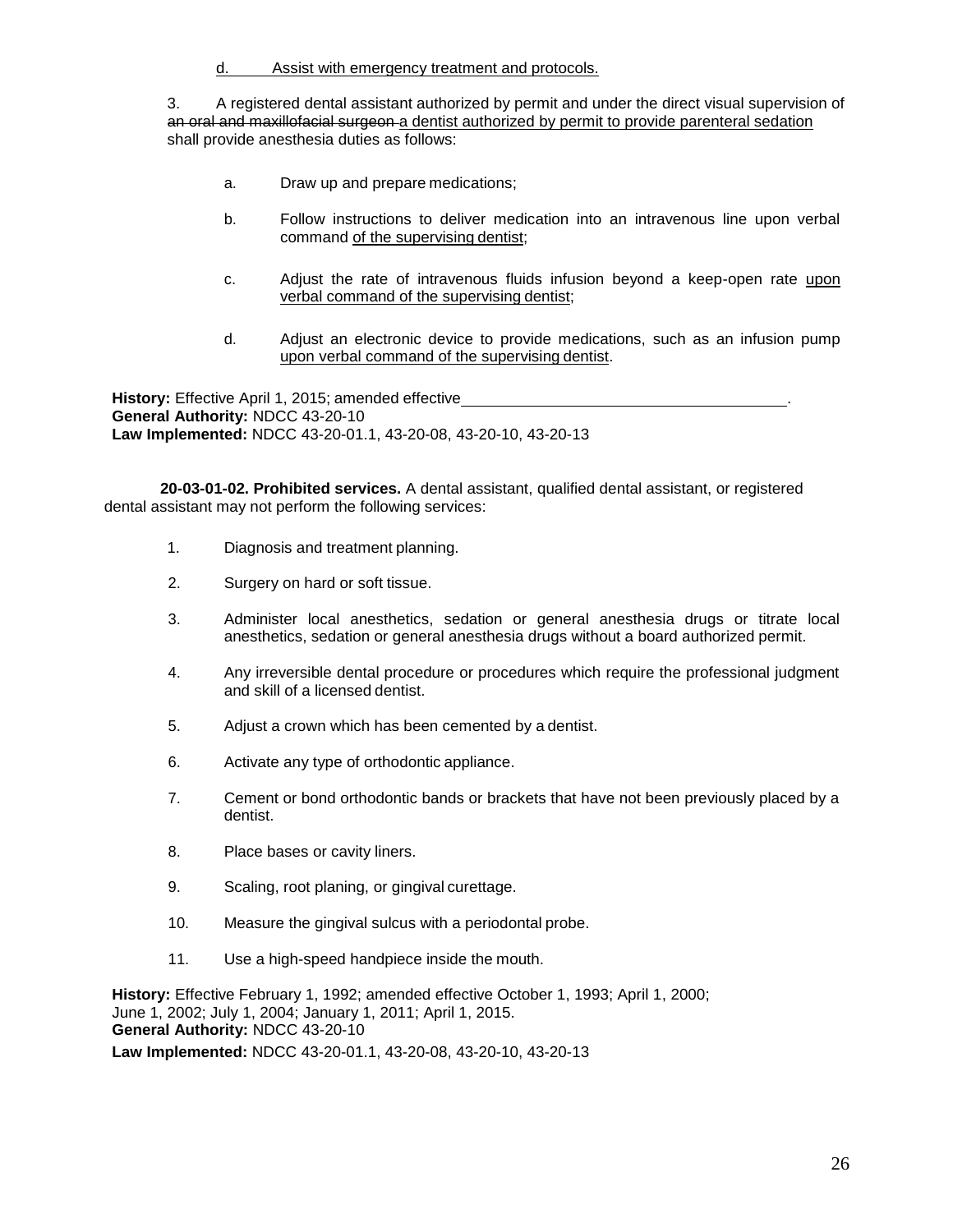**20-03-01-03. Annual registration of dental assistants performing expanded duties.** Repealed effective January 1, 2011.

**20-03-01-04. Criteria for dental assistants placing sealants.** Repealed effective January 1, 2011.

**20-03-01-05. Registration of registered and qualified dental assistants.** An individual seeking registration as a registered or qualified dental assistant shall apply on forms prescribed by the board. The application must be notarized and include the application fee.

- 1. The board may grant registration as a registered dental assistant to an applicant meeting all the following requirements:
	- a. The applicant meets any of the following requirements:
		- (1) The applicant successfully completed a dental assisting program, accredited by the commission on dental accreditation of the American dental association or approved by the board, within one year of application.
		- (2) The applicant was certified by the dental assisting national board within one year of application.
		- (3) The applicant successfully completed a dental assisting program, accredited by the commission on dental accreditation of the American dental association or approved by the board, and completed, within two years before application, sixteen hours of continuing education in accordance with section 20-03-01-06.
		- (4) The applicant was certified by the dental assisting national board, and completed, within two years before application, sixteen hours of continuing education in accordance with section 20-03-01-06.
	- b. The applicant passed a written examination on the laws and rules governing the practice of dentistry in North Dakota within one year of application.
	- c. The applicant successfully completed a cardiopulmonary resuscitation course within two years of application.
	- d. Grounds for denial of the application under North Dakota Century Code section 43-20-05 do not exist.
- 2. The board may grant registration as a qualified dental assistant to an applicant meeting all the following requirements:
	- a. The applicant meets any of the following requirements:
		- (1) The applicant passed the infection control and radiation parts of the dental assisting national board examination within one year of application.
		- (2) The applicant passed the infection control and radiation parts of the dental assisting national board examination and completed, within two years before application, sixteen hours of continuing education in accordance with section 20-03-01- 06.
	- b. The applicant completed six hundred fifty hours of dental assistance instruction,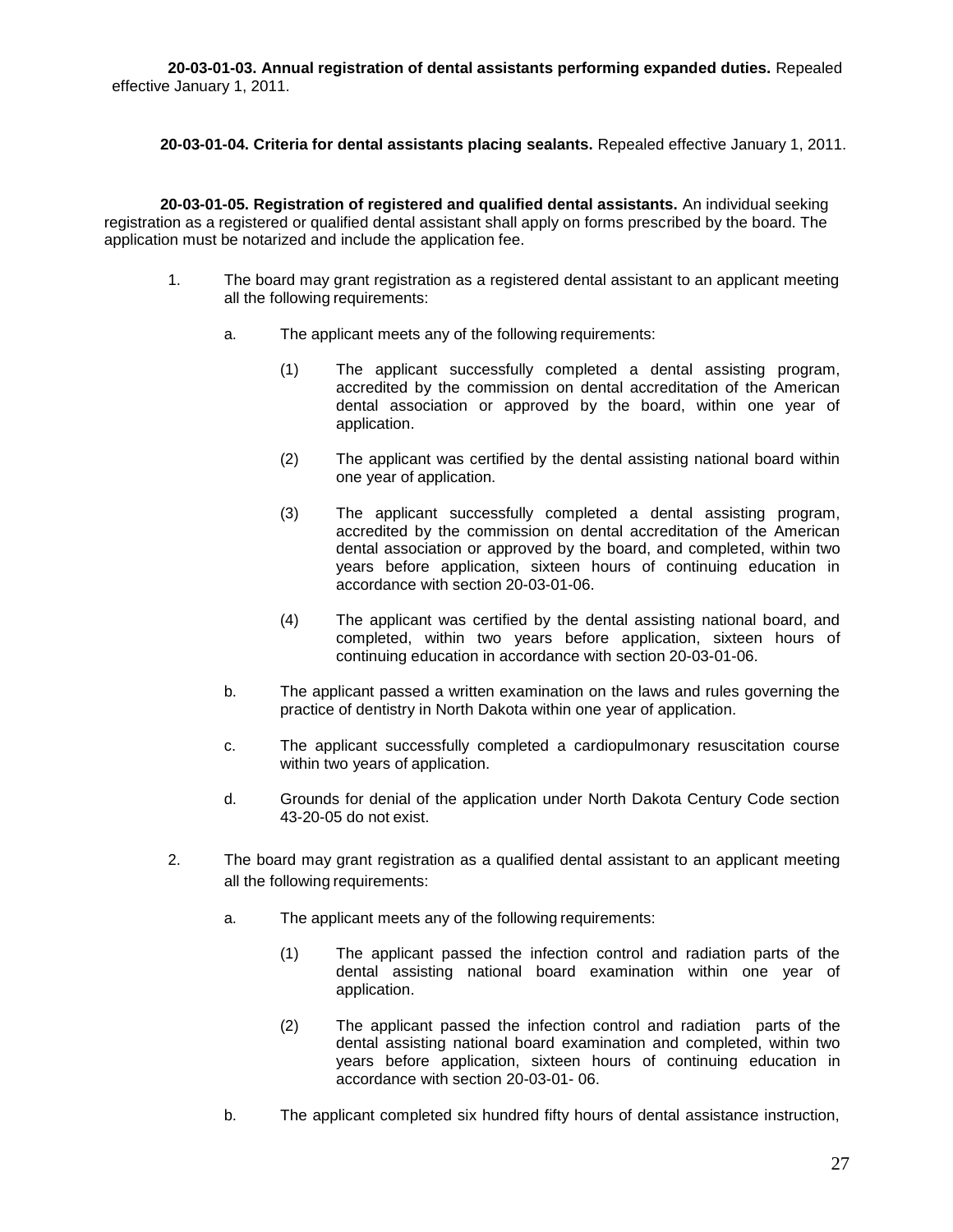including on-the-job training.

- c. The applicant passed a written examination on the laws and rules governing the practice of dentistry in North Dakota within one year of application.
- d. The applicant successfully completed a cardiopulmonary resuscitation course within two years of application.
- e. Grounds for denial of the application under North Dakota Century Code section 43-20-05 do not exist.

**History:** Effective January 1, 2011. **General Authority:** NDCC 43-20-10 **Law Implemented:** NDCC 43-20-13.2

**20-03-01-05.1. Additional expanded duties of registered dental assistants.** The board may grant a permit to a registered dental assistant for the following:

- 1. The board may issue or renew a class I dental anesthesia assistant permit authorizing a registered dental assistant to provide anesthesia assistance under the supervision of a dentist who specializes in oral and maxillofacial surgery, and meets the following requirements authorized by permit to provide parenteral sedation, upon successful completion of the following:
	- a. The applicant submits evidence on forms prescribed by the board that the applicant meets any of the following requirements:
		- (1) The applicant has completed of a board-approved dental anesthesia assistant education and training course within one year of application and has proof of current certification status from a board-approved competency examination.
		- (2) The applicant has completed a board approved dental anesthesia assistant education and training course and has proof of current certification status from a board-approved competency examination.
	- b. The applicant has successfully completed training in intravenous access or phlebotomy that includes experience starting and maintaining intravenous lines. Submits proof of current certification status from the American association of oral and maxillofacial surgeons dental anesthesia assistant national certification or a board-approved competency examination.
	- c. The applicant holds current and valid certification for health care provider basic life support, or advanced cardiac life support or pediatric advanced life support.
	- d. The applicant provides a copy of a valid North Dakota general anesthesia permit or parenteral sedation permit of the oral and maxillofacial surgeon dentist where the registered dental assistant will be performing anesthesia assistant services
- 2. The board may issue or renew a class II dental anesthesia assistant permit authorizing a registered dental assistant to provide anesthesia assistance under the supervision of a dentist authorized by permit to provide parenteral sedation, upon successful completion of thefollowing: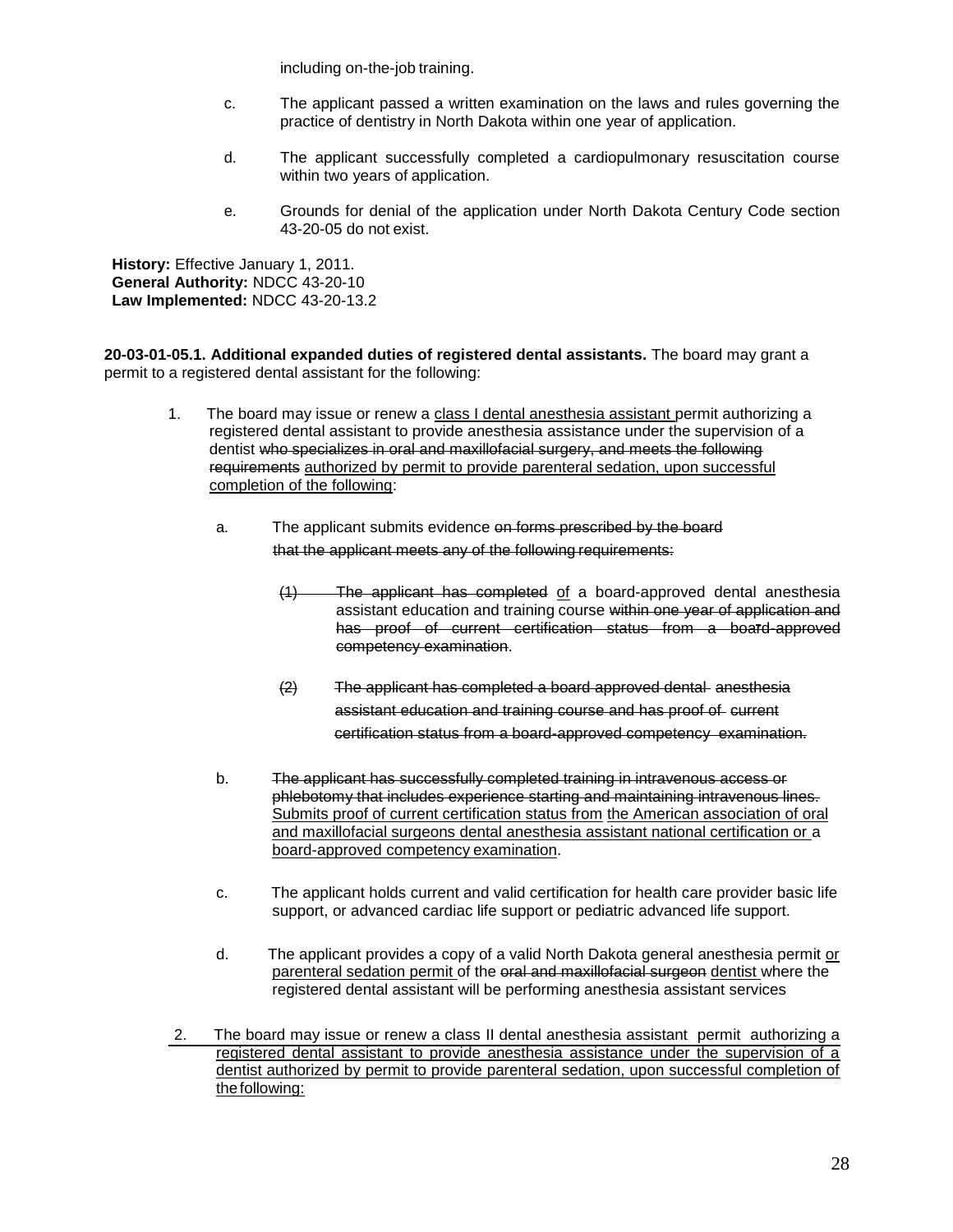- a. The applicant submits evidence of a board-approved dental anesthesia assistant education and training course and submitting proof of current certification status from the American association of oral and maxillofacial surgeons dental anesthesia assistant national certification or a board-approved competency examination;
- b. The applicant has successfully completed hands-on training in intravenous access or phlebotomy that includes live experience starting and maintaining intravenous lines;
- c. The applicant holds current and valid certification for health care provider basic life support, or advanced cardiac life support or pediatric advanced life support; and
- d. The applicant provides a copy of a valid North Dakota general anesthesia or parenteral sedation permit of the dentist where the registered dental assistant will be performing anesthesia assistant services.
- 2.3. The board may issue or renew a permit on forms prescribed by the board authorizing a registered dental assistant under the direct supervision of a dentist to provide restorative functions under the following conditions:
	- a. The applicant meets any of the following requirements:
		- (1) The applicant has successfully completed a board-approved curriculum from a program accredited by the commission on dental accreditation of the American dental association or other board-approved course and successfully passed the western regional examining board's restorative examination or other equivalent examinations approved by the board within the last five years, and successfully completed. The board may require successful completion of the restorative function component of the dental assisting national board's certified restorative functions dental assistant certification examination; or
		- $\left( \frac{2}{2} \right)$  The applicant has successfully passed the western regional examining board's restorative examination or other board- approved examination over five years from the date of application and successfully completed the restorative function component of the dental assisting national board's certified restorative functions dental assistant certification examination or other board-approved examination and provide evidence from another state or jurisdiction where the applicant legally is or was authorized to perform restorative functions and certification from the supervising dentist of successful completion of at least twenty-five restorative procedures within the immediate five years from the date of application.
	- b. A registered dental assistant may perform the placement and finishing of direct alloy or direct composite restorations, under the direct supervision of a licensed dentist, after the supervising dentist has prepared the dentition for restoration.
	- c. The restorative functions shall only be performed after the patient has given informed consent for the placement of the restoration by a restorative functions dental assistant.
	- d. Before the patient is released, the final restorations shall be checked and documented by the supervising dentist.

.

**History:** Effective April 1, 2015; amended effective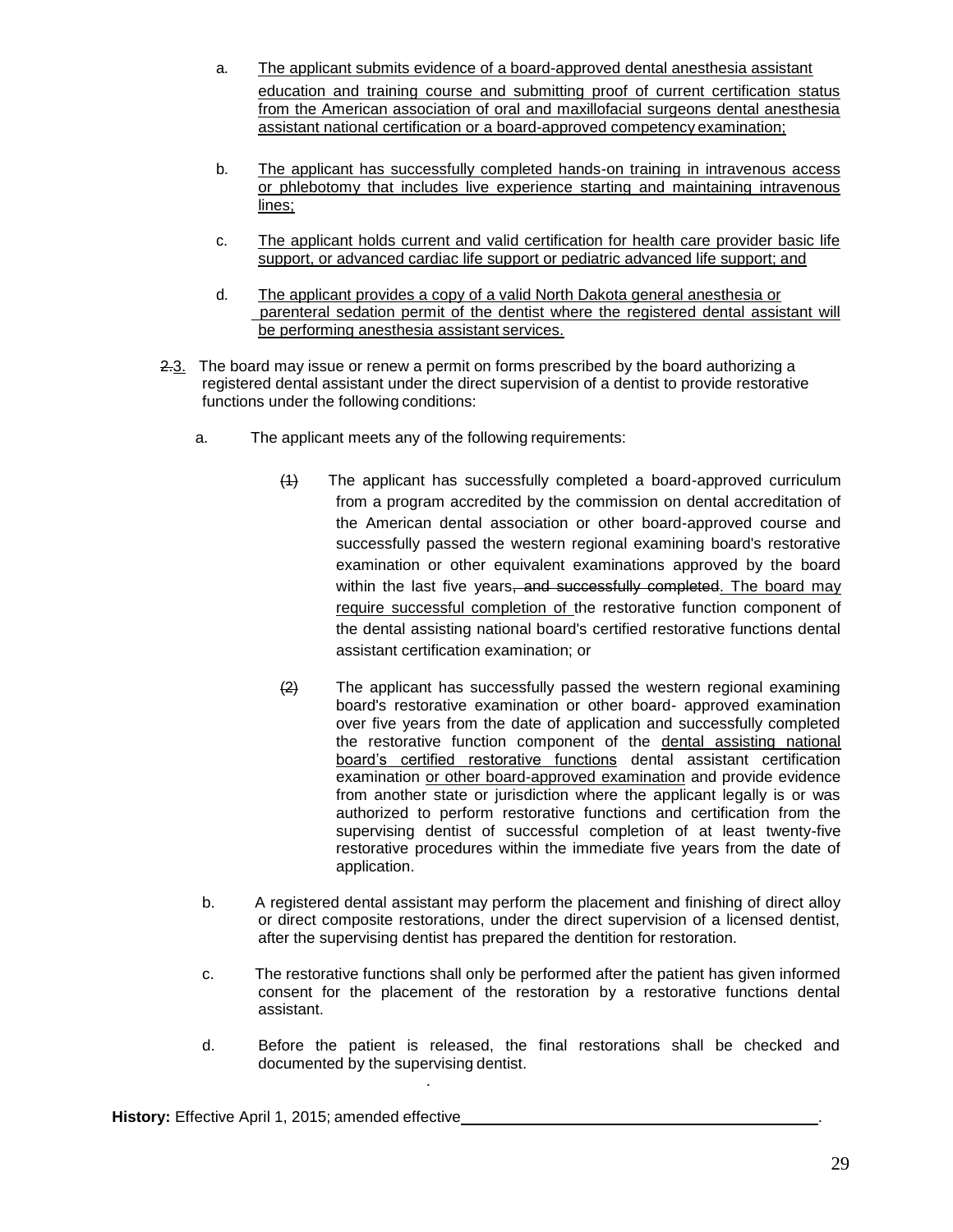**20-03-01-06. Continuing dental education for qualified and registered dental assistants.** Each qualified or registered dental assistant shall provide evidence on forms supplied by the board that the qualified or registered dental assistant has attended or participated in continuing dental education in accordance with the following conditions:

- 1. Continuing education activities include publications, seminars, symposiums, lectures, college courses, and online education.
- 2. The continuing dental education hours will accumulate on the basis of one hour of credit for each hour spent in education. Subject matter directly related to clinical dentistry will be accepted by the board without limit.
- 3. The minimum number of hours required within a two-year cycle is sixteen. Of these hours, a qualified or registered dental assistant may earn no more than eight hours from self-study. Self-study is an educational process designed to permit a participant to learn a given subject without involvement of a proctor. Cardiopulmonary resuscitation courses must provide hands-on training. All other continuing education requirements may be satisfied from publications and online education. The continuing education must include:
	- a. Two hours of ethics or jurisprudence. Passing the laws and rules examination is the equivalent of two hours of ethics or jurisprudence.
	- b. Two hours of infection control.
	- c. A cardiopulmonary resuscitation course.
	- d. For registered dental anesthesia assistant permitholders, two hours related to sedation or anesthesia.
	- e. For registered dental restorative assistant permitholders, two hours related to restorative dentistry.
- 4. Mere registration at a dental convention without specific attendance at continuing education presentations will not be creditable toward the continuing dental education requirement.
- 5. All qualified or registered dental assistants must hold a current cardiopulmonary resuscitation certificate.
- 6. The board may audit continuing education credits of a registered dental assistant. Proof of continuing education shall be maintained from the previous renewal cycle. Upon receiving notice of an audit from the board, a registered dental assistant shall provide satisfactory documentation of attendance at, or participation in, the continuing education activities listed on the licensee's continuing education form. Failure to comply with the audit is grounds for nonrenewal of or disciplinary action against the registration.

**History:** Effective January 1, 2011; amended effective April 1, 2015. **General Authority:** NDCC 43-20-10 **Law Implemented:** NDCC 43-20-13.1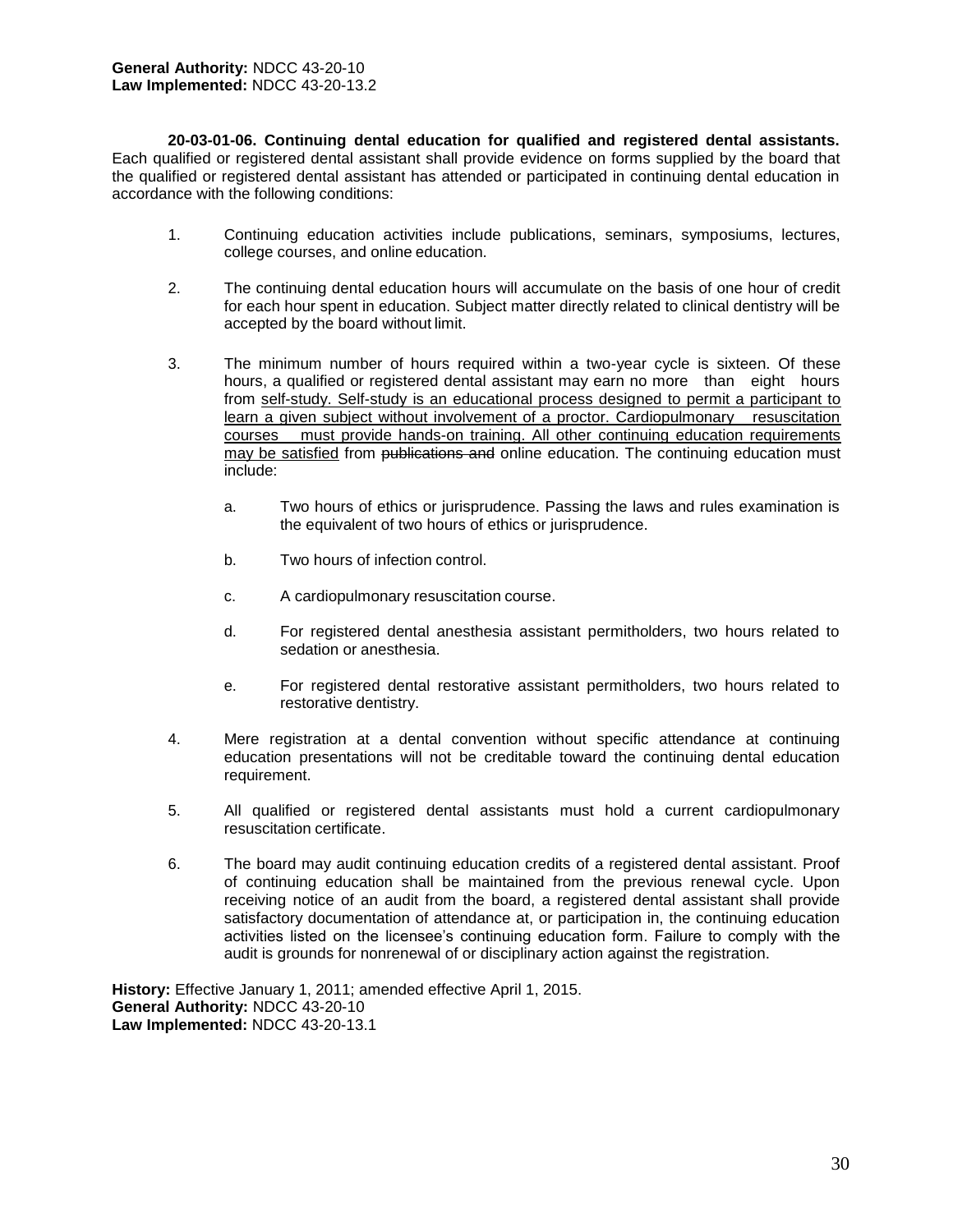## **ARTICLE 20-04 DENTAL HYGIENISTS**

**Chapter** 20-04-01 Duties

#### **CHAPTER 20-04-01 DUTIES**

| Section             |                                                            |
|---------------------|------------------------------------------------------------|
| 20-04-01-01         | <b>Duties</b>                                              |
| 20-04-01-02         | <b>Prohibited Services</b>                                 |
| $20 - 04 - 01 - 03$ | Duties of Dental Hygienists                                |
| 20-04-01-03.1       | Duties of the Dental Hygienist Requiring a Permit          |
| 20-04-01-04         | Additional Requirements for Licensure by Examination       |
| 20-04-01-04.1       | <b>Clinical Competency Examination Retakes</b>             |
| 20-04-01-05         | Additional Requirements for Licensure by Credential Review |
| 20-04-01-06         | <b>Additional Requirements for Applications</b>            |
| 20-04-01-07         | Inactive Status - License Reinstatement                    |
| 20-04-01-08         | <b>Continuing Dental Education for Dental Hygienists</b>   |

**20-04-01-01. Duties.** A dental hygienist may perform the following services under the general, direct, or direct visual, indirect or contiguous supervision of a dentist:

- 1. Complete prophylaxis to include removal of accumulated matter, deposits, accretions, or stains from the natural and restored surfaces of exposed teeth. The dental hygienist may also do root planing and soft tissue curettage upon direct order of the dentist.
- 2. Polish and smooth existing restorations with a slow-speed handpiece.
- 3. Apply topical applications of drugs to the surface tissues of the mouth and to exposed surfaces of the teeth, including anticariogenic agents and desensitizing solutions.
- 4. Take impressions for study casts.
- 5. Take and record preliminary medical and dental histories for the interpretation by the dentist.
- 6. Take and record pulse, blood pressure, and temperature.
- 7. Provide oral hygiene treatment planning after an oral assessment of dentist's diagnosis.
- 8. Take dental radiographs.
- 9. Apply therapeutic agents subgingivally for the treatment of periodontal disease.
- 10. Hold impression trays in the mouth after placement by a dentist (e.g., reversible hydrocolloids, rubber base, etc.).
- 11. Receive removable dental prosthesis for cleaning and repair.
- 12. Dry root canal with paper points.
- 13. Place and remove rubber dams.
- 14. Place and remove matrix bands or wedges.
- 15. Take occlusal bite registration for study casts.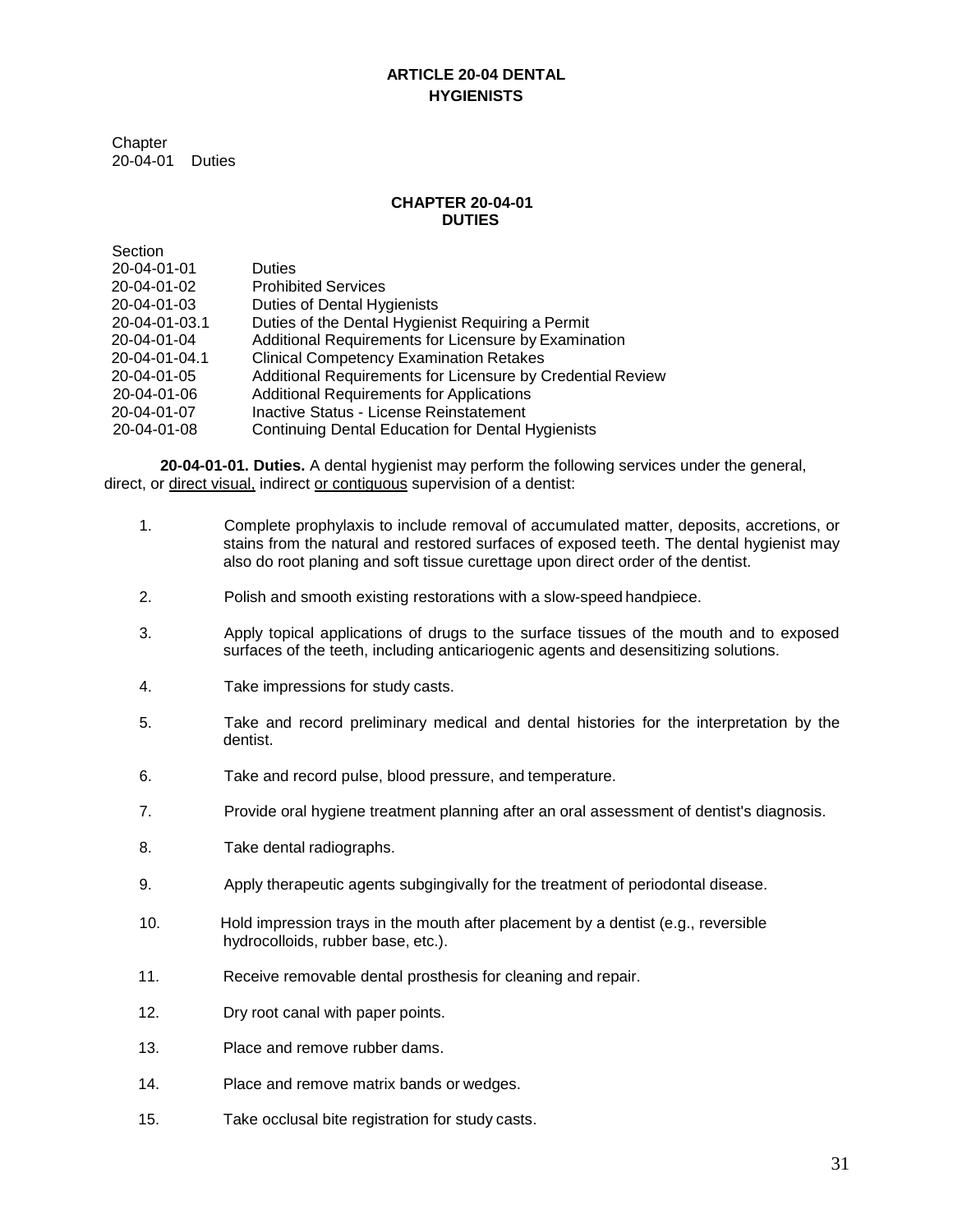- 16. Place retraction cord in the gingival sulcus of a prepared tooth prior to the dentist taking an impression of the tooth.
- 17. Fabricate, adjust, place, recement, or remove a temporary crown, bridge, onlay, or temporary restorative material. This applies only to dentitions actively under treatment for which a permanent restoration is being fabricated.
- 18. Adjust permanent crowns outside of the mouth.
- 19. Perform nonsurgical clinical and laboratory oral diagnostic tests for interpretation by the dentist.
- 20. Apply pit and fissure sealants. Adjust sealants with slow speed handpiece.
- 21. Place and remove periodontal dressings, dry socket medications, and packing.
- 22. Remove sutures.
- 23. Monitor a patient who has been inducted by a dentist into nitrous-oxide relative analgesia.
- 24. Take impressions for fixed or removable orthodontic appliances, athletic mouth guards, bleaching trays, bite splints, flippers, and removable prosthetic repairs.
- 25. Preselect and prefit orthodontic bands.
- 26. Place, tie, and remove ligature wires and elastic ties, and place orthodontic separators.
- 27. Place and remove arch wires or appliances that have been activated by a dentist.
- 28. Cut and remove arch wires or replace loose bands, loose brackets, or other orthodontic appliances for palliative treatment.
- 29. Acid-etch enamel surfaces prior to pit and fissure sealants, direct bonding of orthodontic brackets, or composite restorations.
- 30. Place orthodontic brackets using an indirect bonding technique by seating the transfer tray loaded with brackets previously positioned in the dental laboratory by a dentist.
- 31. Take face bow transfers.
- 32. Orally transmit a prescription that has been authorized by the supervising dentist.
- 33. Repack dry socket medication and packing for palliative treatment.
- 34. Administer emergency medications to a patient in order to assist the dentist.
- 35. A dental hygienist authorized by the board permit and under contiguous supervision of an oral and maxillofacial surgeon a dentist authorized by permit to provide parenteral sedation may:
	- a. Initiate and discontinue an intravenous line for a patient being prepared to receive intravenous medications, sedation or general anesthesia; and.
	- b. Adjust the rate of intravenous fluids infusion only to maintain or keep the line patent or open.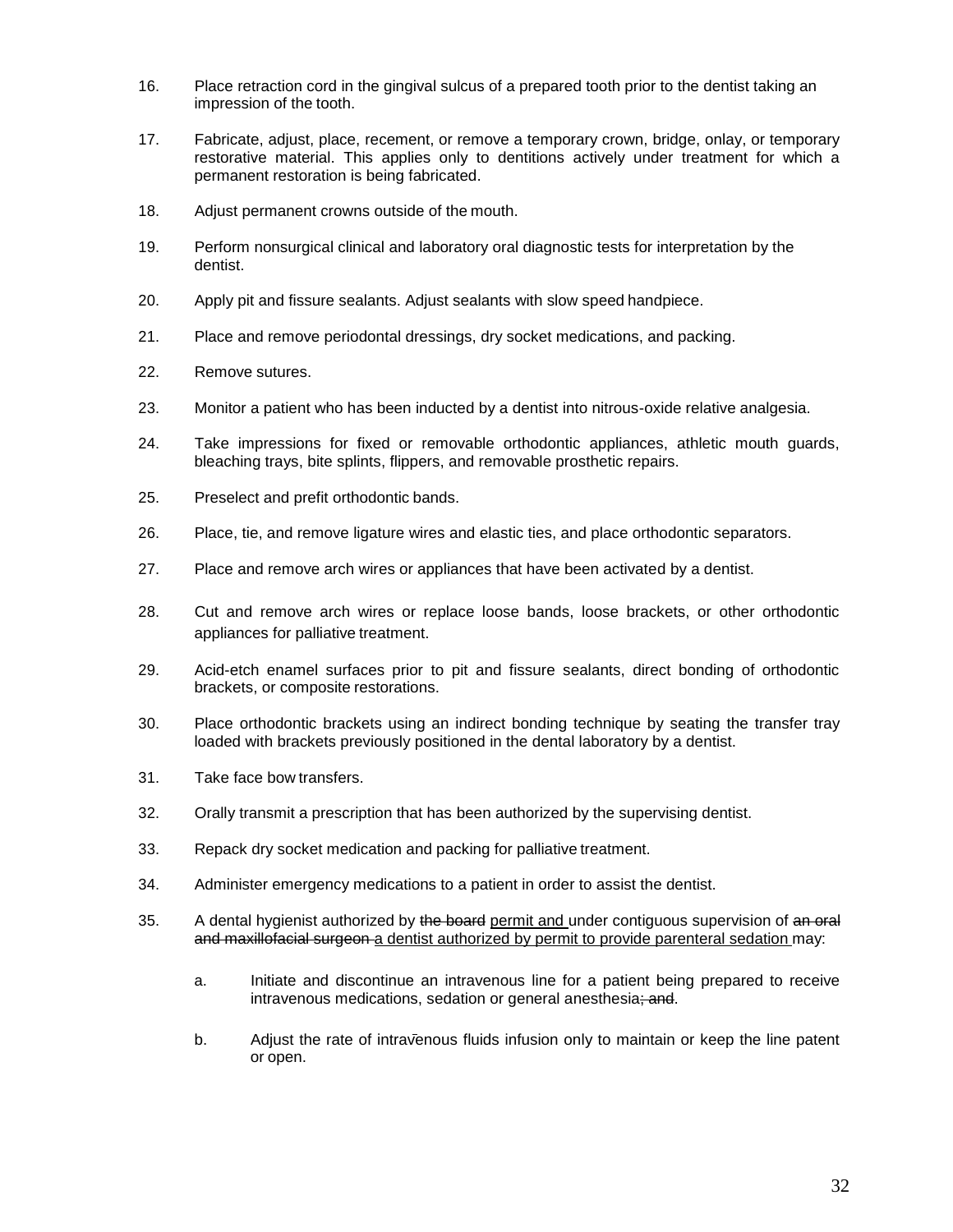- c. Prepare anesthesia equipment and perform patient monitoring.
- d. Assist with emergency treatment and protocols.
- 36. A dental hygienist authorized by the board-permit and under direct visual supervision of an oral and maxillofacial surgeon a dentist authorized by permit to provide parenteral sedation may:
	- a. Draw up and prepare medications;
	- b. Follow instructions to deliver medication into an intravenous line upon verbal command of the supervising dentist;
	- c. Adjust the rate of intravenous fluids infusion beyond a keep-open rate upon verbal command of the supervising dentist; and
	- d. Adjust an electronic device to provide medications, such as an infusion pump upon the verbal command of the supervising dentist.
- 37. A dental hygienist under the direct supervision of a dentist may:
	- e. Place, carve, and adjust class  $I, II$  and class V supragingival amalgam or glass ionomer restorations with hand instruments or a slow-speed handpiece;
	- f. Adapt and cement stainless steel crowns; and
	- g. Place, contour, and adjust class I, II and class V supragingival composite restorations where the margins are entirely within the enamel with hand instruments or a slow-speed handpiece.

**History:** Effective September 1, 1980; amended effective February 1, 1992; October 1, 1993; May 1, 1996; August 1, 1998; April 1, 2000; July 1, 2004; April 1, 2006; January 1, 2011; April 1, 2015; . **General Authority:** NDCC 43-20-10

**Law Implemented:** NDCC 43-20-03, 43-20-11, 43-20-12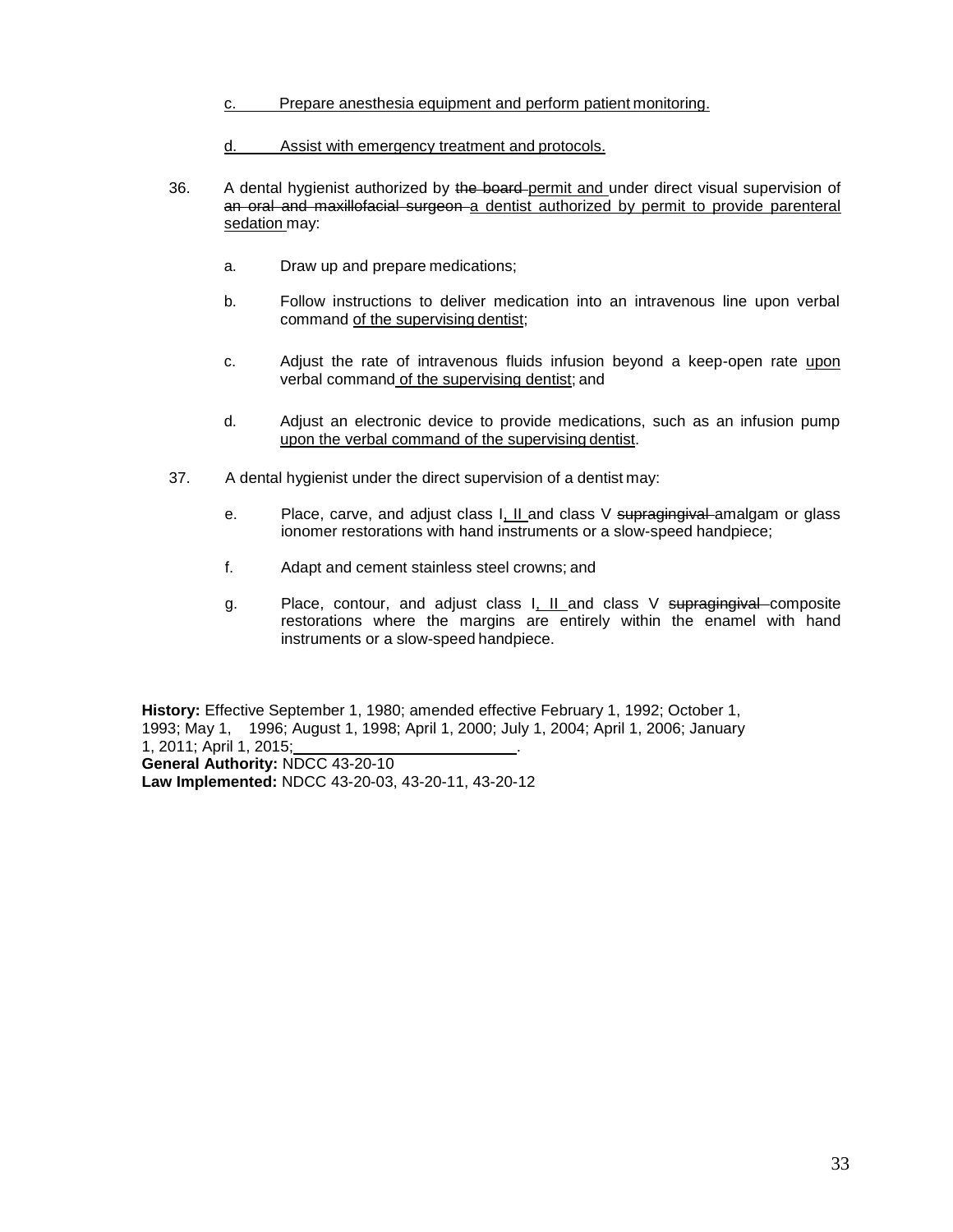**20-04-01-02. Prohibited services**. A dental hygienist may not perform the following services:

- 1. Diagnosis and treatment planning.
- 2. Surgery on hard or soft tissue.
- 3. Administer anesthetics, except topical and local anesthetic, as permitted under sections 20-04-01-01 and 20-04-01-03, or titrate local anesthetics, sedation or general anesthesia drugs without a board authorized permit.
- 4. Any irreversible dental procedure or procedures which require the professional judgment and skill of a dentist.
- 5. Adjust a crown which has not been cemented by a dentist.
- 6. Activate any type of orthodontic appliance.
- 7. Cement or bond orthodontic bands or brackets that have not been previously placed by a dentist.
- 8. Place bases or cavity liners.
- 9. Use a high-speed handpiece inside the mouth.

**History:** Effective February 1, 1992; amended effective October 1, 1993; July 1, 2004; January 1, 2011; April 1, 2015. **General Authority:** NDCC 43-20-10 **Law Implemented:** NDCC 43-20-03; 43-20-11, 43-20-12, 43-20-12.3

 **20-04-01-03. Duties of dental hygienists.** A dental hygienist may perform the following services under the direct supervision of a dentist:

- 1. A licensed dental hygienist may apply for a permit to administer local anesthesia to a patient who is at least eighteen years old, under the direct supervision of a licensed dentist. To be considered for a permit, a hygienist must have successfully completed a didactic and clinical course in local anesthesia within the last twenty-four months sponsored by a dental or dental hygiene program accredited by the commission on dental accreditation of the American dental association resulting in the dental hygienist becoming clinically competent in the administration of local anesthesia.
- 2. A licensed dental hygienist applying for a local anesthesia permit who has been permitted to administer local anesthesia and who has continuously administered local anesthesia during the past three years must provide verification of the permit and continuous use to the North Dakota board of dental examiners. Verification may consist of:
	- a. A letter from the accredited school with the school seal affixed. Photocopies will not be accepted.
	- b. A notarized copy of the certification of the local anesthesia course completed.
	- c. A notarized letter stating that the licensed dental hygienist has administered local anesthesia within the last three years.
	- d. A notarized copy of the dental hygiene transcript with the local anesthesia course recorded.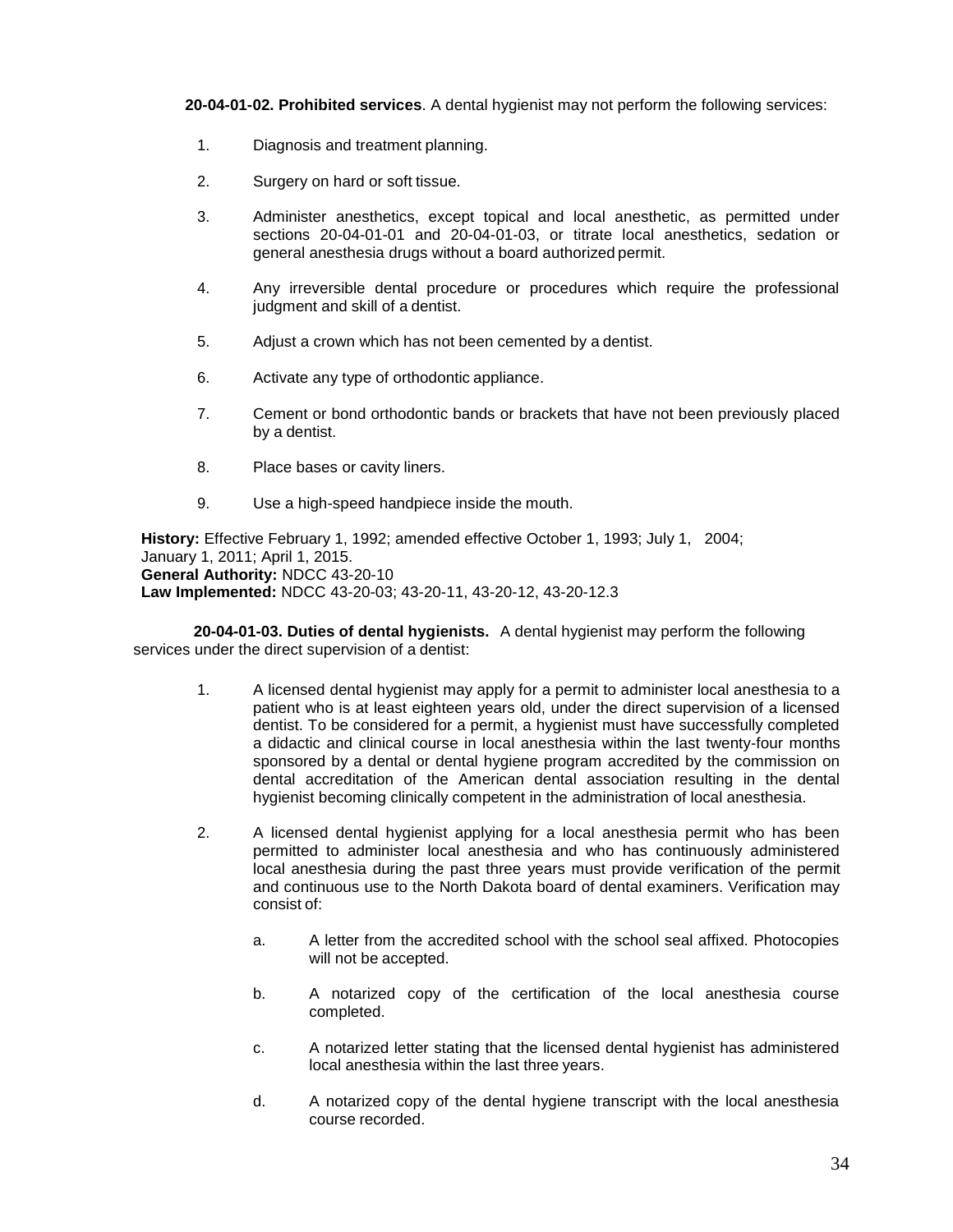3. A licensed dental hygienist requesting a permit to administer anesthesia who cannot provide verification as required in subsection 2 must retake and successfully pass a didactic and clinical course in local anesthesia sponsored by a dental or dental hygiene program accredited by the commission on dental accreditation of the American dental association.

**History:** Effective July 1, 2004. **General Authority:** NDCC 43-20-10 **Law Implemented:** NDCC 43-20-03

**20-04-01-03.1. Duties of the dental hygienist requiring a permit.** The board may issue or renew a permit to a dental hygienist for the following:

- 1. The board may issue or renew a class I dental anesthesia assistant permit authorizing a dental hygienist to provide anesthesia assistance under the supervision of a dentist who specializes in oral and maxillofacial surgery, and, meets authorized by permit to provide parenteral sedation, upon successful completion of the following requirements:
	- a. The applicant submits evidence on forms prescribed by the board that the applicant meets any of the following requirements:
		- (1) The applicant has completed of a board-approved dental anesthesia assistant education and training course within one year of application and has proof of current certification status from a board-approved competency examination.
		- (2) The applicant has completed a board-approved dental anesthesia assistant education and training course and has proof of current certification status from a board-approved competency examination.
	- b. The applicant has successfully completed training in intravenous access or phlebotomy that includes experience starting and maintaining intravenous lines; submits proof of current certification status from the American association of oral and maxillofacial surgeons dental anesthesia assistant national certification, or a board-approved competency examination.
	- c. The applicant holds current and valid certification for health care provider basic life support, or advanced cardiac life support or pediatric advanced life support; and
	- d. The applicant provides a copy of a valid North Dakota general anesthesia or parenteral permit of the oral and maxillofacial surgeon dentist where the registered dental hygienist will be performing anesthesia assistant services.
- 2. The board may issue or renew a class II dental anesthesia assistant permit authorizing a registered dental hygienist to provide anesthesia assistance under the supervision of a dentist authorized by permit to provide parenteral sedation, upon successful completion of thefollowing:
	- a. The applicant submits evidence of a board-approved dental anesthesia assistant education and training course and has proof of current certification status from the American association of oral and maxillofacial surgeons dental anesthesia assistant national certification or a board-approved competency examination.
	- b. The applicant has successfully completed hands-on training in intravenous access or phlebotomy that includes live experience starting and maintaining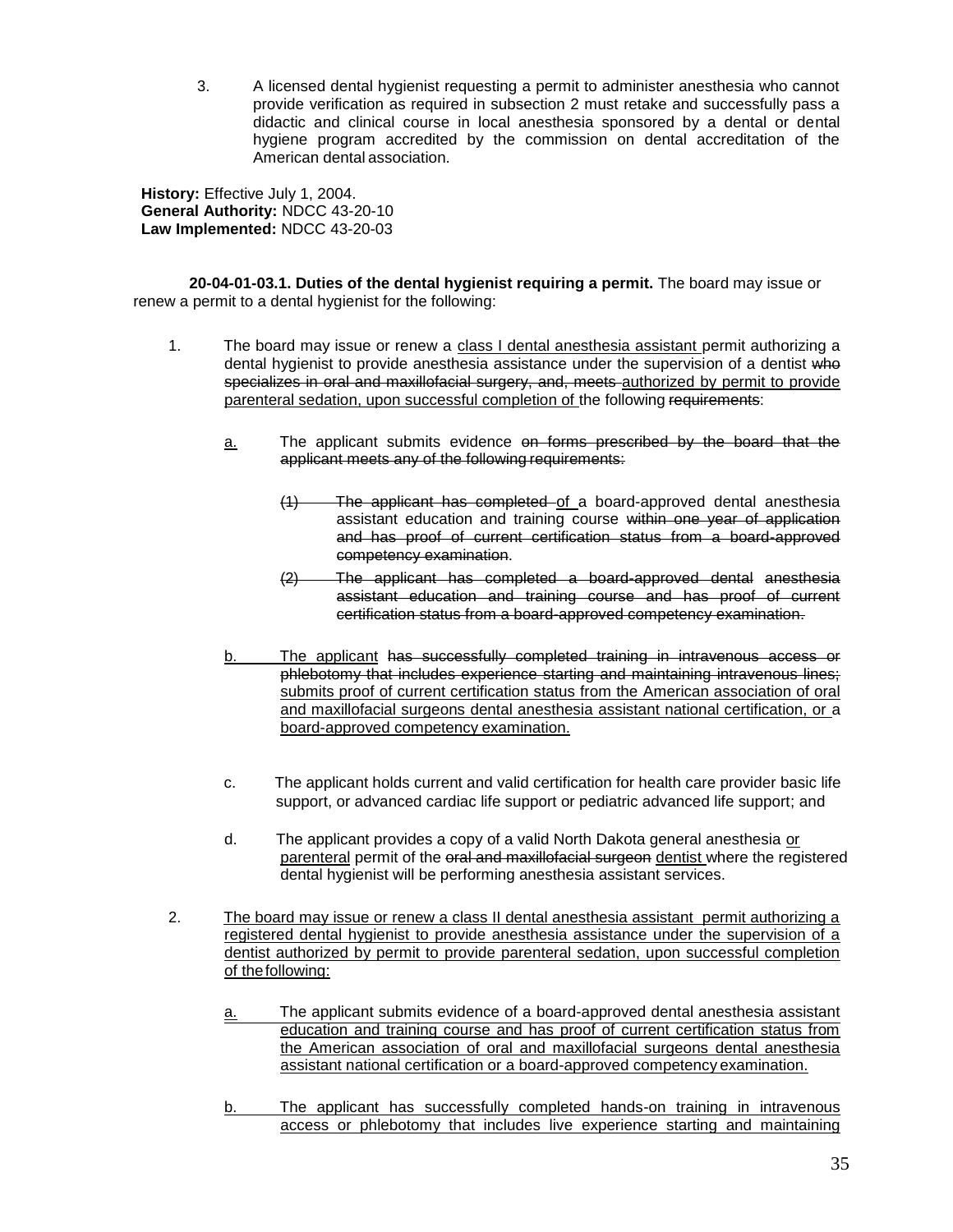intravenous lines;

- c. The applicant holds current and valid certification for health care provider basic life support, or advanced cardiac life support or pediatric advanced life support; and
- d. The applicant provides a copy of a valid North Dakota general anesthesia or parenteral sedation permit of the dentist where the registered dental hygienist will be performing anesthesia assistant services.
- 2.3. The board may issue or renew a permit on forms prescribed by the board to authorize authorizing a registered dental assistant hygienist under the direct supervision of a dentist to provide restorative functions under the following conditions:
	- a. The applicant meets any of the following requirements:
		- (1) The applicant has successfully completes completed a boardapproved curriculum from a program accredited by the commission on dental accreditation of the American dental association or other board-approved course and successfully passed the western regional examining board's restorative examination or other equivalent examinations approved by the board within the last five years<del>, and successfully completed</del>. The board may require successful completion of the restorative function component of the dental assisting national board's certified restorative functions dental assistant certification examination; or
		- (2) Successfully The applicant has successfully passed the western regional examining board's restorative examination or other boardapproved examination over five years from the date of application and provides successfully completed the restorative function component of the dental assisting national board's certified restorative functions dental assistant certification examination or other board-approved examination and provided evidence from another state or jurisdiction where the applicant legally is or was authorized to perform restorative functions and certification from the supervising dentist of successful completion of at least twenty-five restorative procedures within the previous immediate five years from before the date of application.
	- b. A dental hygienist may perform the placement and finishing of direct alloy or direct composite restorations, under the direct supervision of a licensed dentist, after the supervising dentist has prepared the dentition for restoration.
	- c. The restorative functions shall only be performed after the patient has given informed consent for the placement of the restoration by a restorative functions dental hygienist.
	- d. Before the patient is released, the final restorations shall be checked and documented by the supervising dentist.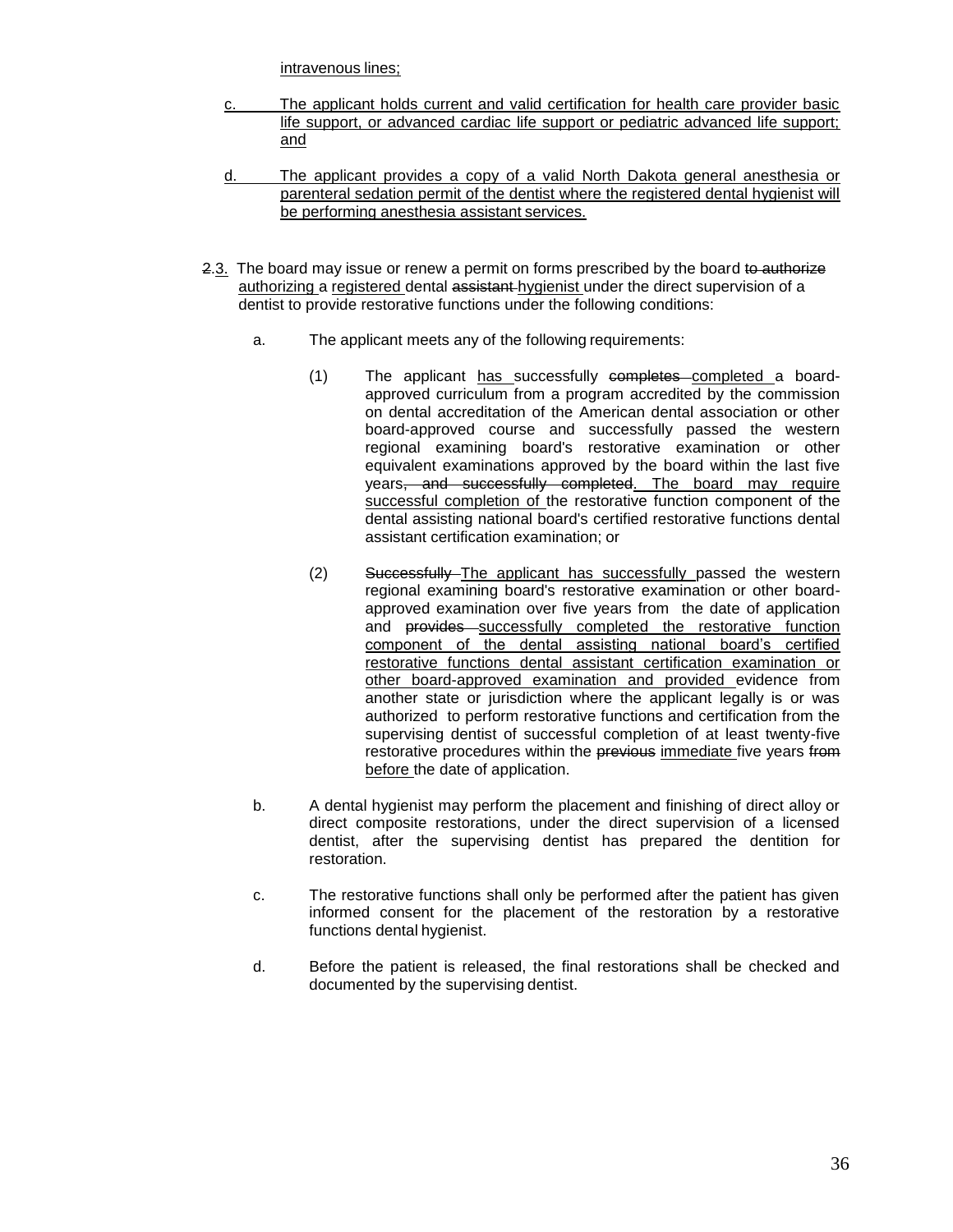**History:** Effective April 1, 2015; amended effective **General Authority:** NDCC 43-20-10 **Law Implemented:** NDCC 43-20-03

**20-04-01-04. Additional requirements for licensure by examination.** The board may grant a license to practice dental hygiene to an applicant who has met the requirements of North Dakota Century Code section 43-20-01.2 and all the following requirements:

- 1. The applicant has passed the examination administered by the joint commission on national dental examinations or the dental hygiene certification board of Canada within two years of application.
- 2. The applicant has passed, within two years of application, a clinical competency examination administered by one of the following:
	- a. Any regional dental testing service before September 17, 2009.
	- b. Central regional dental testing service.
	- c. Council of interstate testing agencies.
	- d. Western regional examining board.
- 3. The applicant has successfully completed a cardiopulmonary resuscitation course within two years of application.
- 4. The applicant has the physical health and visual acuity to enable the applicant to meet the minimum standards of professional competence.

**History:** Effective January 1, 2011. **General Authority:** NDCC 43-20-10 **Law Implemented:** NDCC 43-20-01.2

#### **20-04-01-04.1. Clinical competency examination retakes.**

A dental hygiene applicant may take a clinical examination three times before remedial training is required. After failing the examination for a third time, and prior to the fourth attempt of the examination, an applicant shall:

- 1. Submit to the board a detailed plan for remedial training by an accredited dental hygiene school. The board must approve the proposed remedial training.
- 2. Submit proof to the board of passing the remedial training within twenty- four months of its approval by the board. The board may grant or deny a fourth attempt of the clinical examination. A fourth attempt must occur within twelve months of the date of the board's decision. If an applicant fails any part of the examination after remedial training, the board must approve additional retakes.

**History:** Effective April 1, 2015. **General Authority:** NDCC 43-20-10 **Law Implemented:** NDCC 43-20-01.2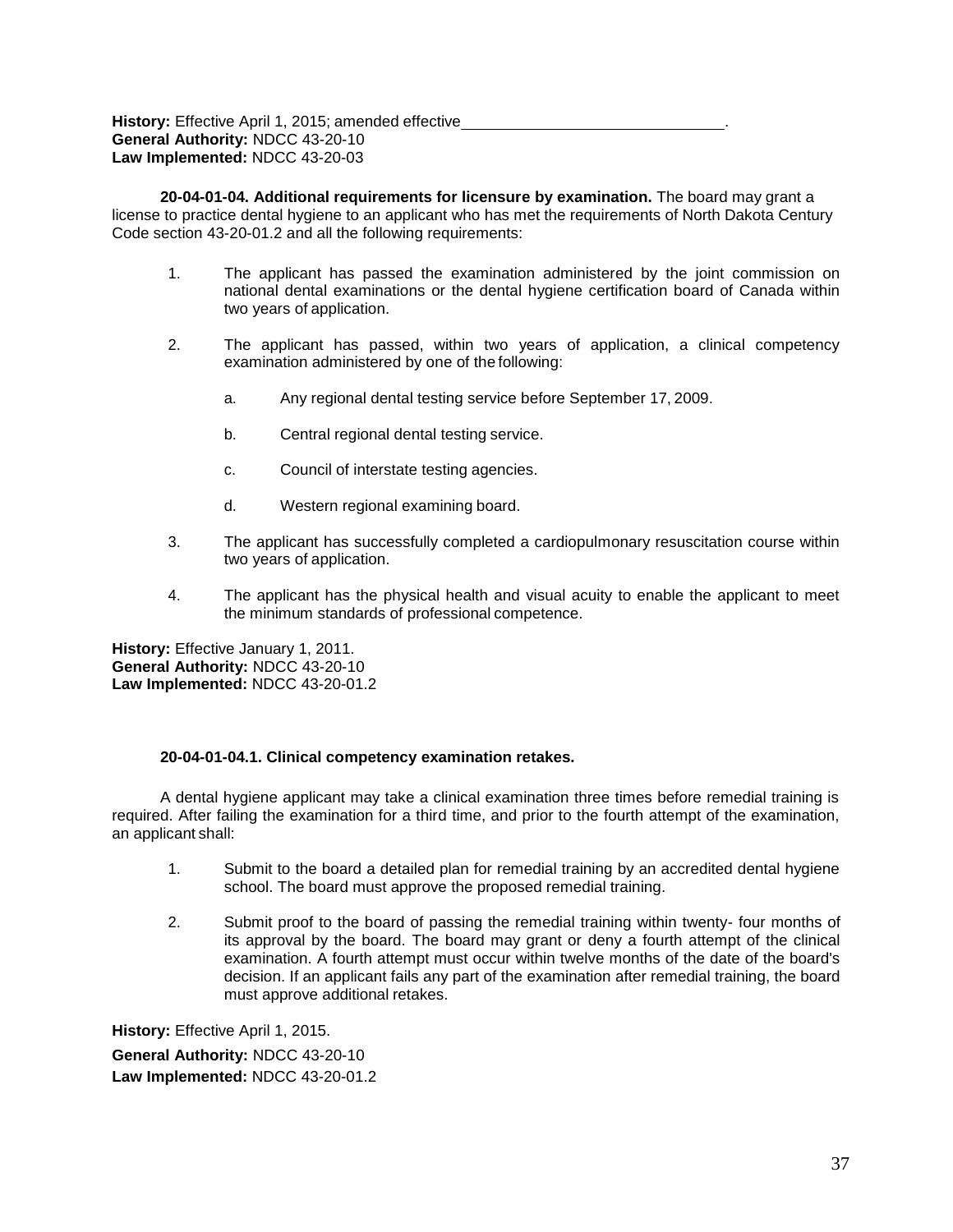**20-04-01-05. Additional requirements for licensure by credential review.** The board may grant a license to practice dental hygiene to an applicant who has met the requirements of North Dakota Century Code section 43-20-01.3 and all the following requirements:

- 1. The applicant has successfully completed a cardiopulmonary resuscitation course within two years of application.
- 2. The applicant has the physical health and visual acuity to enable the applicant to meet the minimum standards of professional competence.
- 3. The applicant has completed sixteen hours of continuing education in accordance with section 20-04-01-08 within two years of application.

**History:** Effective January 1, 2011. **General Authority:** NDCC 43-20-10 **Law Implemented:** NDCC 43-20-01.3

**20-04-01-06. Additional requirements for applications.** Applications must be completed within twelve months of filing. The board may require an interview with the applicant. In addition to the application requirements of North Dakota Century Code sections 43-20-01.2, 43-20-01.3, and 43-20-06, the board may require an application to include:

- 1. Proof of identity, including any name change.
- 2. An official transcript sent by an accredited dental school directly to the board.
- 3. Evidence demonstrating the applicant passed the examination administered by the joint commission on national dental examinations within two years of application.
- 4. Evidence demonstrating the applicant passed a clinical competency examination, approved by the board, within two years of application.
- 5. A certification, from the licensing board of every jurisdiction in which the applicant is licensed, that the applicant is licensed in good standing.
- 6. Certification that the applicant has completed a cardiopulmonary resuscitation course within two years of application.
- 7. Verification of physical health and visual acuity.
- 8. For applications for licensure by credential review, the law and rules stating the requirements for licensure, when the applicant was licensed, of the jurisdiction in which the applicant is licensed.
- 9. For applications for licensure by credential review and reinstatement from inactive status, proof of completion of sixteen hours of continuing education in accordance with section 20-04-01-08 within two years of application.
- 10. Any information required by the application forms prescribed by theboard.

**History:** Effective January 1, 2011; April 1, 2015. **General Authority:** NDCC 43-20-10 **Law Implemented:** NDCC 43-20-01.2, 43-20-01.3, 43-20-06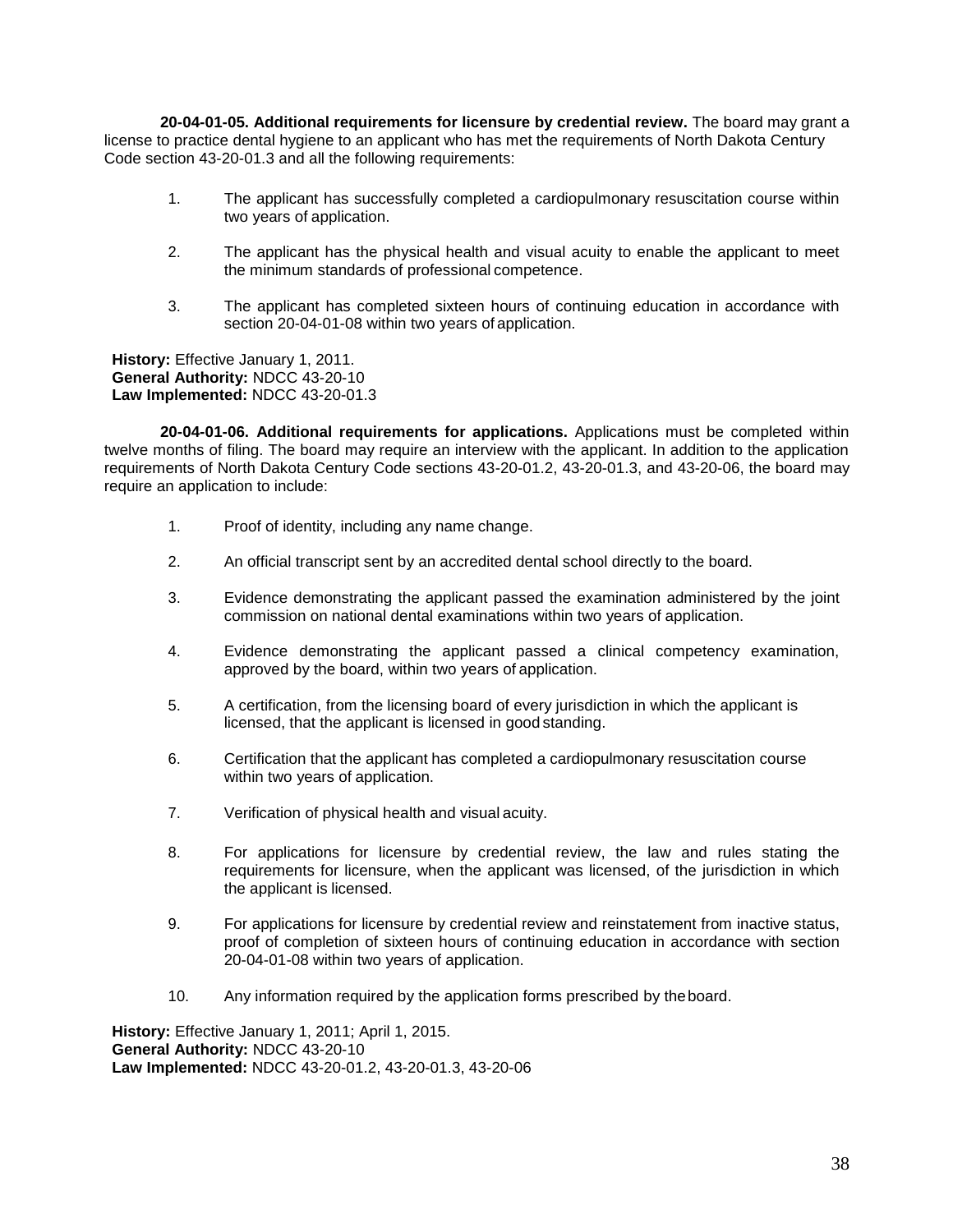**20-04-01-07. Inactive status - License reinstatement.** A dental hygienist may, upon payment of the fee determined by the board, place the dental hygientist's hygienist's license on inactive status. A dental hygienist on inactive status shall be excused from the payment of renewal fees, except inactive status renewal fees, and continuing education. A dental hygienist on inactive status shall not practice in North Dakota. To reinstate a license on inactive status, the dental hygienist shall apply on a form prescribed by the board, pay a reinstatement fee, and meet all of the following requirements:

- 1. The applicant has passed a clinical competency examination administered by a regional dental testing service, approved by the board in section 20- 04-01-04, within two years of application. The board may, within the board's discretion, waive this requirement.
- 2. The applicant passes a written examination on the laws and rules governing the practice of dentistry in this state administered by the board at a meeting.
- 3. The applicant has completed sixteen hours of continuing education in accordance with section 20-04-01-08 within two years of application.
- 4. The applicant has successfully completed a cardiopulmonary resuscitation course within two years of application.
- 5. Grounds for denial of the application under North Dakota Century Code section 43-20-05 do not exist.

**History:** Effective January 1, 2011. **General Authority:** NDCC 43-20-10 **Law Implemented:** NDCC 43-20-06

**20-04-01-08. Continuing dental education for dental hygienists.** Each dental hygienist shall provide evidence on forms supplied by the board that the dental hygienist has attended or participated in continuing dental education in accordance with the following conditions:

- 1. Continuing education activities include publications, seminars, symposiums, lectures, college courses, and online education.
- 2. The continuing dental education hours will accumulate on the basis of one hour of credit for each hour spent in education. Subject matter directly related to clinical dentistry will be accepted by the board without limit.
- 3. The minimum number of hours required within a two-year cycle is sixteen. Of these hours, a dental hygienist may earn no more than eight hours from self-study. Self-study is an educational process designed to permit a participant to learn a given subject without involvement of a proctor. Cardiopulmonary resuscitation courses must provide hands-on training. All other continuing education requirements may be satisfied from publications and online education. The continuing education must include:
	- a. Two hours of ethics or jurisprudence. Passing the laws and rules examination is the equivalent of two hours of ethics or jurisprudence.
	- b. Two hours of infection control.
	- c. A cardiopulmonary resuscitation course.
	- d. For registered dental anesthesia hygienist permitholders, two hours related to sedation or anesthesia.
	- e. For registered dental restorative hygienist permitholders, two hours related to restorative dentistry.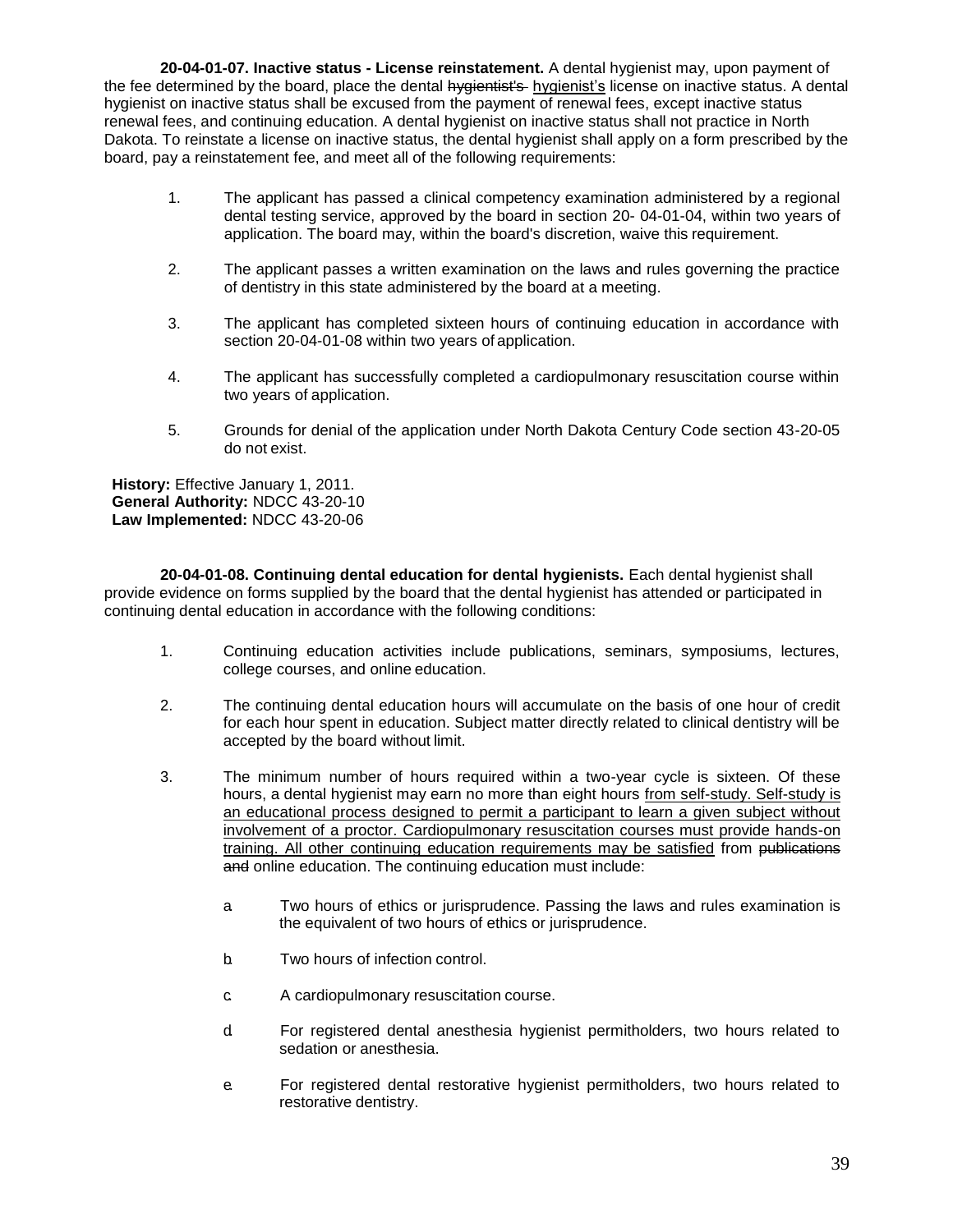- 4. Mere registration at a dental convention without specific attendance at continuing education presentations will not be creditable toward the continuing dental education requirement.
- 5. All dental hygienists must hold a current cardiopulmonary resuscitation certificate.
- 6. A dental hygienist who maintains a license on inactive status is not subject to continuing education requirements.
- 7. The board may audit the continuing education credits of a dental hygienist. Each licensee shall maintain certificates or records of continuing education activities from the previous renewal cycle. Upon receiving notice of an audit from the board, a licensee shall provide satisfactory documentation of attendance at, or participation in the continuing education activities listed on the licensee's continuing education form. Failure to comply with the audit is grounds for nonrenewal of or disciplinary action against the license.

**History:** Effective January 1, 2011; amended effective April 1, 2015. **General Authority:** NDCC 43-20-10 **Law Implemented:** NDCC 43-20-01.4